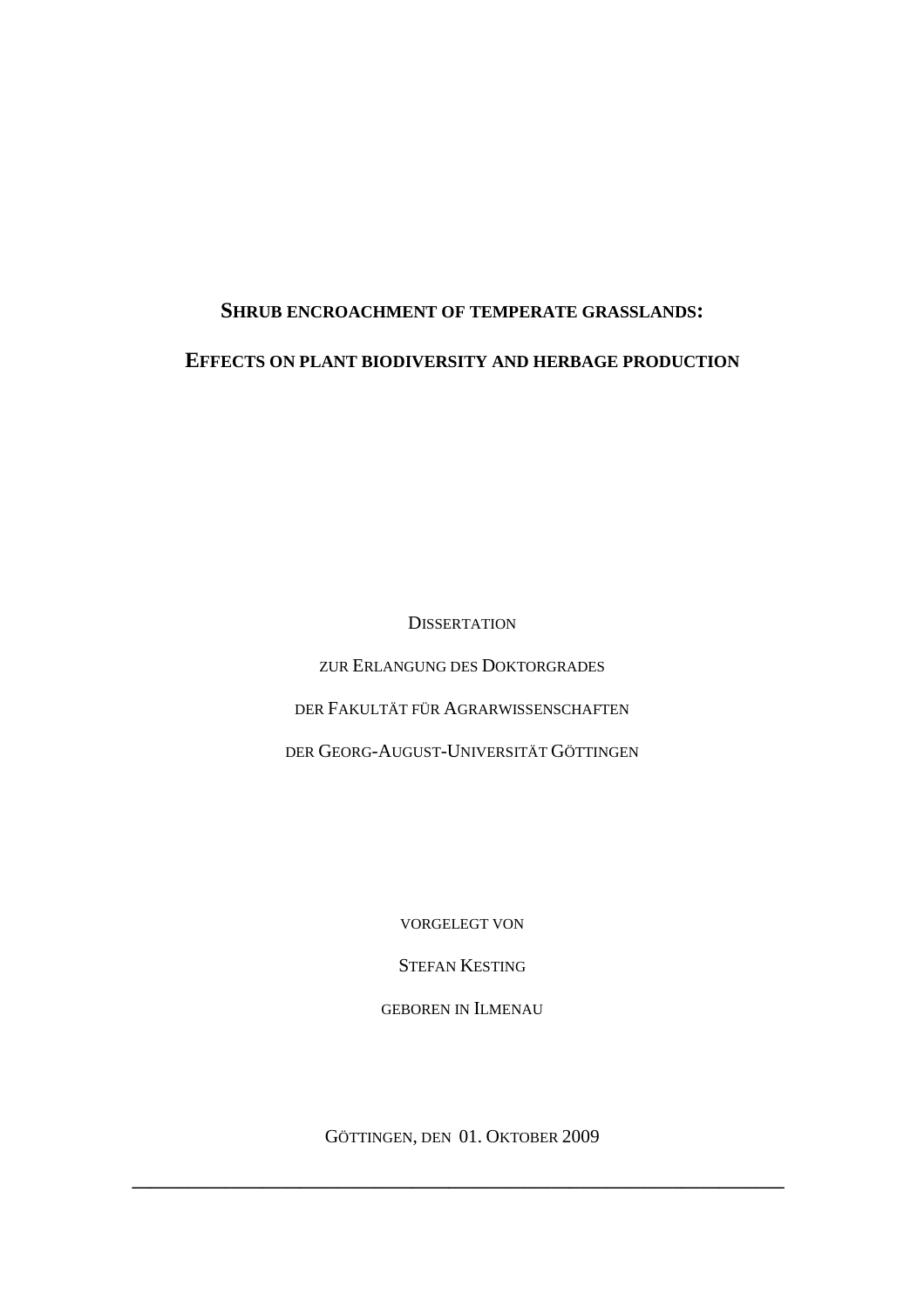# **D7**

- 1. Referent: Prof. Dr. J. Isselstein
- 2. Korreferent: Prof. Dr. W. Schmidt

Tag der mündlichen Prüfung: 19. November 2009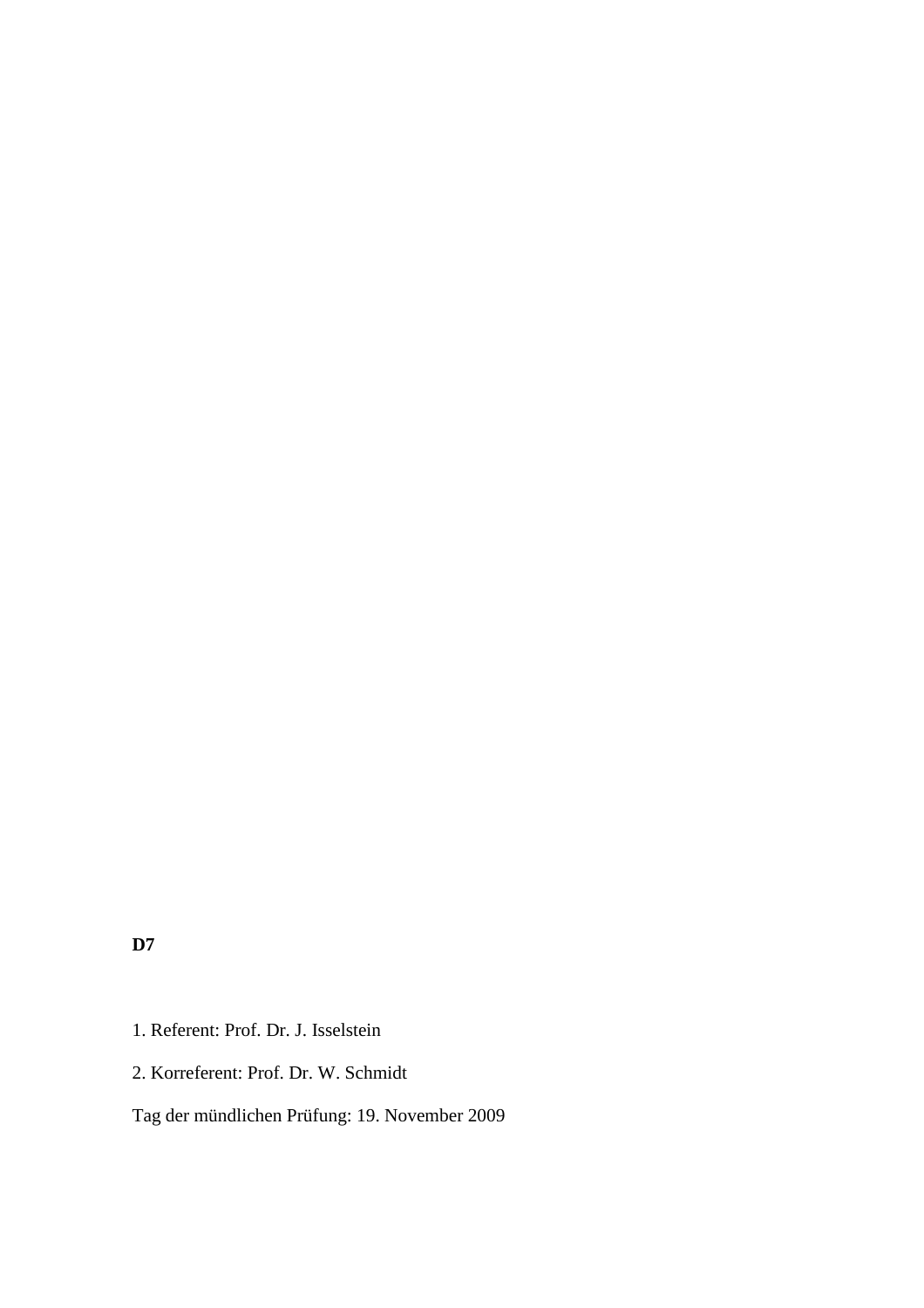# **Table of contents**

| 1              |       |                                                                                 |  |
|----------------|-------|---------------------------------------------------------------------------------|--|
|                | 1.1   |                                                                                 |  |
| $\overline{2}$ |       | Plant species richness in calcareous grasslands under different stages of shrub |  |
|                |       |                                                                                 |  |
|                | 2.1   |                                                                                 |  |
|                | 2.2   |                                                                                 |  |
|                | 2.3   |                                                                                 |  |
|                | 2.3.1 |                                                                                 |  |
|                | 2.3.2 |                                                                                 |  |
|                | 2.3.3 |                                                                                 |  |
|                | 2.4   |                                                                                 |  |
|                | 2.4.1 | Shrub encroachment and vegetation composition  12                               |  |
|                | 2.4.2 |                                                                                 |  |
|                | 2.5   |                                                                                 |  |
|                | 2.6   |                                                                                 |  |
| 3              |       | Similarity between soil seed bank and aboveground vegetation with increasing    |  |
|                |       |                                                                                 |  |
|                | 3.1   |                                                                                 |  |
|                | 3.2   |                                                                                 |  |
|                | 3.3   |                                                                                 |  |
|                | 3.3.1 |                                                                                 |  |
|                | 3.3.2 |                                                                                 |  |
|                |       | 3.3.3                                                                           |  |
|                | 3.3.4 |                                                                                 |  |
|                | 3.3.5 |                                                                                 |  |
|                | 3.4   |                                                                                 |  |
|                | 3.5   |                                                                                 |  |
|                | 3.6   |                                                                                 |  |
| $\overline{4}$ |       | Herbage mass and nutritive value of herbage of extensively managed temperate    |  |
|                |       |                                                                                 |  |
|                | 4.1   |                                                                                 |  |
|                | 4.2   |                                                                                 |  |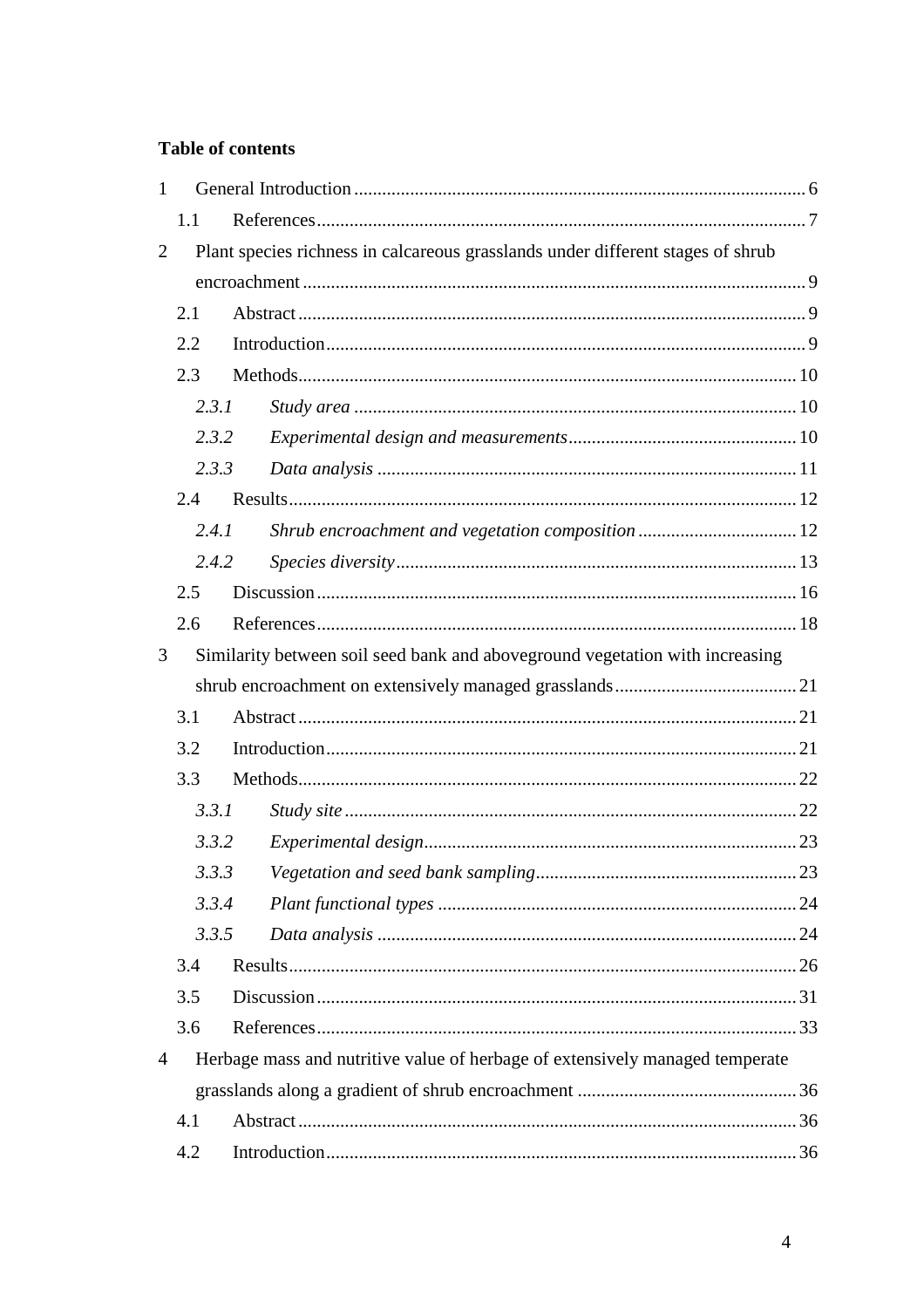| 4.3   |                                                                  |  |
|-------|------------------------------------------------------------------|--|
| 4.3.1 |                                                                  |  |
| 4.3.2 |                                                                  |  |
| 4.3.3 |                                                                  |  |
| 4.4   |                                                                  |  |
| 4.4.1 |                                                                  |  |
| 4.4.2 | Herbage mass and variables describing the nutritive value of the |  |
|       |                                                                  |  |
| 4.4.3 |                                                                  |  |
| 4.5   |                                                                  |  |
| 4.5.1 |                                                                  |  |
| 4.5.2 | Variables describing the nutritive value of the herbage 46       |  |
| 4.5.3 |                                                                  |  |
| 4.6   |                                                                  |  |
| 4.7   |                                                                  |  |
| 5     |                                                                  |  |
| 5.1   |                                                                  |  |
| 6     |                                                                  |  |
| 7     |                                                                  |  |
| 8     |                                                                  |  |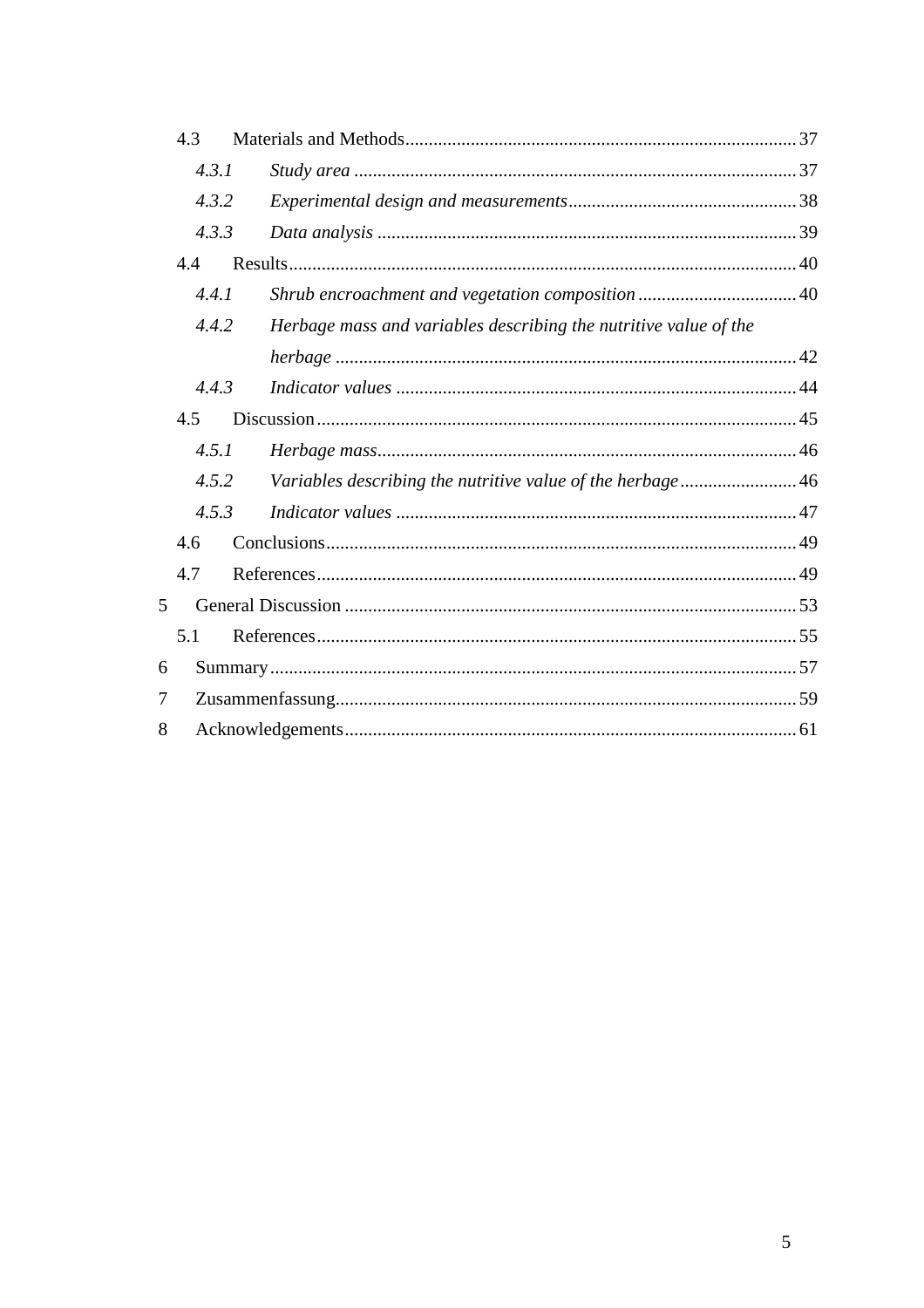#### **1 General Introduction**

Over 40 % of the Earth's land surface is grassland (White et al. 2000). With 52.5 million km² it represents the largest biome of the world, but only 20 % thereof are free of shrubs and wood. However, the agricultural interest in shrub encroached grassland in Central Europe is comparatively low.

In Central Europe, semi-natural grassland is considered to be one of the most important resources of biodiversity (Peet et al. 1983). At the same time, species-rich grasslands are threatened by changing land use and many of them have almost disappeared during the last decades. Due to the intensification of agricultural production grassland, sites were either ameliorated and fertilized resulting in highly productive but monotonous swards or, on very low productive sites, grassland management was ceased. Nowadays, abandonment of semi-natural grasslands from agricultural use is the major risk for grassland diversity, and recently, the interest in appropriate management systems has increased (Bruinenberg et al. 2002; Marriott et al. 2004; Pontes et al. 2007).

Abandonment as well as grazing at very low stocking rates induces processes of secondary succession with shrub encroachment as one major characteristic. In shrubinvaded grasslands, shrub species compete with grasses and forbs for light, water and nutrients, and they also affect the accessibility and utilization of herbage. Reduced light availability is regarded as a major cause of changing species composition (Tilman 1985) and has been linked to reduced biodiversity (Pausas & Austin 2001; Pykälä et al. 2005). In general, shrub encroachment is expected to have a negative effect on biodiversity. This is quite evident and has been proved for shrub encroachment of species-rich grasslands in long-term studies (Dierschke 2006; Galvanek & Leps 2008; Mitlacher et al. 2002). Contrary to this, we assume a benefit from low intensity shrub encroachment on the actual species richness due to increased habitat heterogeneity. In the present study, this concept has been tested witch respect to different spatial scales.

Semi-natural grasslands, as much as their highly diverse habitats, are a result of traditional extensive grassland management. Maintaining these species-rich grasslands requires continuous agricultural utilisation with respect to an appropriate management. For economic purposes, there is a need to optimize the management systems, to get maximal benefit. This implies a substantial knowledge of the forage potential of the swards. The influence of shrubs on herbage mass and parameters of herbage quality has hardly been ascertained. Measurements are required to make estimations on the forage potential of shrub encroached grasslands.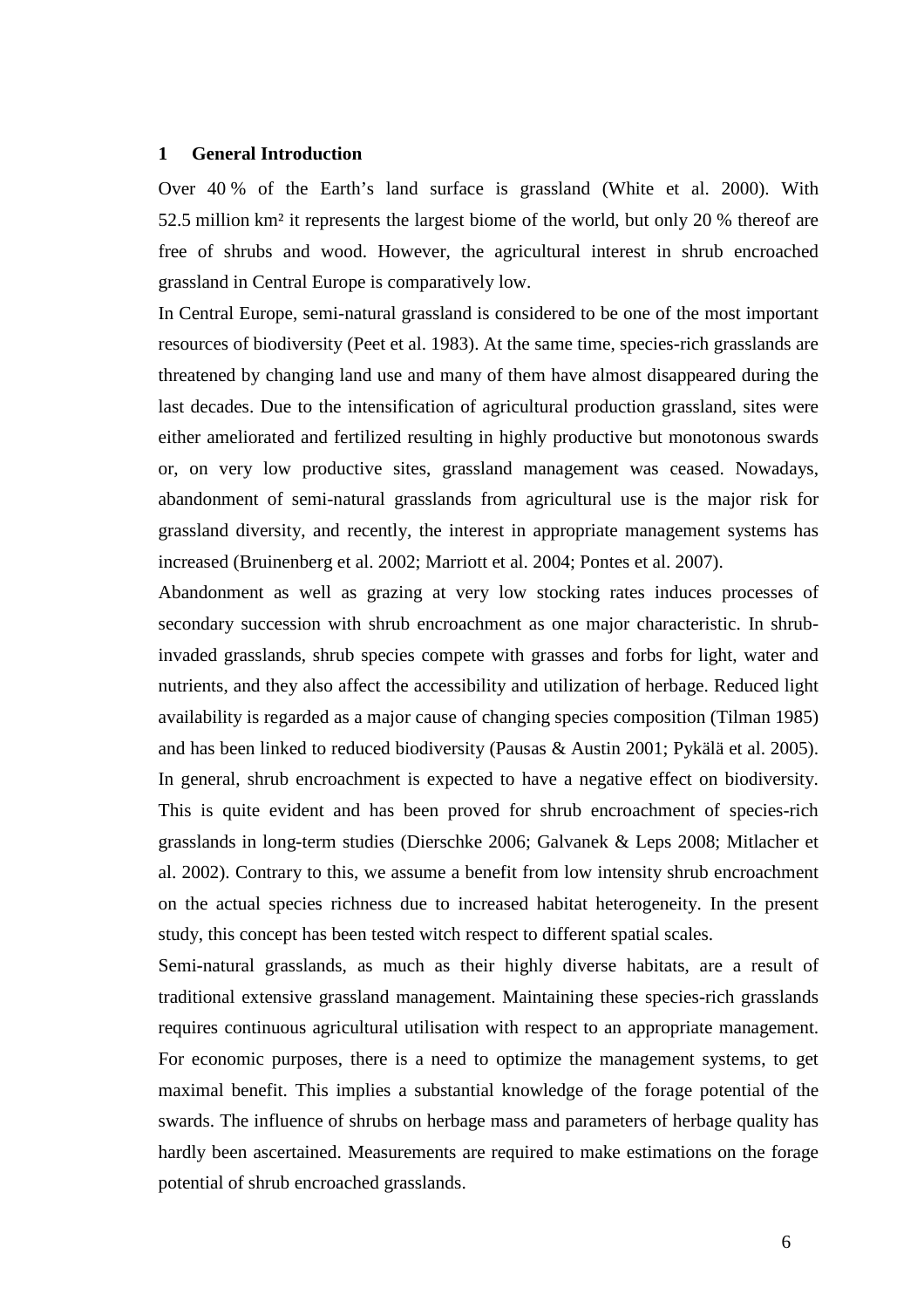To prevent a further decline in biodiversity, farming systems have to be developed, which combine interests of agricultural production as well as biodiversity maintenance (Isselstein et al. 2005). Extensive grazing might offer these options and has been recommended (Dumont et al. 2007; Rook et al. 2004).

The present study focuses on shrub encroachment of temperate semi-natural grasslands. The effect of the presence of shrubs was studied on both, the biodiversity of the vegetation cover and on the forage potential of the sward.

#### **1.1 References**

- Bruinenberg, M.H., Valk, H., Korevaar, H. & Struik, P.C. 2002. Factors affecting digestibility of temperate forages from seminatural grasslands: a review. Grass and Forage Science 57: 292-301.
- Dierschke, H. 2006. Secondary progressive succession of an abandoned calcareous grassland - research on permanent plots 1987-2002. Hercynia N. F. 39: 223-245.
- Dumont, B., Rook, A.J., Coran, C. & Röver, K.-U. 2007. Effects of livestock breed and grazing intensity on biodiversity and production in grazing systems. 2. Diet selection. Grass and Forage Science 62: 159-171.
- Galvanek, D. & Leps, J. 2008. Changes of species richness pattern in mountain grasslands: abandonment versus restoration. Biodivers Conserv 17: 3241-3253.
- Isselstein, J., Jeangros, B. & Pavlu, V. 2005. Agronomic aspects of biodiversity targeted management of temperate grasslands in Europe - A review. Agronomy Research 3: 139-151.
- Marriott, C.A., Fothergill, M., Jeangros, B., Scotton, M. & Louault, F. 2004. Long-term impacts of extensification of grassland management on biodiversity and productivity in upland areas. A review. Agronomie 24: 447-462.
- Mitlacher, K., Poschlod, P., Rosen, E. & Bakker, J.P. 2002. Restoration of wooded meadows - a comparative analysis along a chronosequence on Oland (Sweden). Appl Veg Sci 5: 63-73.
- Pausas, J.G. & Austin, M.P. 2001. Patterns of plant species richness in relation to different environments: An appraisal. J Veg Sci 12: 153-166.
- Peet, R.K., Glenn-Lewin, D.C. & Walker-Wolf, J.W. 1983. Prediction of man's impact on plant species diversity. In: Holzner, W., Werger, M.J.A. & Ikusima, I. (eds.) Man's impact on vegetation, pp. 41-54. Junk Publishers, The Hague, The Netherlands.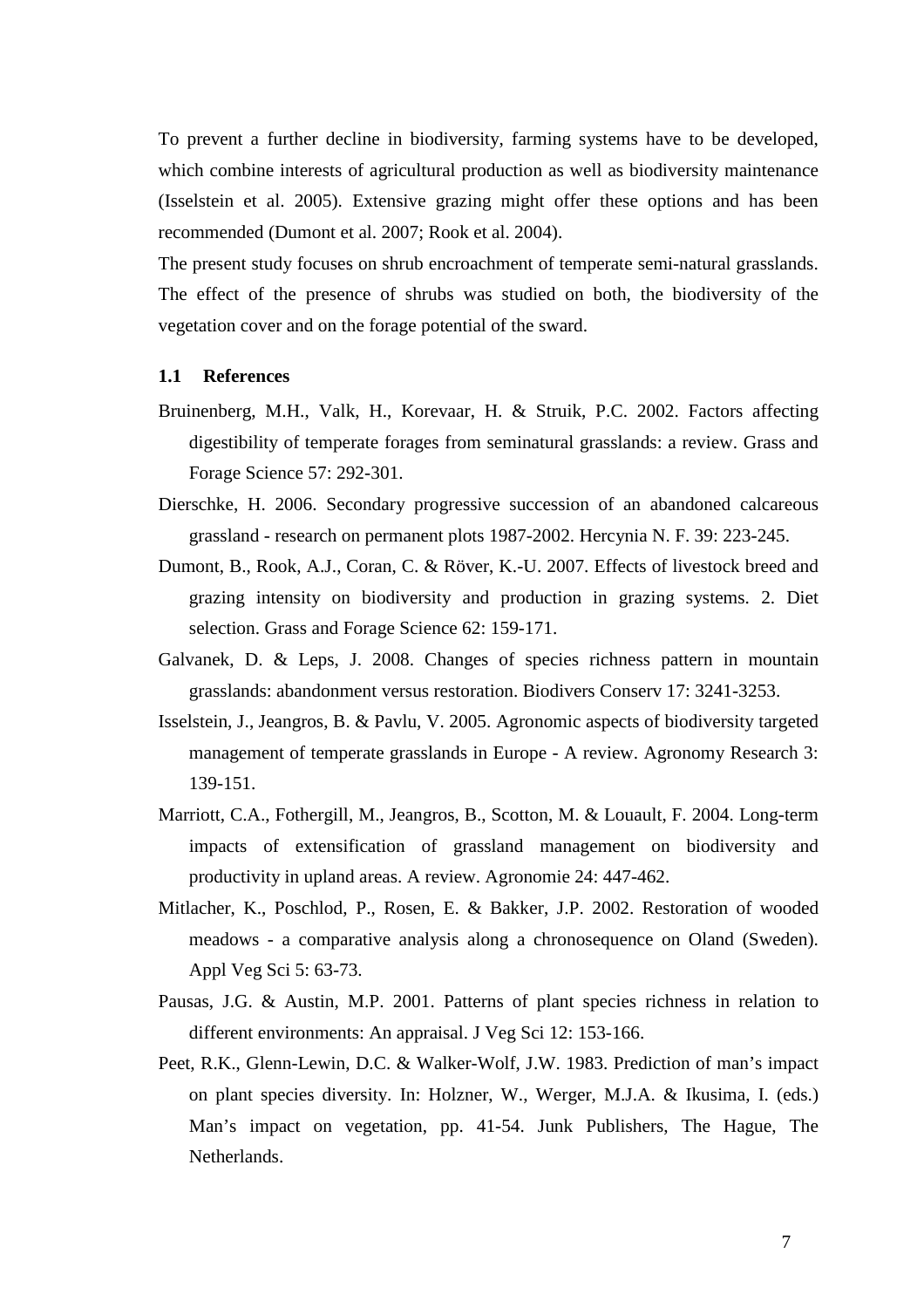- Pontes, L.S., Carrere, P., Andueza, D., Louault, F. & Soussana, J.F. 2007. Seasonal productivity and nutritive value of temperate grasses found in semi-natural pastures in Europe: responses to cutting frequency and N supply. Grass and Forage Science 62: 485-496.
- Pykälä, J., Luoto, M., Heikkinen, R.K. & Kontula, T. 2005. Plant species richness and persistence of rare plants in abandoned semi-natural grasslands in northern Europe. Basic Appl Ecol 6: 25-33.
- Rook, A.J., Dumont, B., Isselstein, J., Osoro, K., WallisDeVries, M.F., Parente, G. & Mills, J. 2004. Matching type of livestock to desired biodiversity outcomes in pastures - a review. Biological Conservation 119: 137-150.
- Tilman, D. 1985. The Resource-Ratio Hypothesis of Plant Succession. Am Nat 125: 827-852.
- White, R.P., Murray, S., Rohweder, M. & World Resources, I. 2000. Pilot analysis of global ecosystems : grassland ecosystems. World Resources Institute, Washington, D<sub>C</sub>.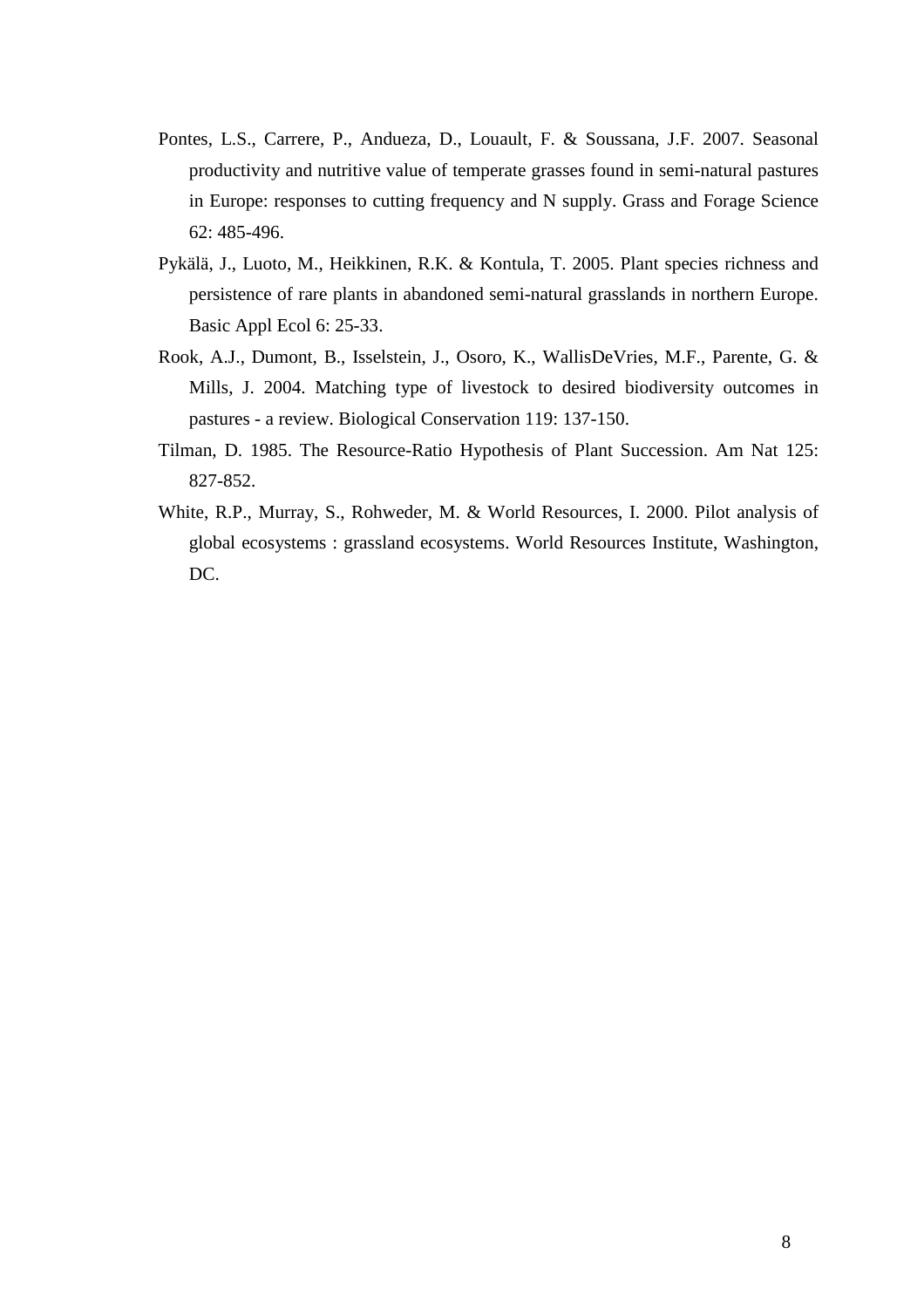# **2 Plant species richness in calcareous grasslands under different stages of shrub encroachment**

## **2.1 Abstract**

In the present study we examined the effect of shrub encroachment of temperate seminatural grasslands on plant species diversity. We tested the hypothesis that an initial shrub invasion leads to enhanced habitat heterogeneity and thereby to a higher diversity. A descriptive correlative gradient analysis of shrub invaded grasslands and their species number of flowering plants was performed. Within 30 plots of different shrub encroachment a total of 203 plant species were recorded. The mean α-diversity (level of subplots), mean β1-diversity (level of plots) as well as the β2-diversity (level of shrub classes) have their highest values at medium shrub invaded sites. This finding is in line with our hypothesis of a hump-back relation between shrub encroachment and species diversity, and can be explained by the increase in habitat heterogeneity. However, Detrended Correspondence Analysis (DCA) emphasized the importance of the present vegetation composition for species richness. The dominance of highly competitive, clonal-growing grass species is accompanied by low diversity swards with a lower facilitation of shrub establishment.

Species accumulation curves highlight the benefit of shrub encroachment for γ- (landscape-) diversity. This result emphasises the importance of habitat heterogeneity on biodiversity and, therefore, on nature conservation.

#### **2.2 Introduction**

Calcareous grasslands as well as semi-natural temperate grasslands are strongly affected by abandonment of agricultural use. In consequence, woody plants invade the grassland and the typical species rich vegetation disappears (Dierschke 2006; Galvanek & Leps 2008). To preserve such habitats of high ecological value, continuing grassland management is required.

Shrub encroachment of semi-natural grasslands is commonly perceived as having a negative affect on biodiversity and on nature conservation in particular as rare species are threatened from extinction. This is something contradictory to conclusions of the mosaic concept of Duelli (Duelli 1992; 1997) or the habitat heterogeneity hypothesis in general (MacArthur & Wilson 1967). According to this, shrub invasion will lead to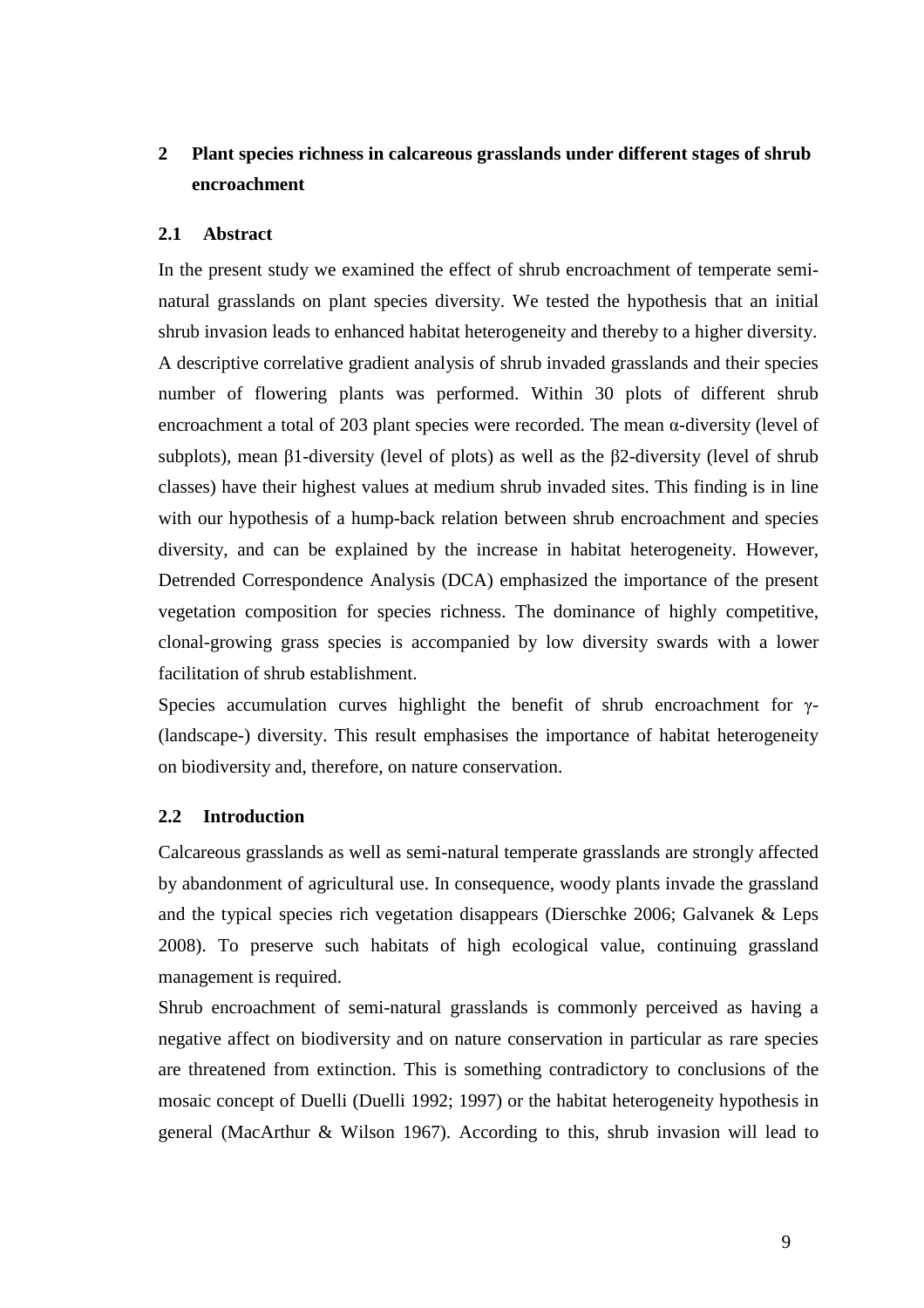higher habitat heterogeneity and therefore to higher biodiversity. This perspective is driven by ecological thinking rather than conservation of rare species.

The presented work investigates the influence of shrub invasion on the species diversity of grasslands. The following hypothesis is proposed: An initial shrub invasion leads to enhanced habitat heterogeneity and thereby to a higher diversity. At later stages, that is after a certain degree of shrub encroachment, biodiversity will be depleted. At this point, shrub clearing is required.

In addition, more accurate information about the response of biodiversity to shrub encroachment of semi-natural grasslands will allow more effective measures to protect biodiversity.

# **2.3 Methods**

# *2.3.1 Study area*

The study area is situated in the north-east of Goettingen, Lower Saxony, Germany (51° 52'-51 $\degree$  55' N, 10 $\degree$  0' E; 300-375 m a.s.l). The area was used for military purposes from the early 19th century until 1993 and it, thus, passed the last century without agricultural intensification. Since 2004, it has been a nature reserve. Within an area of approximately 200 ha, there is a wide range of extensively managed or abandoned grasslands, ranging from rudimental semi-dry chalk grasslands (Gentiano–Koelerietum pyramidatae) and grasslands of the class Molinio-Arrhenatheretea (Lolio-Cynosuretum), to more or less unmanaged and shrub-invaded types linking to forest edges (Trifolion medii) and shrub vegetation (Prunetalia). The main woody species are *Crataegus spp.*, *Rosa canina*, *Fraxinus excelsior* and *Cornus sanguinea*. The soils are Cambisols with a small proportion Leptosol (Rendzina) on calcareous rock. The long-term mean annual temperature for the study area is 8.7 °C and the mean annual precipitation is 645 mm.

# *2.3.2 Experimental design and measurements*

Within the predetermined geographical area, 30 plots (10 m x 10 m) were selected along a gradient of shrub cover (%), based on a time series of aerial photographs. Our aim was to represent a wide range of shrub encroachment from nearly shrub-free grasslands to sites with very dense shrub cover. As an extreme, we included one abandoned site that can be characterized as a pioneer forest on former calcareous grassland.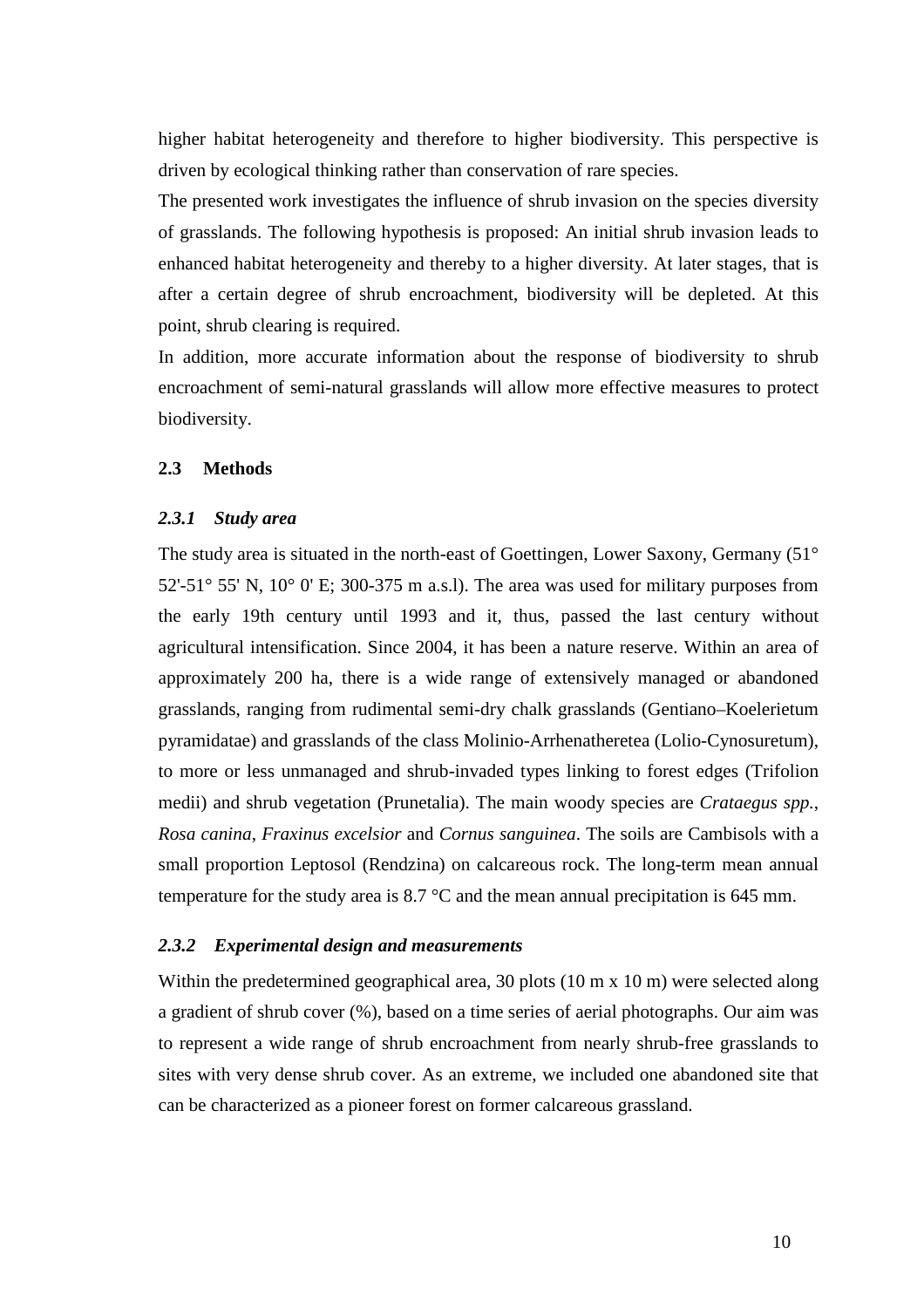Because of different shrub height, we measured the intensity of shrub occurrence as a combination of percentage cover and maximum canopy height (cm) as follows:

*Shrub*  $index = ln(1 + cover * canopy height)$ .

A shrub index of 8 therefore results from 15 % cover and 200 cm canopy height as well as 25 % cover and 120 cm canopy height. As the shrub index represents the shrub volume, it is a better indicator of the competition for light than shrub cover only. For single calculations plots were aggregated by ascending shrub index into 6 shrub classes, each containing 5 plots.

The botanical composition was measured in June. Within each plot, ten subplots of 1 m<sup>2</sup> were positioned randomly. For each subplot, the occurrence of vascular plants was listed (present-absent data). Abundance data at plot level arise from the present-absent data by calculating the frequency. The nomenclature follows Wisskirchen and Haeupler (1998). Phanerophyts (incl. *Rubus*) are included, if they extended into the space above the quadrate. In the case of *Ranunculus auricomus agg.*, *Ranunculus polyanthemos agg.*, *Rubus fruticosus agg.* and *Taraxacum sect. Ruderalia*, determination ended with species aggregates.

Ten soil samples (0-5 cm and 5-10 cm depth) were taken randomly and pooled per plot and analysed for pH, exchangeable phosphorus, magnesium and potassium (calcium ammonium acetate extraction).

# *2.3.3 Data analysis*

The effect of shrub encroachment on species diversity was analysed by linear and nonparametric (loess) regression models as well as ordination techniques. Detrended Correspondence Analysis was used to expose the influence of vegetation composition on the dependency detected by the regression model. The analysis was performed on the log-transformed species abundance matrix with detrending by-segments and downweighting of rare species using the statistic program Canoco (ter Braak & Smilauer 2002). Species richness was fitted by a Generalized Linear Model (GLM, quadratic degree) and visualised in the DCA-plot by isolines.

The hierarchical analysis of species diversity uses the additive model of species diversity (Lande 1996; Levins 1968; MacArthur et al. 1966). That is  $\alpha + \beta = \gamma$ , where α is within-community (within-subplot) diversity,  $\beta$  is among-community diversity and  $\gamma$ is the total species diversity. The β-diversity is subdivided into within-plot diversity  $(\beta 1)$ and within-shrub class diversity (β2).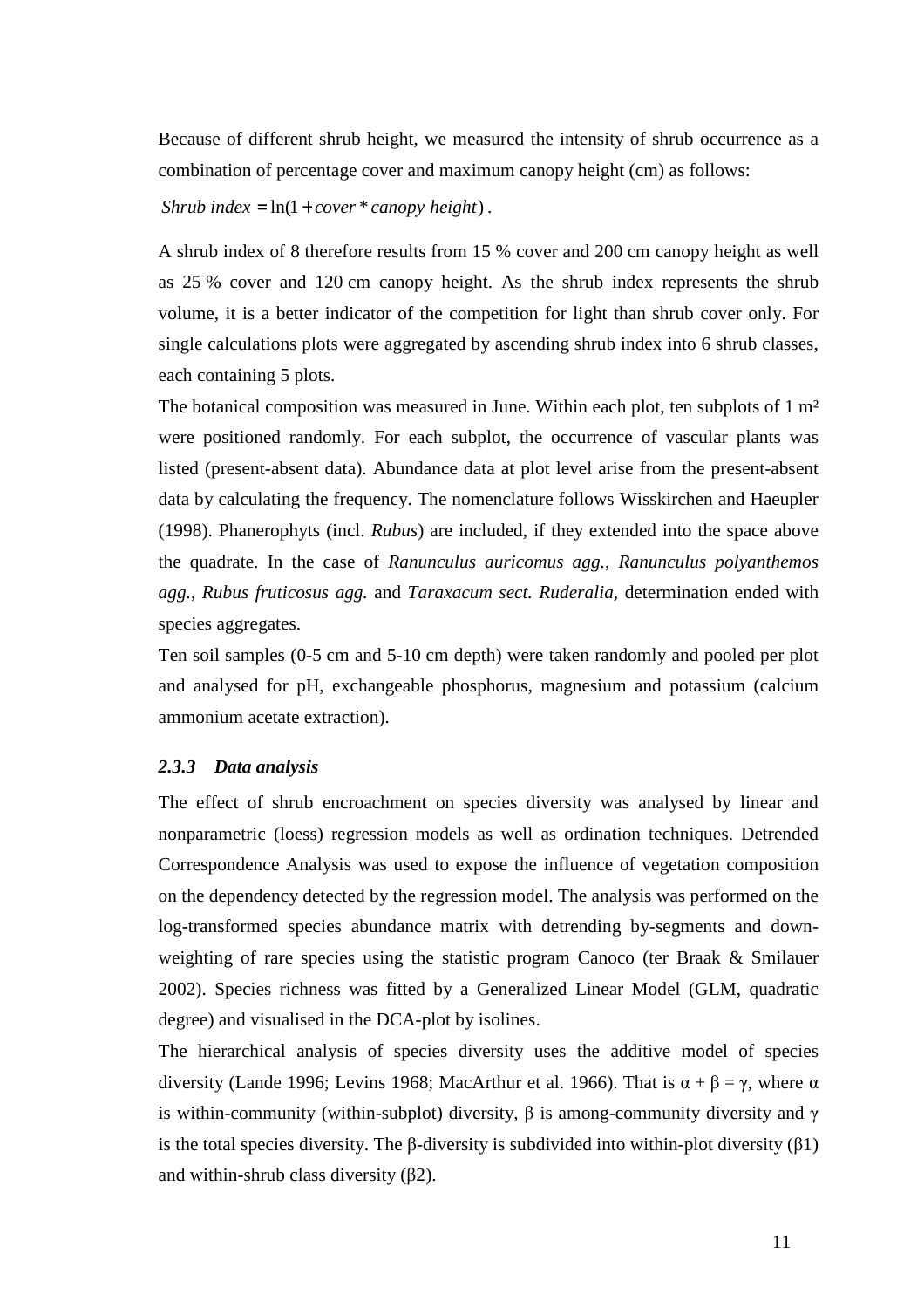Species accumulation curves are calculated for single ordering of samples (ordered by shrub index) on the one hand and on the other hand as means of repeated resampling of all pooled samples (1000-fold resampling). The second is according to the sample-based rarefaction curve in terms of Gotelli et Colwell (2001). The 95 % confidence interval is the range which contains 95 % of the values.

Differences in species number per plot and subplot as well as differences in soil parameters between shrub classes were tested by analysis of variance (ANOVA).

Accumulation curves and ANOVA were computed using the statistic program R (R Development Core Team 2008).

# **2.4 Results**

#### *2.4.1 Shrub encroachment and vegetation composition*

The vegetation in the present study covered a gradient of shrub encroachment from shrub-free grasslands to pioneer forest vegetation. The canopy height of the shrub vegetation was usually between 15 and 500 cm (pioneer forest with 1000 cm), and the canopy cover ranged from less than 1 % to nearly 100 %. The values of the calculated shrub index ranged from 0 to 11.4 with a mean of 6.4.

Caused by the wide gradient of shrub encroachment, the vegetation composition varied significantly between the plots. With further shrub encroachment, the number of woody species increased from 4.2 to 25.2 %, dominated by *Crataegus spp.*, *Rosa canina*, *Fraxinus excelsior* and *Cornus sanguinea*. The most frequent grass species were *Dactylis glomerata*, *Festuca rubra* and *Poa pratensis*. With more shrub encroachment, *Trisetum flavescens* and *Brachypodium pinnatum* became more abundant. The most frequent forbs were *Galium album*, *Plantago lanceolata*, *Veronica chamaedrys*, *Fragaria vesca* and *Taraxacum sect. Ruderalia*. With increasing shrub encroachment, there was a decrease in the ratio of grass species to forbs from 0.56 to 0.39, and a decrease in the proportion of the number of legume species from 0.157 to 0.046, averaged over shrub classes.

In Figure 1, the DCA biplot demonstrates the variability in vegetation composition. The length of the gradient for the first axis is 2.9 SD. The location of woody species in the plot suggests that the first axis represents the gradient of shrub occurrence. Shrubs and trees have relatively high values  $(>1.72)$ , whereas typical species of mesophileous grasslands have values between -0.45 and 1.70 for the first axis. Calcareous grassland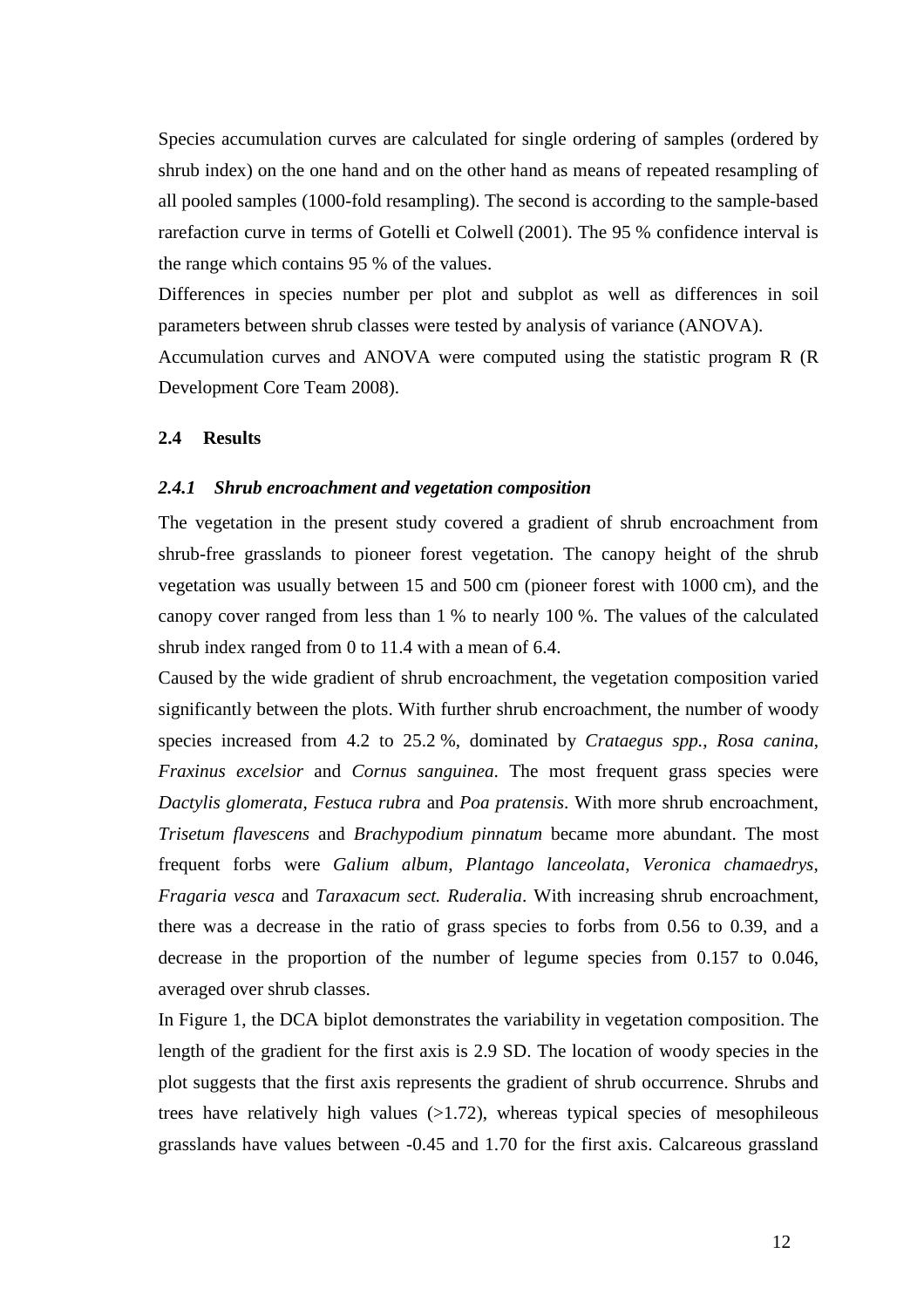species have intermediate values, but are distinguished from mesophileous grassland species by a higher value for the second axis.



**Figure 1** DCA ordination plots (axis 1 and 2) based on 30 samples of grassland vegetation. Plant species with highest fit are displayed and grouped by sociological behaviour. B: Isolines of similar species richness result from a fitted Generalized linear model (quadratic degree).

Species codes: Achmil = *Achillea millefolium*, Agreup = *Agrimonia eupatoria*, Arrela = *Arrhenatherum elatius*, Brapin = *Brachypodium pinnatum*, Carfla = *Carex flacca*, Cirarv = *Cirsium arvense*, Corsan = *Cornus sanguinea*, Craspe = *Crataegus monogyna*, Crebie = *Crepis biennis*, Dacglo = *Dactylis glomerata*, Daucar = *Daucus carota*, Elyrep = *Elymus repens*, Fespra = *Festuca pratensis*, Fesrub = *Festuca rubra*, Fraves = *Fragaria vesca*, Fraexc = *Fraxinus excelsior*, Galalb = *Galium album*, Gerdis = *Geranium dissectum*, Geuurb = *Geum urbanum*, Hollan = *Holcus lanatus*, Hypper = *Hypericum perforatum*, Lincat = *Linum catharticum*, Lotcor = *Lotus corniculatus*, Medlup = *Medicago lupulina*, Myoarv = *Myosotis arvensis*, Pimsax = *Pimpinella saxifraga*, Plalan = *Plantago lanceolata*, Poapra = *Poa pratensis*, Poatriv = *Poa trivialis*, Potans = *Potentilla anserina*, Pruvul = *Prunella vulgaris*, Pruspi = *Prunus spinosa*, Ranrep = *Ranunculus repens*, Rhiang = *Rhinanthus angustifolius*, Roscan = *Rosa canina*, Sanmin = *Sanguisorba minor*, TarRud = *Taraxacum sect. Ruderalia*, Torjap = *Torilis japonica*, Trifla = *Trisetum flavescens*, Vercha = *Veronica chamaedrys*, Victet = *Vicia tetrasperma*.

#### *2.4.2 Species diversity*

The vegetation had relatively high numbers of vascular plant species at all examined spatial scales. In total, we found 203 vascular plant species. Number of species per plot ranged between 27 and 68 (mean  $=$  44.5). Maximum recorded species number per square meter (subplot) was 41 (mean  $= 17$ ).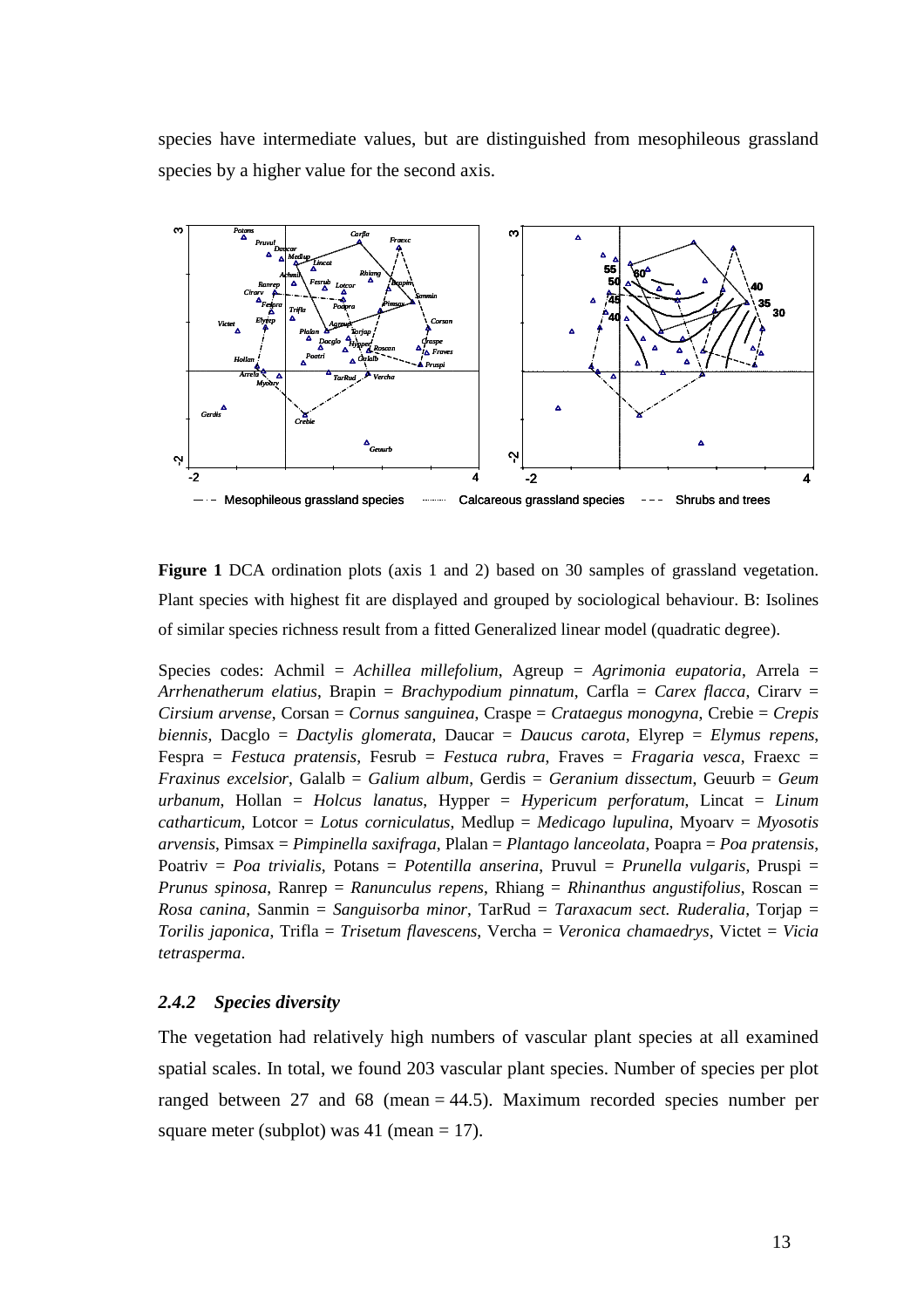Highest species diversity was found at medium shrub invaded sites. The mean  $\alpha$ diversity (level of subplots), mean β1-diversity (level of plots) as well as the β2 diversity (level of shrub classes) have its highest value at shrub class three (shrub index of 4.5 – 5.8). Differences in mean species numbers between shrub classes were, however, not significant (ANOVA, Table 1, Figure 2).

**Table 1** Differences in species number per plot and subplot between shrub classes, ANOVA table.

|                     | Df | Sum Sq  | Mean Sq | F value | $\mathbf{P}$ |
|---------------------|----|---------|---------|---------|--------------|
| Species per plot    |    |         |         |         |              |
| Shrub class         | 5  | 570.27  | 114.05  | 1.105   | 0.3837       |
| Residuals           | 24 | 2477.20 | 103.22  |         |              |
| Species per subplot |    |         |         |         |              |
| Shrub class         | 5  | 295.01  | 59.00   | 2.056   | 0.1066       |
| Residuals           | 24 | 688.76  | 28.70   |         |              |



**Figure 2** Number of vascular plant species (A) per subplot and (B) per plot according to increasing shrub encroachment (each shrub class contains 5 plots).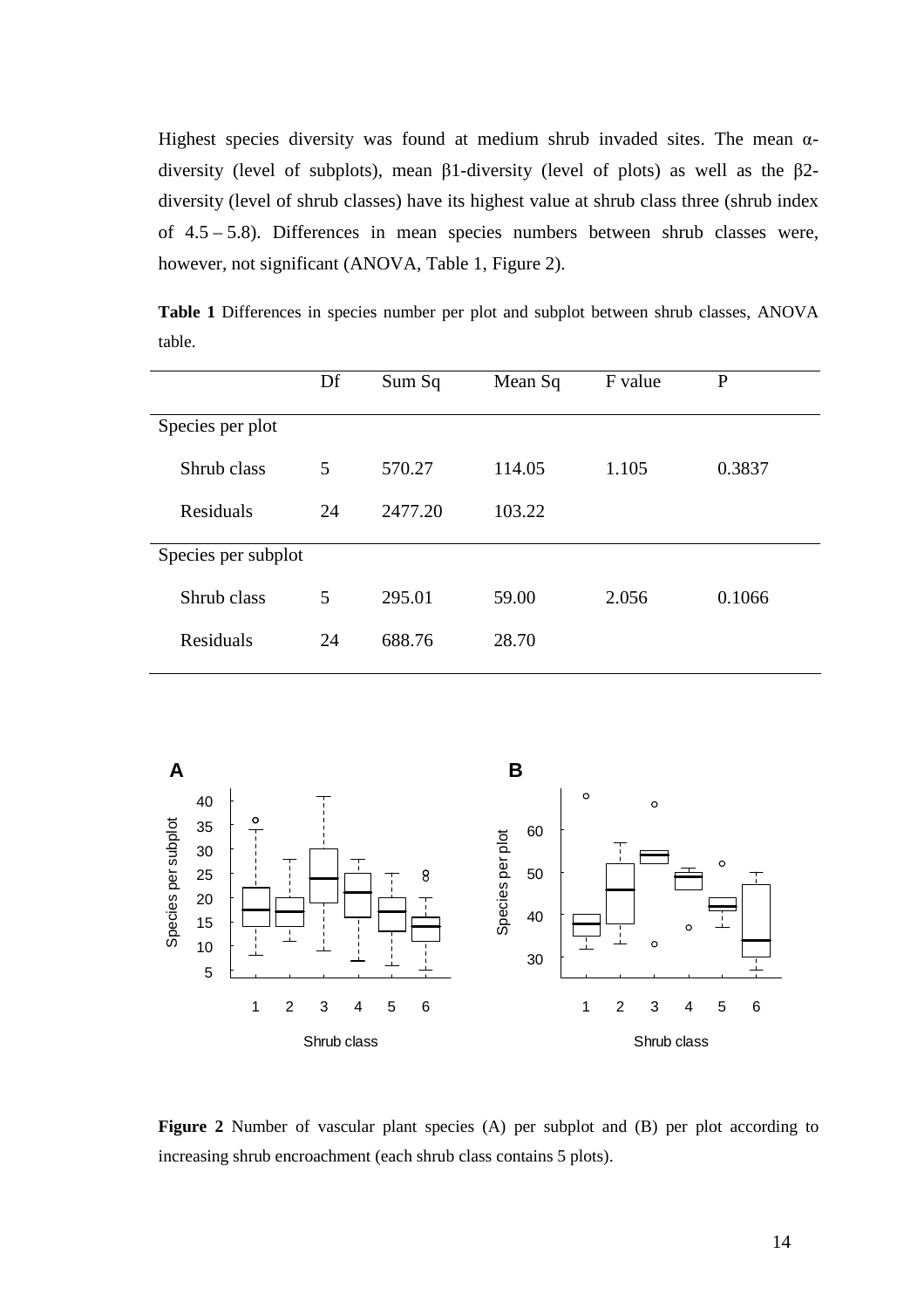In the DCA, the species number was fitted by a generalized linear model (GLM) and visualized by isolines in the DCA biplot (Figure 1B). The highest species numbers were found at plots with intermediate values for the first axis and high values for the second. These plots are characterized by high proportions of calcareous grassland species.

To assess the effect of shrub encroached grassland sites on  $\gamma$ -diversity, species accumulation curves have been computed (Figure 3). The 'smoothed' curves represent the means of 1000-fold resampling of all pooled samples (sample-based rarefaction curve) with 95 % confidence interval. The solid lines are species accumulation curves for ordering of samples by shrub index. The species accumulation curve and the rarefaction curve are very similar, if samples are ordered by descending shrub index. If samples are ordered by ascending shrub index, the accumulation curve is close to or even lower than the 95 % confidence interval. This means the species accumulation curve and the sample-based rarefaction curve differ significantly by a probability value of 5 %. For instance, the ten samples with highest shrub index accounted for 35 additional species, whereas the theoretical rarefaction curve predicted only 18 additional species. This indicates a diversity benefit above average from the samples with high shrub index.



**Figure 3** Species accumulation curves. Dashed lines are the expected species accumulation curves with 95 % confidence intervals, calculated by 1.000-fold resampling. Solid lines are the measured species accumulation curves with defined sample order. A: by ascending shrub index, B: by descending shrub index.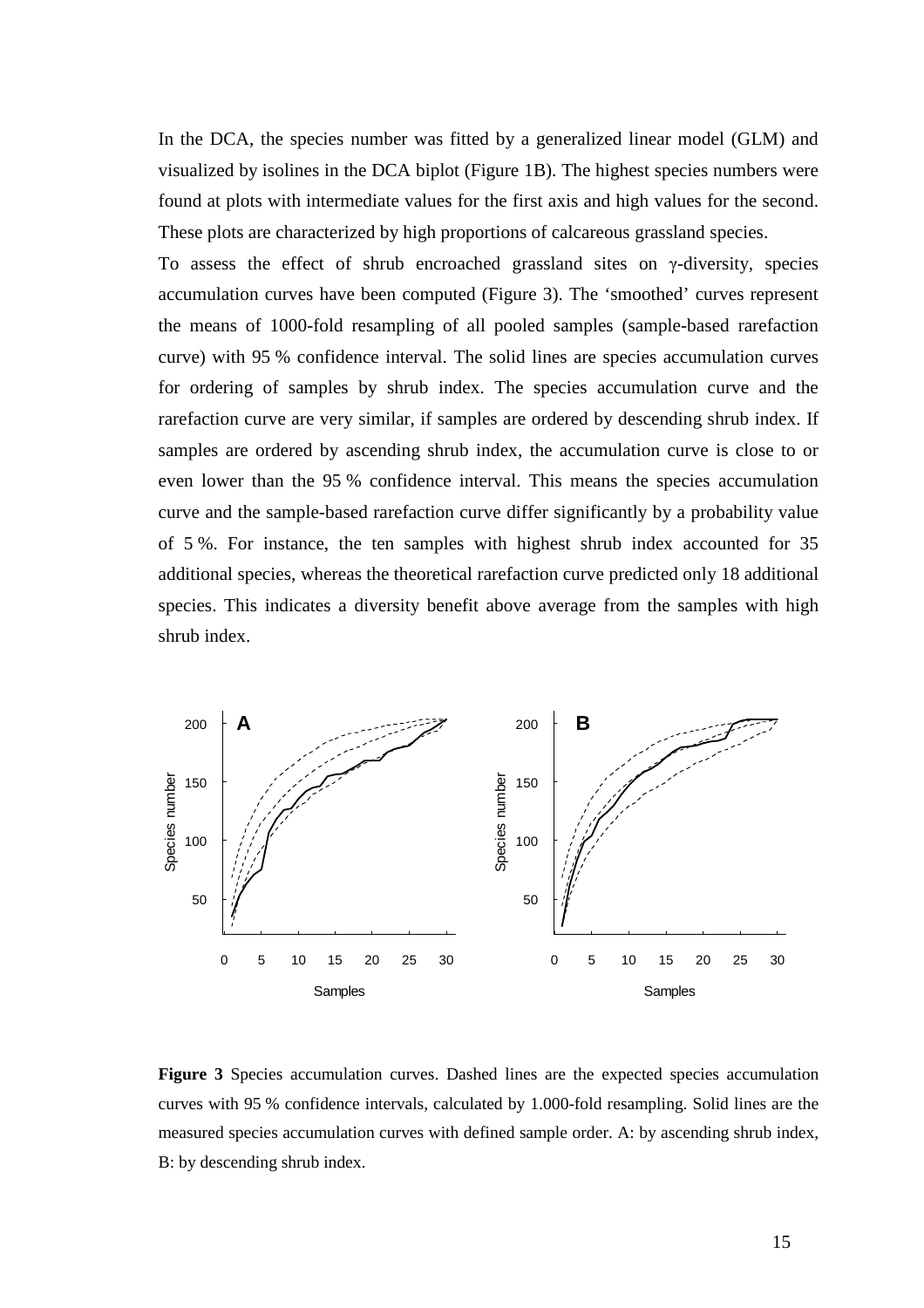Soil parameters were measured to characterize the site conditions of the plots. No significant differences were found between them at the level of shrub classes for both, 0-5 cm and 5-10 cm soil depth (Table 2). In relation to the species richness we found a higher phosphorous content limiting the number of species per plot. Plots with more than 40 species had phosphorous contents below 2.55  $g/100 g$  DM in the fraction of 0-5 cm depth. The phosphorous content was generally higher in the upper soil layer.

**Table 2** Soil parameters pH, phosphorus (P), potassium (K) and magnesium (Mg) measured in 0-5 cm soil depth. Values are the mean and standard deviation averaged across shrub classes. Differences between the shrub classes were tested using ANOVA ( $\alpha$  = 0.05).

| Scrub class    | pH              | P               | K                | Mg                |
|----------------|-----------------|-----------------|------------------|-------------------|
|                |                 | (g/100 g DM)    | (g/100 g DM)     | (g/100 g DM)      |
| 1              | $6.58 \pm 0.77$ | $3.03 \pm 2.10$ | $18.62 \pm 4.01$ | $36.82 \pm 23.53$ |
| $\overline{2}$ | $6.92 \pm 0.75$ | $2.13 + 1.47$   | $22.70 \pm 6.09$ | $12.56 \pm 1.30$  |
| 3              | $6.84 + 0.46$   | $2.79 \pm 2.81$ | $19.92 \pm 2.91$ | $13.34 \pm 3.98$  |
| $\overline{4}$ | $6.78 \pm 0.65$ | $2.21 + 1.43$   | $21.32 \pm 5.80$ | $14.64 + 2.04$    |
| 5              | $6.64 + 0.55$   | $1.58 \pm 0.66$ | $26.22 \pm 3.57$ | $15.82 \pm 3.97$  |
| 6              | $6.10 \pm 0.17$ | $2.90 \pm 1.99$ | $26.20 \pm 7.18$ | $18.90 \pm 9.65$  |
| Sign. (P)      | 0.33            | 0.78            | 0.13             | not tested        |

#### **2.5 Discussion**

Due to the failure of agricultural intensification during the last century, the grasslands in the present study can be characterized as agriculturally unimproved, semi-natural grasslands. The vegetation had relatively high numbers of vascular plant species. The maximum of 41 species per  $m<sup>2</sup>$  corresponds to those of diverse calcareous grasslands (Kull & Zobel 1991). Highest numbers of plant species were found at medium shrub invaded sites, which is in line with our hypothesis of a hump-back relation between shrub encroachment and species diversity. A similar result has been reported from seminatural grasslands in SW Finland (Pykälä et al. 2005). The authors found highest species richness with a tree cover of ca. 5 %. Further increasing cover of trees had a negative effect on species richness, which was mainly attributed to a reduced light availability. Pihlgren & Lennartsson (2008) analysed the effect of shrubs of *Rosa dumalis* on grassland plants in semi-natural pastures in Sweden. They found, that the net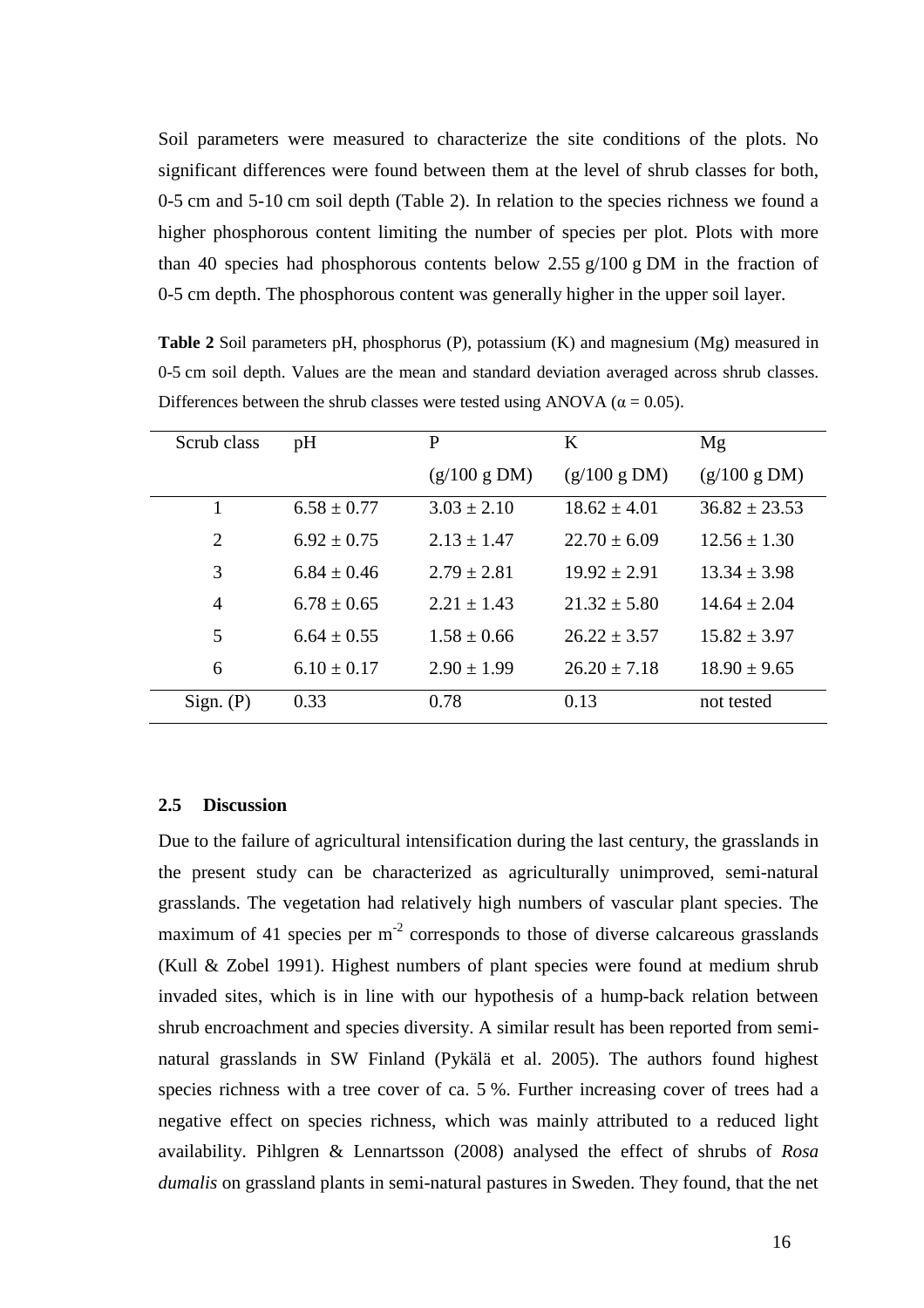effect of shrubs in semi-natural grassland is neutral or positive rather than negative for most plant species. This means that the number of species which responded positively to shrubs were comparable to the number of species which had a negative response. Total species richness was, therefore, not significantly affected by the shrubs.

In the present study, strong influence on species richness could be attributed to the vegetation composition. In general, plots which were dominated by mesophileous grassland species were less diverse than plots with a higher abundance of calcareous grassland species. Calcareous grassland species are less competitive and better adapted to dry and nutrient poor conditions (stress tolerators) compared to mesophileous grassland species (Grime 2001). These species are often target species for nature conservation. A loss of those species during successional processes refers to the dominance of high competitive, usually clonal-growing, tall plants. In the present study, we found *Arrhenatherum elatius*, *Holcus lanatus*, *Elymus repens* and *Poa trivialis* characterizing plots with relatively low species numbers as well as low intensity of shrub encroachment. This can be explained by different pathways of succession. Shrub establishment and encroachment are not necessarily straightforward processes of grassland succession. Shrub establishment depends on several local factors like site history, availability of propagules and safe-sites for the seed germination. Dense swards of clonal-growing grass species and high litter depth impede the germination of shrub and tree species. The process of shrub establishment is highly subject to stochastic processes.

Several studies on calcareous grassland succession focus on the grass species *Brachypodium pinnatum*. It has been ascribed as an aggressive species of calcareous grasslands with increasing dominance and the ability to decrease species diversity during secondary succession (Bobbink & Willems 1987; Willems 2001). It is of some interest that the occurrence of *Brachypodium pinnatum* in the present study was related to more diverse vegetation.

The influence of shrub encroachment on  $\gamma$ -diversity was estimated using species accumulation curves. Our results show a considerable increase of total species richness (γ-diversity) due to the plots with a high shrub index. For the purpose of enhancing biodiversity, this seems to be a positive aspect of shrub encroachment. Nevertheless, we have no valid information about the γ-diversity of the whole study area, and how the selected grassland plots contribute to it. A current floristic mapping project detected more than 600 vascular plant species per 5.5 by 5.5 km² in this region (Garve 2007),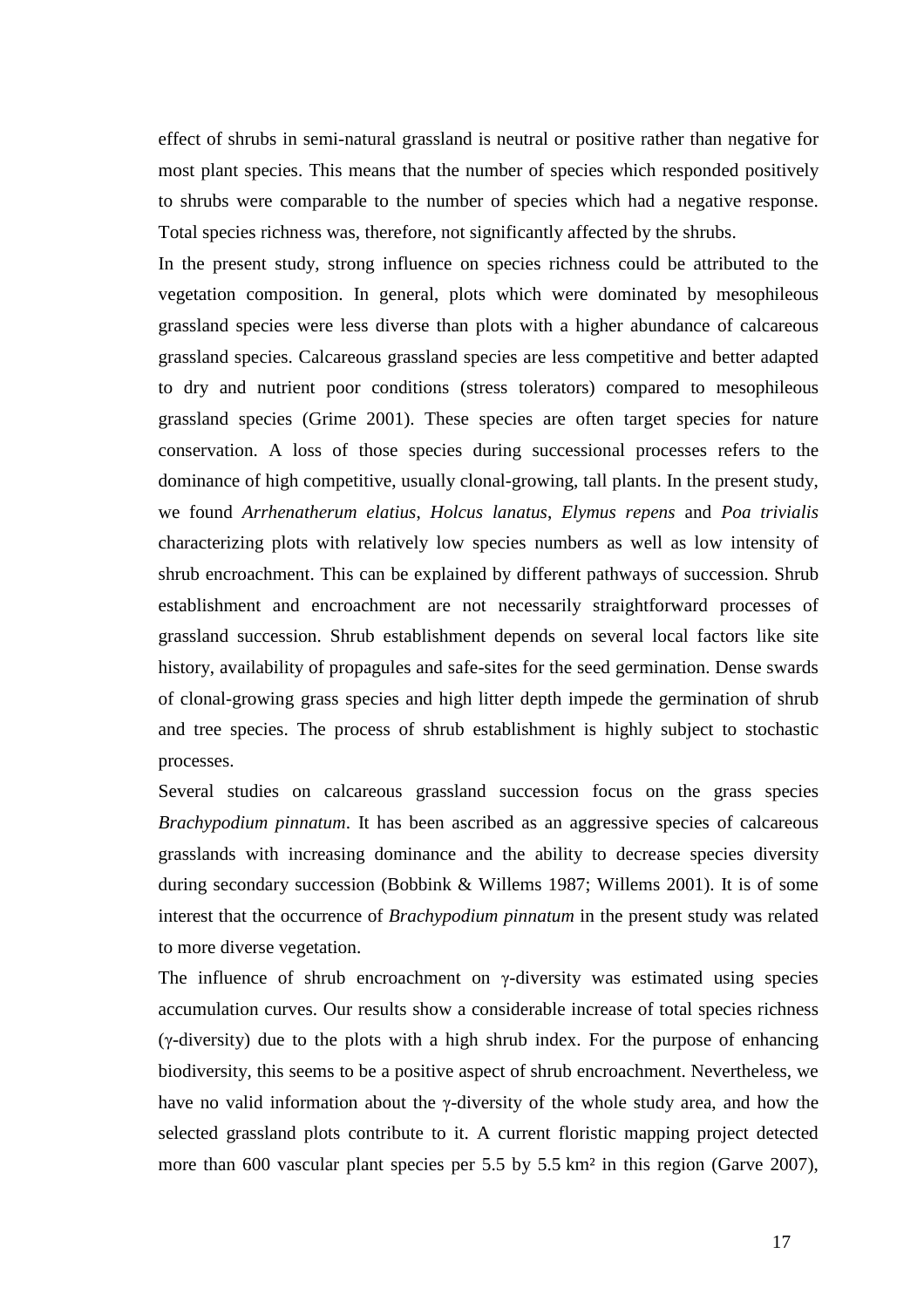which is more than three times the species we found. Our study is certainly a representative sample of the prevailing grassland vegetation of this area but lacks for other vegetation units particularly for the forest vegetation. The increase of species in our study could probably be compensated by other vegetation types.

The spatial distribution of the shrubs can be clumped (patchy) or more or less homogeneous. Border structures feature specialized biocoenosis and are known for their importance for nature conservation (Hondong et al. 1993; Kollmann & Poschlod 1997). Transition from grassland to wood forms fringe community types, of which Trifolio medii-Agrimonietum eupatoriae dominated in the present study. The patchier the structure of shrub encroachment is, the higher is the proportion of border structures, and the higher the potential value for nature conservation. This should be accounted for, if shrub encroachment of grassland is evaluated in further research.

From the present study, a general question arises. Shrub encroachment characterizes a phenological stage of succession. However, the extent of shrub establishment is neither a measure of succession nor a correlate to the time since abandonment. This is due to the different possible pathways and the stochastic character of succession. Therefore, the results of this study are not comparable with those of time series or long-term studies of grassland succession. It is evident that abandonment of species-rich grasslands will cause a decrease in species richness (Dierschke 2006; Galvanek & Leps 2008; Mitlacher et al. 2002). The finding of this study, that slight shrub encroachment benefits species diversity, was driven by the cross-sectional study design and the focus on broader spatial scales. Plots with shrub encroachment to a certain degree, were found to have highest species numbers. Furthermore, we found the γ-diversity of the studied grassland sites positively influenced by plots with higher shrub occurrence. The question how shrub vegetation in grasslands contributes to the total (landscape) species diversity could not finally be answered. Therefore, further research with a better control of environmental factors, or experimental studies are suggested.

# **2.6 References**

- Bobbink, R. & Willems, J.H. 1987. Increasing dominance of *Brachypodium pinnatum*  (L) Beauv in chalk grasslands - a threat to a species-rich ecosystem. Biological Conservation 40: 301-314.
- Dierschke, H. 2006. Secondary progressive succession of an abandoned calcareous grassland - research on permanent plots 1987-2002. Hercynia N. F. 39: 223-245.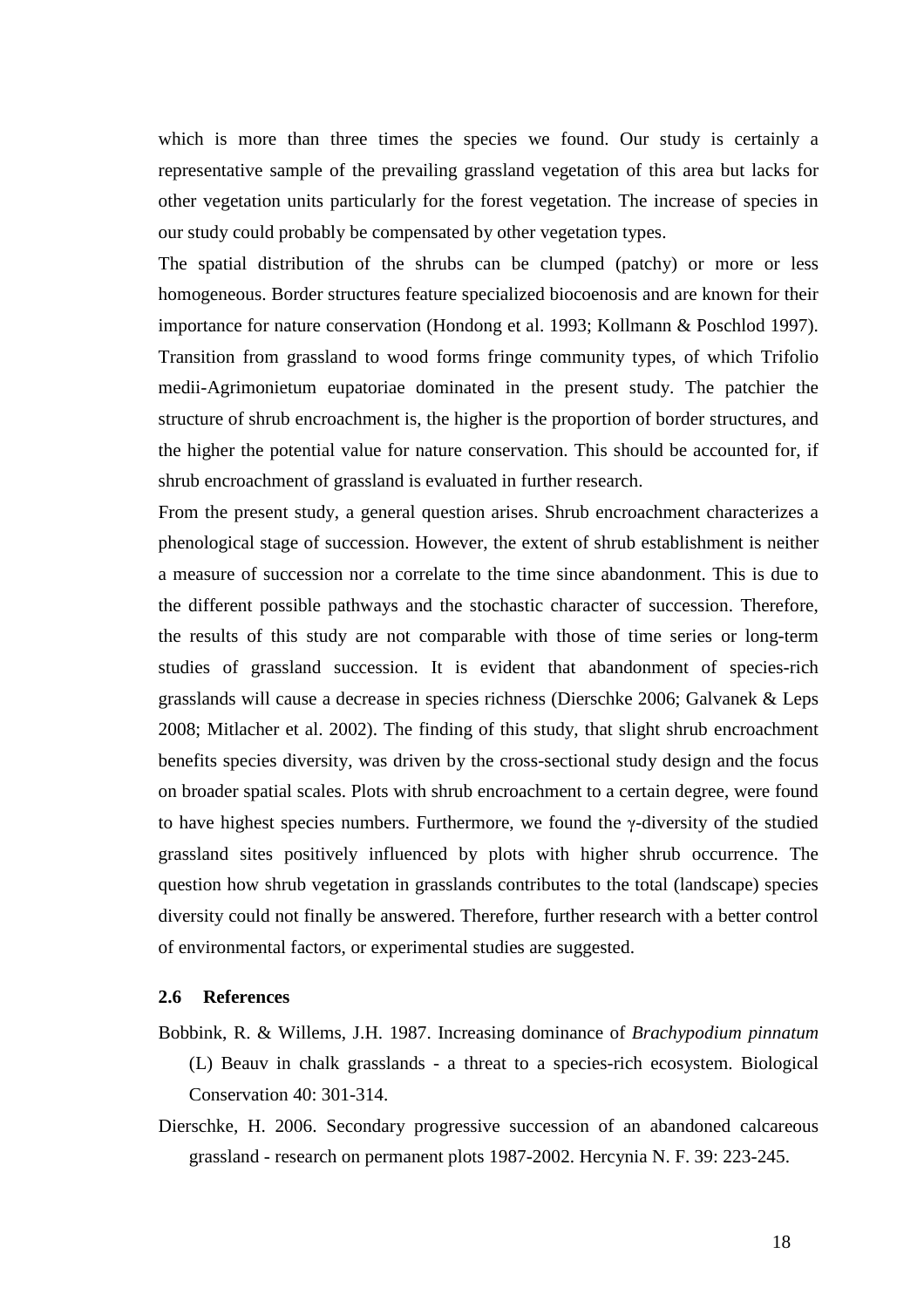- Duelli, P. 1997. Biodiversity evaluation in agricultural landscapes: An approach at two different scales. Agr Ecosyst Environ 62: 81-91.
- Duelli, P. 1992. Mosaikkonzept und Inseltheorie in der Kulturlandschaft. Verhandlungen der Gesellschaft für Ökologie 21: 379-383.
- Galvanek, D. & Leps, J. 2008. Changes of species richness pattern in mountain grasslands: abandonment versus restoration. Biodivers Conserv 17: 3241-3253.
- Garve, E. 2007. Verbreitungsatlas der Farn- und Blütenpflanzen in Niedersachsen und Bremen. Nieders. Landesbetrieb für Wasserwirtschaft, Küsten- und Naturschutz, Hannover.
- Gotelli, N.J. & Colwell, R.K. 2001. Quantifying biodiversity: procedures and pitfalls in the measurement and comparison of species richness. Ecol Lett 4: 379-391.
- Grime, J.P. 2001. Plant strategies, vegetation processes, and ecosystem properties. 2nd. Wiley, Chichester.
- Hondong, H., Langner, S. & Coch, T. 1993. Untersuchungen zum Naturschutz an Waldrändern. Bristol-Schriftenreihe 2: 196 S.
- Kollmann, J. & Poschlod, P. 1997. Population processes at the grassland-scrub interface. Phytocoenologia 27: 235-256.
- Kull, K. & Zobel, M. 1991. High species richness in an Estonian wooded meadow. J Veg Sci 2: 715-718.
- Lande, R. 1996. Statistics and partitioning of species diversity, and similarity among multiple communities. Oikos 76: 5-13.
- Levins, R. 1968. Evolution in changing environments, some theoretical explorations. University Press, Princeton.
- MacArthur, R.H., Recher, H. & Cody, M. 1966. On relation between habitat selection and species diversity. American Naturalist 100: 319-332.
- MacArthur, R.H. & Wilson, E.O. 1967. The theory of island biogeography. Princeton University Press, Princeton.
- Mitlacher, K., Poschlod, P., Rosen, E. & Bakker, J.P. 2002. Restoration of wooded meadows - a comparative analysis along a chronosequence on Oland (Sweden). Appl Veg Sci 5: 63-73.
- Pihlgren, A. & Lennartsson, T. 2008. Shrub effects on herbs and grasses in semi-natural grasslands: positive, negative or neutral relationships? Grass and Forage Science 63: 9-21.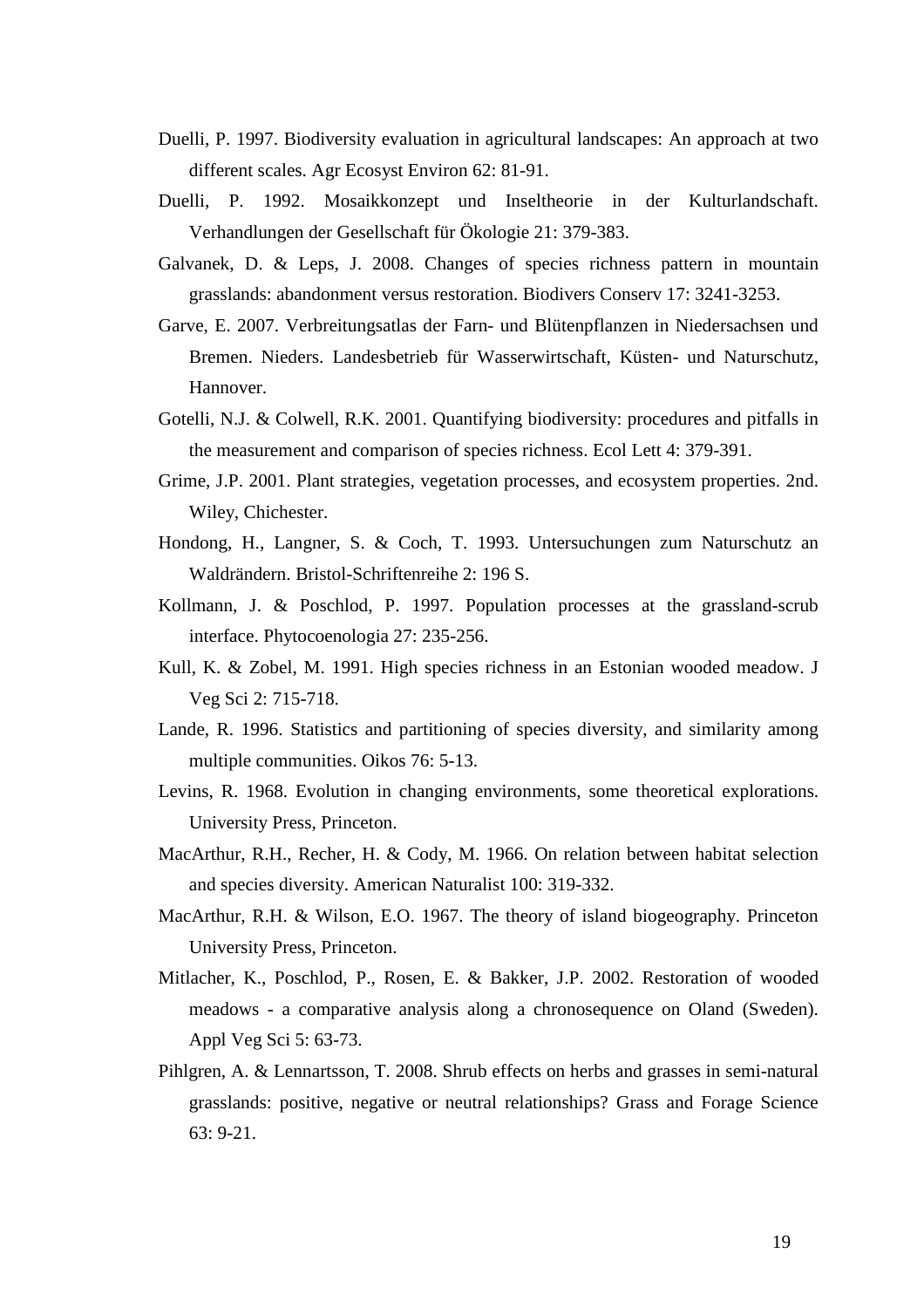- Pykälä, J., Luoto, M., Heikkinen, R.K. & Kontula, T. 2005. Plant species richness and persistence of rare plants in abandoned semi-natural grasslands in northern Europe. Basic Appl Ecol 6: 25-33.
- R Development Core Team 2008. R: A language and environment for statistical computing. R Foundation for Statistical Computing, Vienna, Austria.
- ter Braak, C.J.F. & Smilauer, P. 2002. CANOCO reference manual and CanoDraw for Windows user's guide: Software for canonical community ordination (version 4.5). Microcomputer Power, Ithaca NY, USA.
- Willems, J.H. 2001. Problems, approaches, and, results in restoration of Dutch calcareous grassland during the last 30 years. Restor Ecol 9: 147-154.
- Wisskirchen, R. & Haeupler, H. 1998. Standardliste der Farn- und Blütenpflanzen Deutschlands. In: Ulmer, Stuttgart.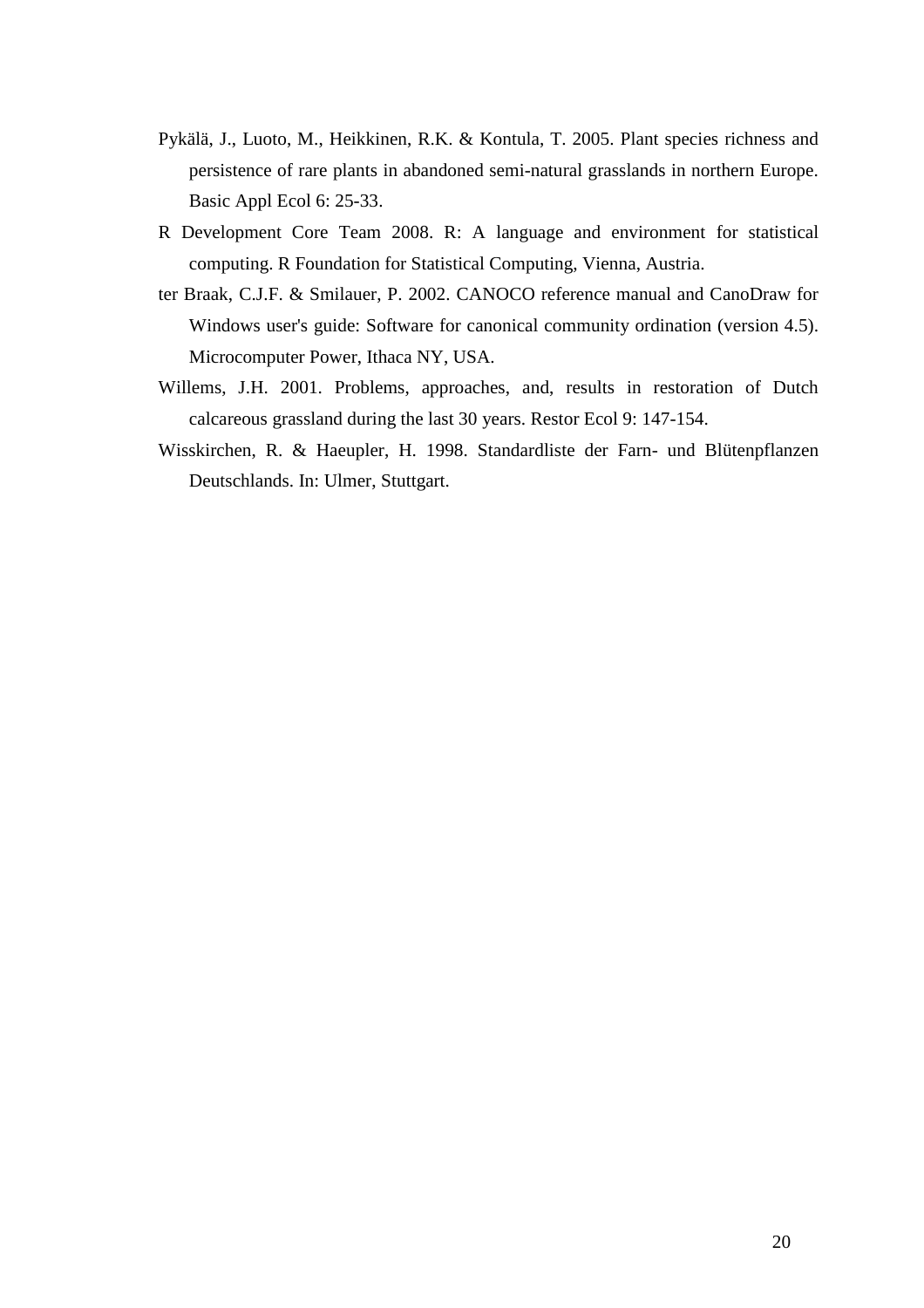# **3 Similarity between soil seed bank and aboveground vegetation with increasing shrub encroachment on extensively managed grasslands**

# **3.1 Abstract**

**Question:** We tested the hypothesis that shrub encroachment as a sign of secondary succession leads to a loss of similarity between vegetation and soil seed bank. We investigated whether plant functional types can be used to explain the differences in similarity.

**Location:** Extensively managed, shrub-encroached grasslands in Lower Saxony, Germany.

**Methods:** We performed a descriptive correlative gradient analysis of shrub invaded grasslands. Similarity between aboveground vegetation and corresponding soil seed banks were compared with respect to the degree of shrub encroachment and proportion of several plant functional types. We applied single linear models as well as Detrended Correspondence Analysis.

**Results:** Similarity between seed bank and aboveground vegetation (Jaccard's coefficient of community) ranged between 7.5 and 36.4 %. Highest similarity was found in intermediately shrub invaded grasslands (humpback relation). With changing vegetation composition from grassland to shrub and forest vegetation, the similarity decreased. The following plant functional types were positively correlated with Jaccard index: therophyte (life form), annual plants (life span), and proportion of forbs.

**Conclusion:** Seed bank-vegetation similarity is not linearly related with shrub encroachment in general. The present vegetation composition has a great influence on similarity and seems to be a better indicator for succession than shrub encroachment only. Plant functional traits can be used to detect characteristics predicting seed bankvegetation similarity.

**Nomenclature:** Wisskirchen & Haeupler (1998)

# **3.2 Introduction**

Soil seed banks have been widely discussed in the context of conservation and restoration of formerly species-rich vegetation. In particular, semi-natural grasslands have received great attention because of their importance for nature conservation. They are considered to belong to the most species-rich habitats in Europe while they are highly threatened by abandonment and shrub encroachment. However, the potential of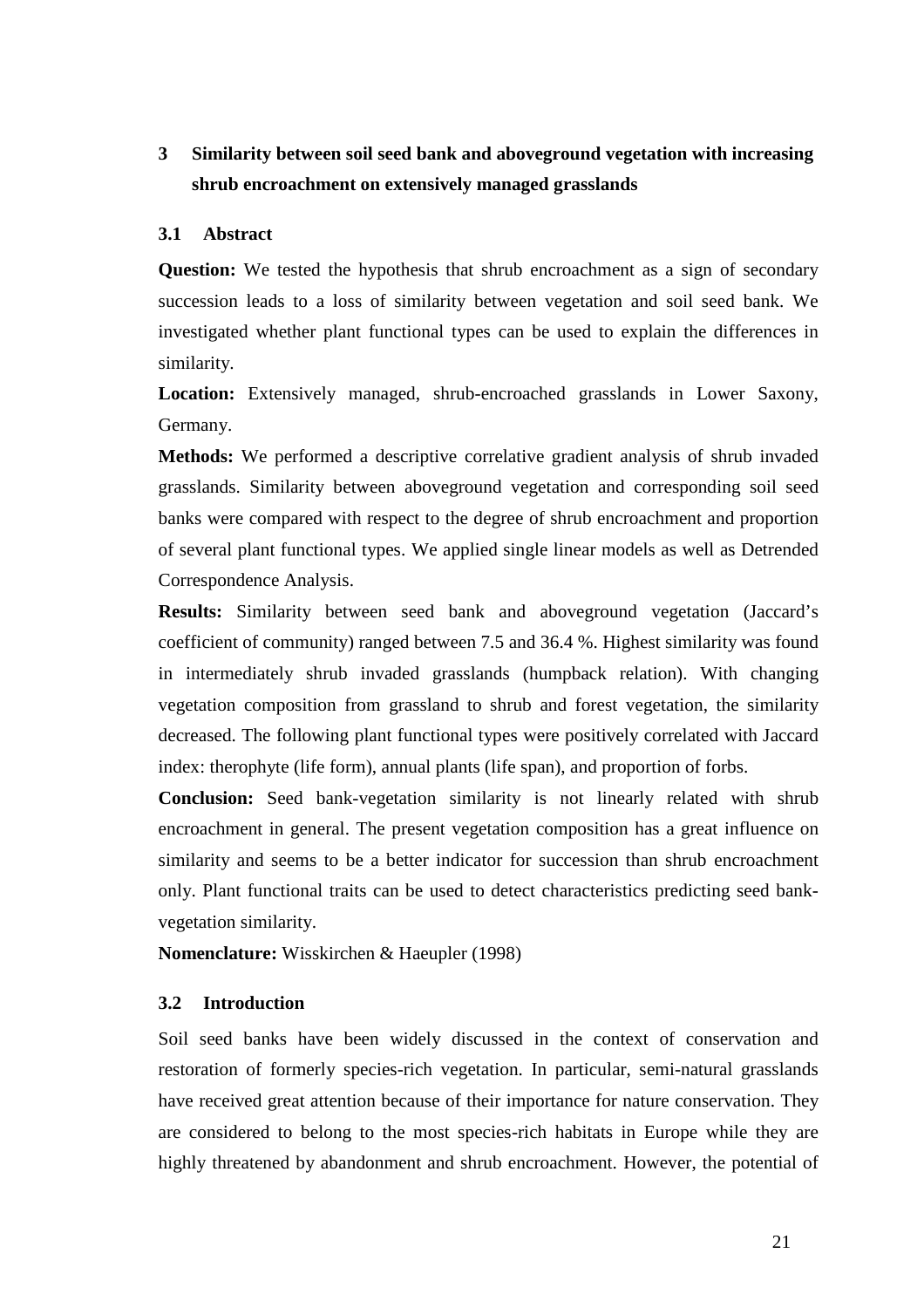soil seed banks for restoring such species-rich vegetation generally seems to be low (Bakker et al. 1996; Bekker et al. 1997; Bossuyt & Honnay 2008; Dutoit & Alard 1995; Grandin 2001; Hutchings & Booth 1996; Kalamees & Zobel 1997; Pärtel et al. 1998; Rosef 2008), with the exception of very early successional stages (Kiefer & Poschlod 1996) or certain species (Willems 1988).

Several studies have investigated the similarity between soil seed bank composition and aboveground vegetation in relation to environmental conditions such as salinity (Egan & Ungar 2000), altitude and topography (Peco et al. 1998), type and level of disturbance (Chang et al. 2001; Jutila 2003; Levassor et al. 1990; Osem et al. 2006; Peco et al. 1998) and primary or secondary succession (Bekker et al. 2000; Grandin 2001; Grandin & Rydin 1998; Milberg 1995). As Osem *et al.* (2006) noticed, results are sometimes contradictory and the relation between seed bank and aboveground vegetation is not clearly understood. It could be shown that the similarity between the seed bank and the aboveground vegetation decreases with continuing secondary succession (Falinska 1999; Grandin 2001; Kiirikki 1993; Matlack & Good 1990). In general, there are only weak seed bank-vegetation similarities in perennial grasslands because of the transient seed bank of most grassland species (Thompson et al. 1997).

In the present study, we tested the hypothesis that the seed bank-vegetation similarity decreases over a successional gradient in extensive grasslands using a shrub encroachment index as an indicator of successional stages. To find variables predicting the seed bank-vegetation similarity, we studied the influence of the present vegetation using a plant functional trait analysis.

# **3.3 Methods**

#### *3.3.1 Study site*

The study site was the Kerstlingeroeder Feld, which is situated in the north-east of Goettingen, Lower Saxony, Germany (35°68'-70'R, 57°10'-14'H, 300-375 m a. s. l). Because of former military use, this site passed the last century without agricultural intensification. Since 2004, it has been a nature reserve. In an area of approximately 200 ha, there is a wide range of extensively managed or abandoned grasslands, leading from rudimental semi-dry chalk grasslands (Gentiano Koelerietum) and grasslands of the class Molinio Arrhenatheretea (Lolio-Cynosuretum), to more or less unmanaged and shrub-invaded types linking to forest edges (Trifolion medii) and shrub vegetation (Prunetalia). The main woody species are *Crataegus spp.*, *Rosa canina*, *Fraxinus*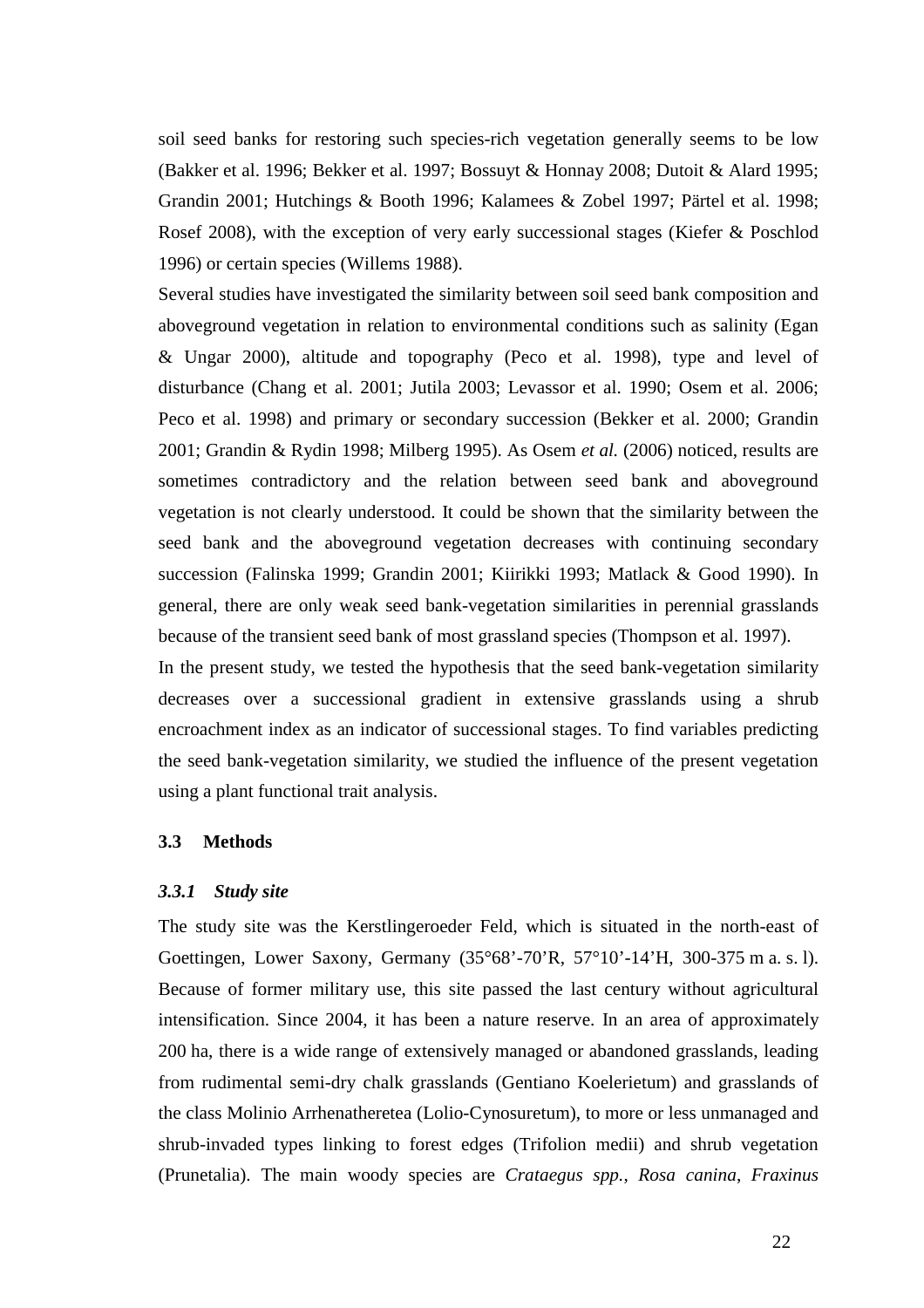*excelsior* and *Cornus sanguinea*. The soils are Cambisol and to a small proportion Leptosol (Rendzina) on calcareous rock. The long-term mean annual temperature for the study area is 8.7 °C and the mean annual precipitation is 613 mm.

### *3.3.2 Experimental design*

We performed a descriptive correlative gradient analysis with 30 plots (10 m x 10 m), systematically positioned within the predetermined geographical area. The intension was (1) to cover as much of the total variation in the species composition as possible and (2) to get a homogeneous gradient of shrub encroachment. The plots were selected by means of a time series of aerial photographs.

To measure the intensity of shrub occurrence, a shrub index was calculated based on the percentage cover and the canopy height (cm) of the shrubs: *Scrub index* =  $log(1 + cover * canopy height)$ 

The shrub index represents a measure of the shrub volume, thus taking into account the competition for light more than shrub cover only. This reflects the finding that shrub encroachment is leading to a reduction of solar radiation, and light is regarded as an important factor influencing species diversity (Pausas & Austin 2001; Pykälä et al. 2005). Based on the shrub index, the plots were classified into six shrub classes with five plots per class.

## *3.3.3 Vegetation and seed bank sampling*

Vegetation data was measured during June and July 2005 by recording the species present in 10 randomly distributed 1 m x 1 m quadrates per plot. Phanerophytes (incl. *Rubus spp.*) were included if they extended into the space above the quadrates. For statistical analyses, we used binary (presence-absence) data at the plot level.

To assess the soil seed bank composition, we collected soil samples in April 2006 before natural germination occured. Per plot, 20 soil cores (4 cm diameter, 4 cm depth) were taken randomly (i.e. approximately  $1000 \text{ cm}^3$  soil per plot). The minimum soil depth to the chalk bedrock was about 5 cm, so we limited the sampling depth to 4 cm. The soil was washed and sieved according to the concentration method described by Ter Heerdt *et al.* (1996). The enriched soil was spread on sterilised substrate and placed in a greenhouse. Emerging seedlings were determined and counted over the following vegetation period until no further germination occurred.

The nomenclature of plant species was used according to Wisskirchen *et al.* (1998). In the case of *Ranunculus auricomus agg.*, *Ranunculus polyanthemos agg.*, *Rubus*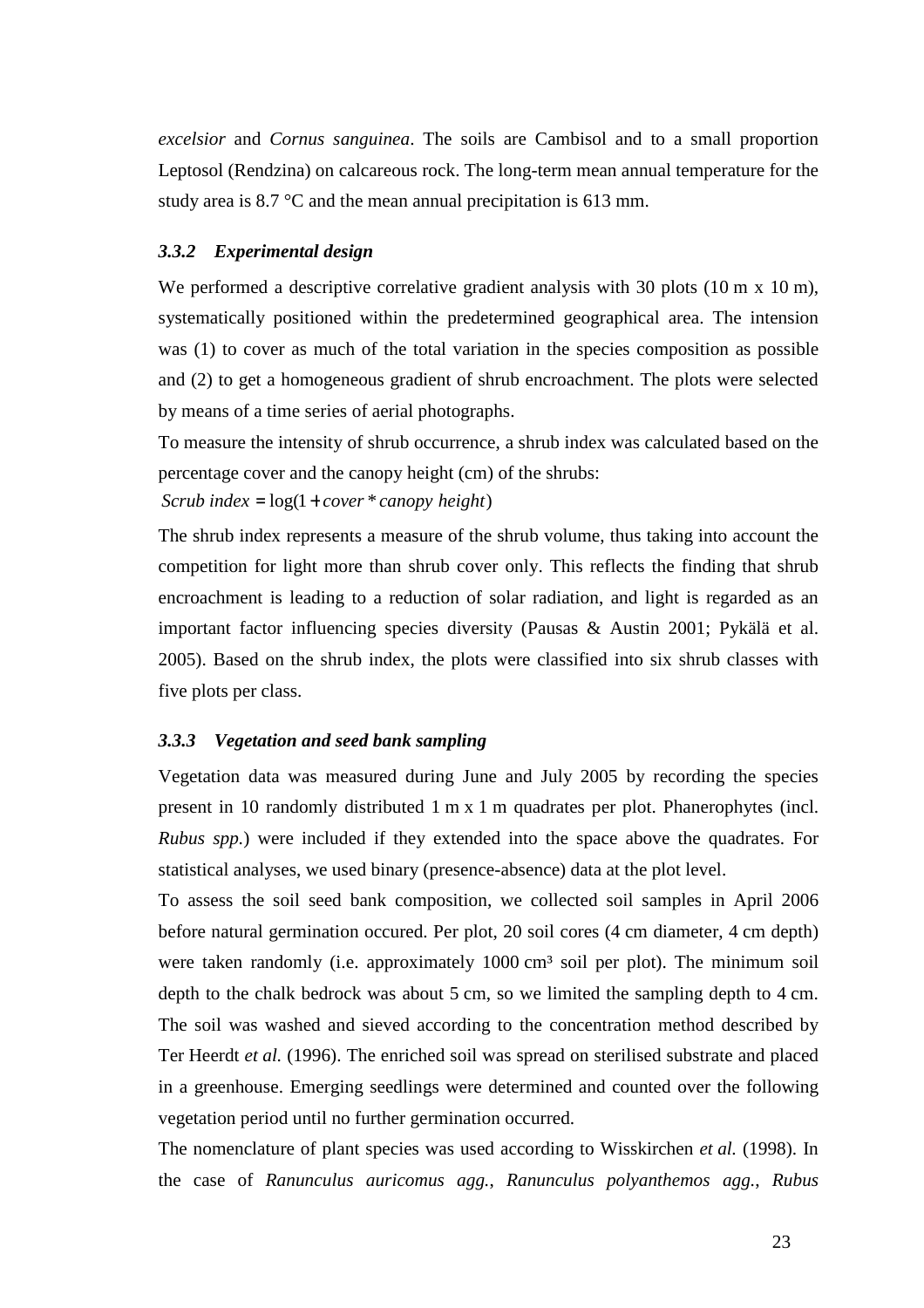*fruticosus agg.* and *Taraxacum sect. Ruderalia*, determination ended with species aggregates. Seedlings of *Poa pratensis*, *P. angustifolia*, and *P. trivialis* as well as *Agrostis gigantea* and *A. stolonifera* were pooled.

## *3.3.4 Plant functional types*

Plant functional types (PFTs) are described as assemblages of species having certain plant functional attributes in common (Skarpe 1996). The use of PFTs instead of single plant species can be more efficient when searching for general processes or regulating mechanisms in ecological terms such as changes in vegetation composition due to management or succession. We used life form, life span, phytosociological unit as well as classification into woody plants, forbs and grasses (taxonomic group) to build PFTs. An overview is given in Table 3. The ecological data was extracted from the information system BiolFlor (Klotz et al. 2002). In case species were assigned to more than one functional group (e.g. therophyte and hemicryptophyte), we counted those species proportionally.

## *3.3.5 Data analysis*

Similarity between seed bank and vegetation composition is calculated using the Jaccard index (Jaccard's coefficient of community) as an asymmetrical binary coefficient of similarity (Legendre & Legendre 1998). It is calculated as:

$$
J(x1, x2) = \frac{a}{a+b+c}
$$

where a is the number of species in common and b and c are the number of species occurring only at one site.

We applied linear models (single regression) with the Jaccard index as the response variable and shrub index and proportion of PFTs as the predictor variables. Percentage data were transformed using an arcsine-square root-function. Statistics were performed with the statistic program R (R Development Core Team 2008). Detrended Correspondence Analysis (DCA) as well as Canonical Correspondence Analysis (CCA) were calculated with the program Canoco (ter Braak & Smilauer 2002). Attribute plots with Jaccard index as response variables were generated using generalized linear models (GLM) with quadratic degree and default settings within CanocoDraw (ter Braak & Smilauer 2002).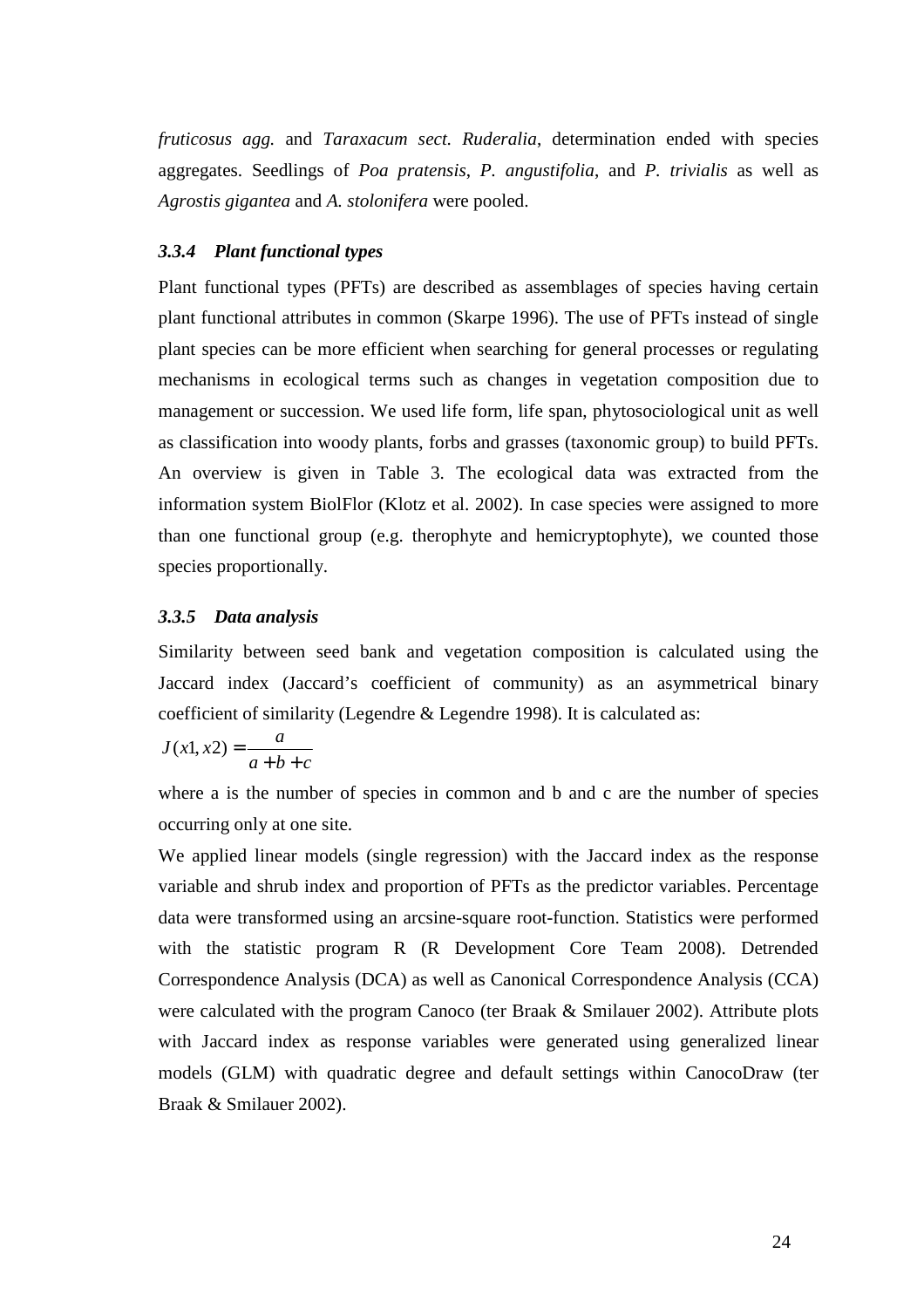| Trait and attributes         | Abbreviation    | Number of | Weighted       |
|------------------------------|-----------------|-----------|----------------|
|                              |                 | species   | proportion [%] |
| Phytosociological unit       |                 |           |                |
| Weed communities             | So1             | 53        | 17.3           |
| Shrubs and deciduous forests | So <sub>2</sub> | 104       | 35.0           |
| Dry and semi-dry grasslands  | So <sub>3</sub> | 74        | 16.4           |
| Commercially used grasslands | So <sub>4</sub> | 117       | 31.3           |
| Life form                    |                 |           |                |
| Therophyte                   | LF1             | 45        | 16.1           |
| Geophyte                     | LF <sub>2</sub> | 19        | 6.6            |
| Hemicryptophyte              | LF3             | 155       | 60.2           |
| Chamaephyte                  | LF4             | 9         | 2.9            |
| Phanerophyte                 | LF5             | 34        | 14.2           |
| Life span                    |                 |           |                |
| pluriennial                  | LS1             | 195       | 78.1           |
| biennial                     | LS <sub>2</sub> | 26        | 6.3            |
| annual                       | LS3             | 44        | 15.6           |
| <b>Taxonomic group</b>       |                 |           |                |
| Woody plants                 | G <sub>0</sub>  | 33        | 13.8           |
| Legumes                      | G1              | 21        | 8.8            |
| Forbs excl. Legumes          | G2              | 116       | 57.3           |
| Graminaceous plants          | G <sub>3</sub>  | 15        | 6.3            |
| Grasses                      | G <sub>4</sub>  | 33        | 13.8           |

**Table 3** Plant functional traits and their attributes used to classify vegetation data. The proportion refers to the total number of species and is weighted in case of multiple entries.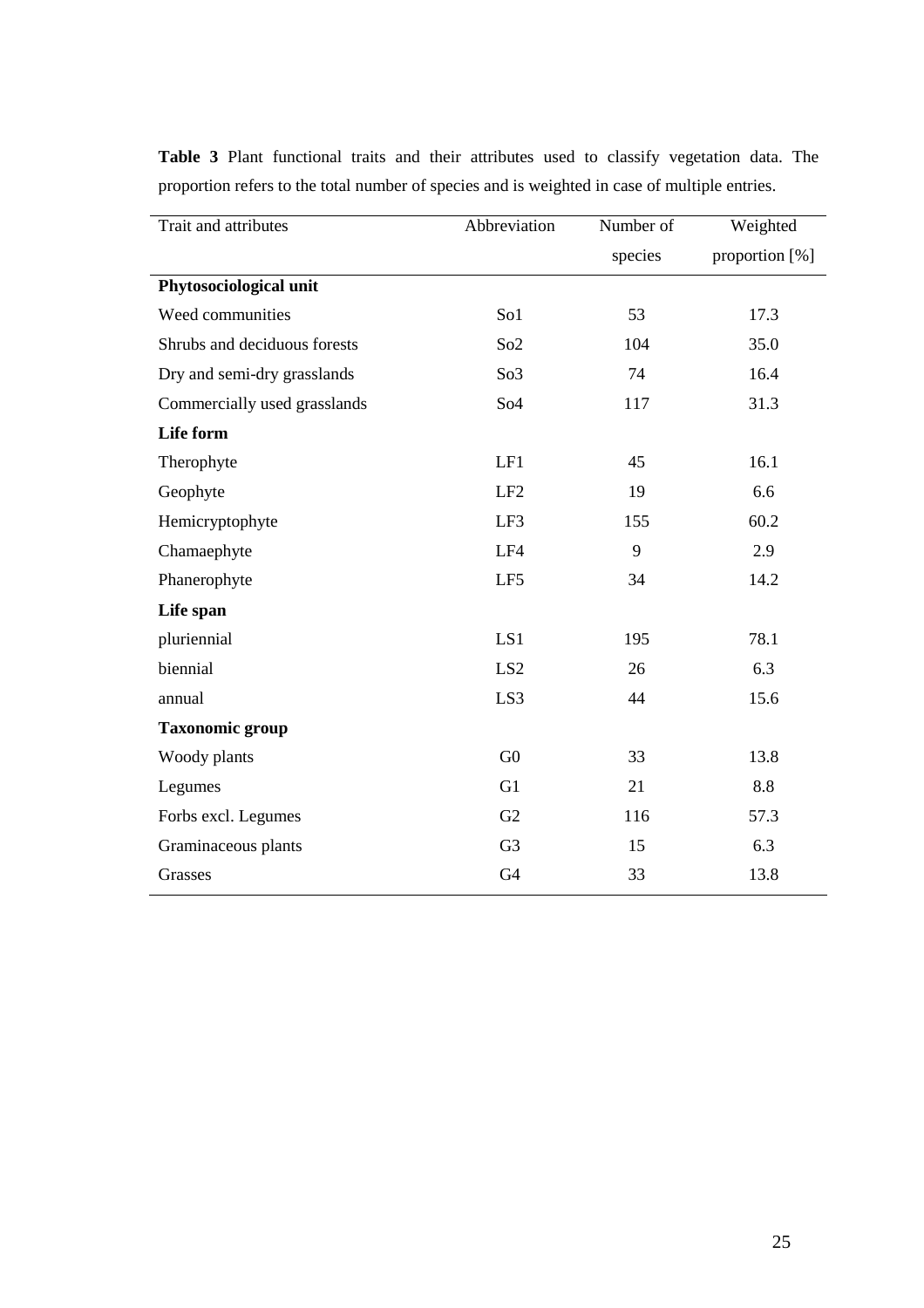#### **3.4 Results**

A total of 3487 seedlings germinated from the soil samples, which corresponds to a mean seed density of 4625 seeds m<sup>-2</sup> (minimum: 796, maximum: 12412). The most abundant species in the seed bank were *Hypericum perforatum* (20 % of the seedlings), *Poa pratensis/trivialis* (16 %), *Centaurium erythraea* (5.1 %) and *Epilobium tetragonum* (4.2 %). The first two species were also frequent in the aboveground vegetation (H. perforatum 0.25, P. pratensis/trivialis 0.96 of the recorded subplots), whereas the latter two were rare and even absent in some of the plots (*C. erythraea* 0.01, *E. tetragonum* 0.04 of the subplots) (Table 4). In total, we found 241 plant species, 38 of which were found exclusively in the soil seed bank, 119 exclusively in the aboveground vegetation, and 84 species in both seed bank and vegetation. The similarity between the soil seed bank and the aboveground vegetation (Jaccard index) ranged between 7.4 and 36.4 % and reached its maximum at intermediately shrub invaded grasslands. This relation could be described by a second order polynomial (Figure 4).



**Figure 4** Similarity in species composition (Jaccard index) between soil seed bank and aboveground vegetation in different shrub invaded grasslands (high values correspond to a high degree of shrub encroachment),  $J = -0.0033 x^2 + 0.034 x + 0.148$ ,  $R^2 = 0.28$ ,  $p = 0.011$ .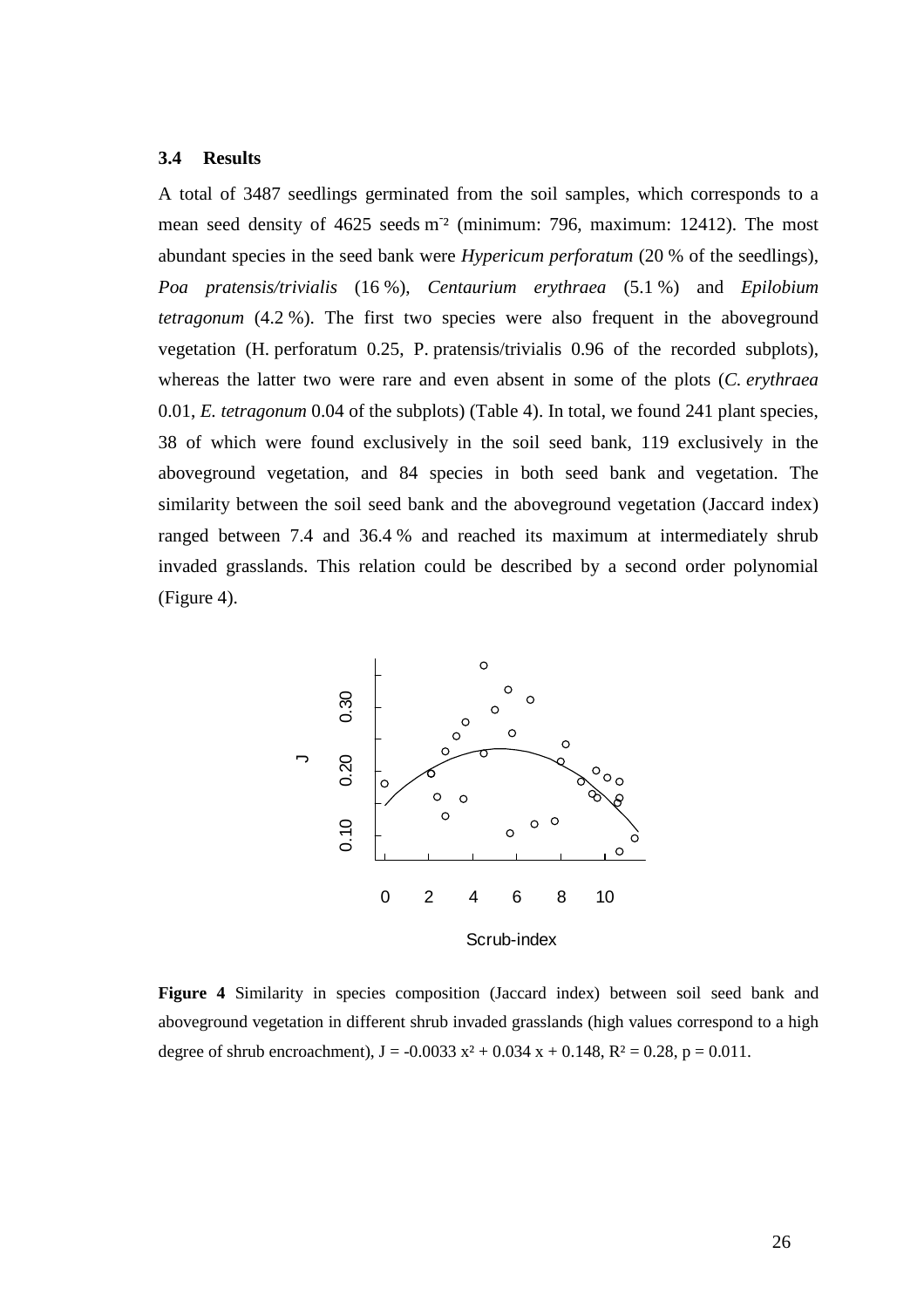|                                  |       | Number of seedlings |                  |                |                          | Frequency of occurrence in the vegetation |                  |       |             |              |      |                |      |      |
|----------------------------------|-------|---------------------|------------------|----------------|--------------------------|-------------------------------------------|------------------|-------|-------------|--------------|------|----------------|------|------|
|                                  |       |                     | Shrub class      |                |                          |                                           |                  |       | Shrub class |              |      |                |      |      |
|                                  | total | 1                   | $\overline{2}$   | 3              | $\overline{\mathcal{L}}$ | 5                                         | 6                | total | 1           | $\mathbf{2}$ | 3    | $\overline{4}$ | 5    | 6    |
| Hypericum<br>perforatum          | 692   | 10                  | 19               | 230            | 219                      | 104                                       | 110              | 0.25  | 0.26        | 0.06         | 0.40 | 0.32           | 0.36 | 0.10 |
| Poa<br>pratensis/trivialis       | 556   | 76                  | 61               | 133            | 138                      | 75                                        | 73               | 0.96  | 0.88        | 1.00         | 1.16 | 0.94           | 0.96 | 0.80 |
| Centaurium<br>erythraea          | 179   | 41                  | $\boldsymbol{0}$ | 68             | 23                       | 9                                         | 38               | 0.01  | 0.04        | 0.02         | 0.00 | 0.00           | 0.00 | 0.00 |
| Epilobium<br>tetragonum          | 145   | $\overline{2}$      | 14               | 98             | $\overline{4}$           | 15                                        | 12               | 0.04  | 0.00        | 0.14         | 0.12 | 0.00           | 0.00 | 0.00 |
| Campanula<br>rotundifolia        | 131   | $\boldsymbol{0}$    | 14               | $\overline{2}$ | 85                       | 27                                        | 3                | 0.02  | 0.00        | 0.02         | 0.00 | 0.04           | 0.06 | 0.00 |
| Agrostis capillaris              | 117   | 97                  | $\boldsymbol{0}$ | 3              | $\boldsymbol{0}$         | 16                                        | $\mathbf{1}$     | 0.06  | 0.12        | 0.00         | 0.08 | 0.04           | 0.08 | 0.02 |
| Holcus lanatus                   | 116   | 56                  | 44               | 9              | 6                        | $\mathbf{1}$                              | $\boldsymbol{0}$ | 0.28  | 0.72        | 0.34         | 0.34 | 0.24           | 0.00 | 0.02 |
| Juncus inflexus                  | 104   | 13                  | 66               | 7              | $\mathbf{1}$             | 16                                        | $\mathbf{1}$     | 0.01  | 0.00        | 0.08         | 0.00 | 0.00           | 0.00 | 0.00 |
| Plantago<br>lanceolata           | 97    | 27                  | 1                | 41             | 7                        | 20                                        | $\mathbf{1}$     | 0.39  | 0.82        | 0.16         | 0.48 | 0.56           | 0.24 | 0.06 |
| Trifolium<br>campestre           | 92    | 29                  | 20               | 29             | 11                       | $\mathfrak{2}$                            | $\mathbf{1}$     | 0.10  | 0.00        | 0.18         | 0.34 | 0.04           | 0.04 | 0.02 |
| Prunus spinosa                   | 82    | 12                  | 18               | 12             | 13                       | 18                                        | 9                | 0.18  | 0.00        | 0.16         | 0.08 | 0.42           | 0.28 | 0.14 |
| Ranunculus repens                | 74    | 31                  | 1                | 15             | 5                        | 20                                        | $\mathfrak{2}$   | 0.21  | 0.24        | 0.14         | 0.26 | 0.30           | 0.16 | 0.14 |
| Agrostis<br>gigantea/stolonifera | 69    | 32                  | 3                | 8              | 6                        | 18                                        | $\mathfrak 2$    | 0.09  | 0.38        | 0.04         | 0.04 | 0.04           | 0.00 | 0.02 |
| Carex flacca                     | 67    | $\overline{2}$      | 12               | 22             | $\mathbf{1}$             | 25                                        | 5                | 0.21  | 0.40        | 0.32         | 0.18 | 0.18           | 0.10 | 0.08 |
| Deschampsia<br>cespitosa         | 66    | $\boldsymbol{0}$    | 1                | 59             | $\mathbf{0}$             | $\boldsymbol{0}$                          | 6                | 0.11  | 0.12        | 0.20         | 0.14 | 0.06           | 0.02 | 0.14 |
| Veronica<br>serpyllifolia        | 62    | 43                  | $\boldsymbol{0}$ | 7              | 7                        | $\overline{4}$                            | $\mathbf{1}$     | 0.03  | $0.02\,$    | $0.02\,$     | 0.14 | 0.00           | 0.00 | 0.00 |
| Leucanthemum<br>vulgare          | 45    | $\tau$              | $\mathfrak{Z}$   | 14             | 11                       | $\overline{c}$                            | $8\,$            | 0.12  | 0.20        | 0.16         | 0.18 | 0.10           | 0.02 | 0.04 |
| Medicago lupulina                | 39    | $\overline{4}$      | $\,8\,$          | $\tau$         | 3                        | 14                                        | $\mathfrak{Z}$   | 0.22  | 0.14        | 0.44         | 0.36 | 0.26           | 0.12 | 0.00 |
| Daucus carota                    | 37    | $\boldsymbol{0}$    | 12               | 17             | 6                        | $\overline{c}$                            | $\boldsymbol{0}$ | 0.18  | $0.08\,$    | 0.46         | 0.42 | 0.06           | 0.08 | 0.00 |
| Sanguisorba minor                | 34    | $\boldsymbol{0}$    | $\mathbf{1}$     | 5              | 9                        | 17                                        | $\boldsymbol{2}$ | 0.20  | 0.00        | 0.24         | 0.28 | 0.34           | 0.34 | 0.02 |

**Table 4** Most frequent species in the soil seed bank: the number of seedlings in total (30 plots, 7540 cm²) and per shrub class (5 plots, 1257 cm²) and their frequency of occurrence in the grassland vegetation (counts per subplots).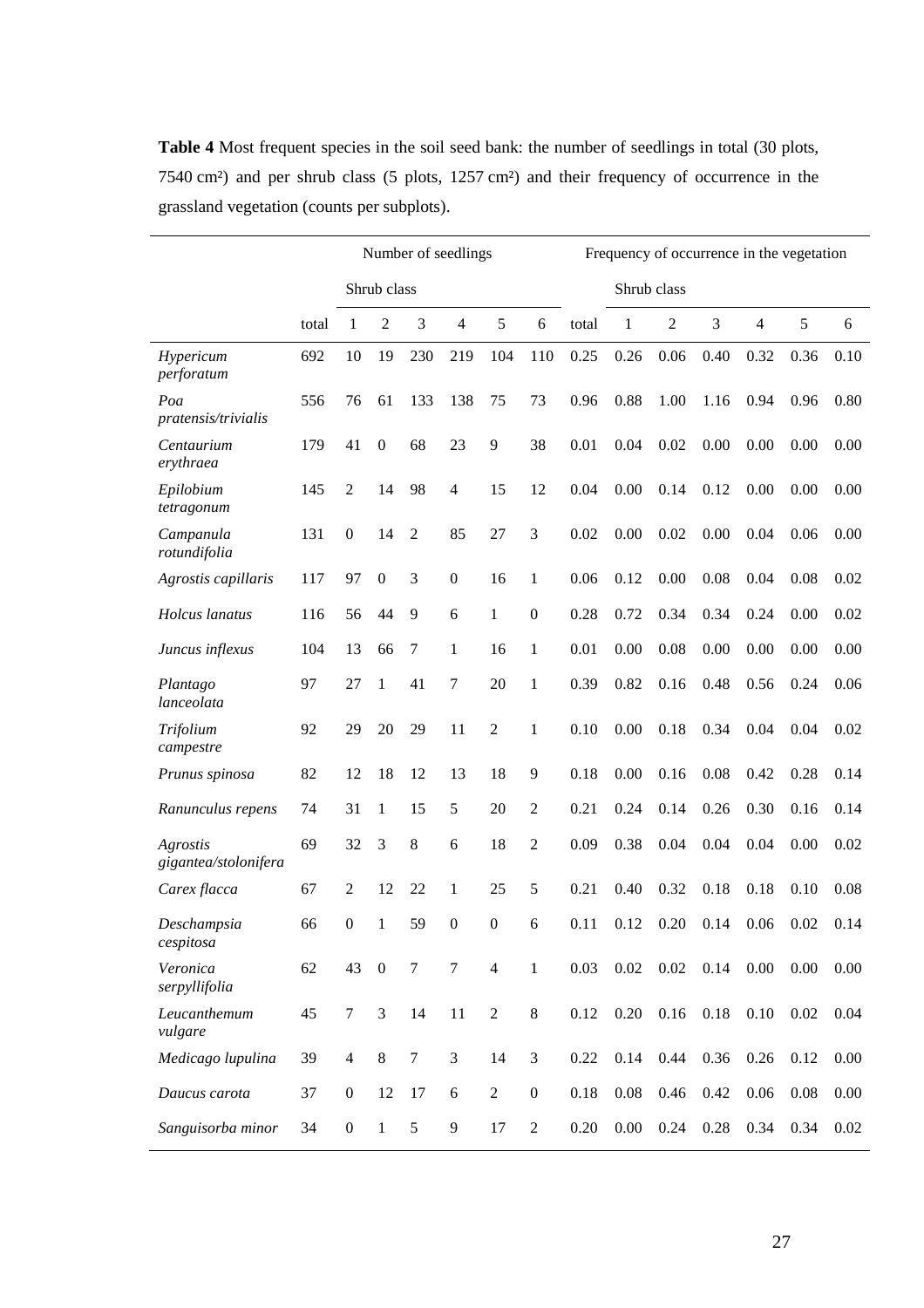Focussing on plant functional types, we found strong differences between the aboveground vegetation and the soil seed bank with shrub encroachment. While the vegetation composition showed clear responses to shrub encroachment in several PFTs, the soil seed bank composition remained more or less stable (Figure 5). With increasing shrub encroachment, the percentage of grassland and weedy species decreased from 0.44 and 0.15 to 0.22 and 0.05, respectively, whereas shrub species and those of deciduous forests increased from 0.20 to 0.62 in the vegetation. Again, the percentage of hemicryptophytes and therophytes decreased (from 0.72 and 0.13 to 0.59 and 0.07, respectively), benefiting phanerophytes (which increased from 0.05 to 0.25). Accordingly, we found less herbaceous and more woody species with shrub encroachment. Focussing on life span, there was a decrease of annual species in the vegetation (similar to the decrease of therophytes) but no clear trend in the proportion of annual species in the seed bank (Figure 5).

The proportions of plant functional types in the vegetation were tested to predict seed bank-vegetation similarity using linear regression models. A high explanatory power had the proportion of forbs  $(R^2 = 0.47)$ , therophytes  $(R^2 = 0.44)$  and annual species, respectively. They were all positively correlated with Jaccard index. Within the phytosociological units we found a positive influence of species of weed communities  $(R<sup>2</sup> = 0.27)$  and a negative influence of species of shrubs and deciduous forests  $(R<sup>2</sup> = 0.27)$  on seed bank-vegetation similarity.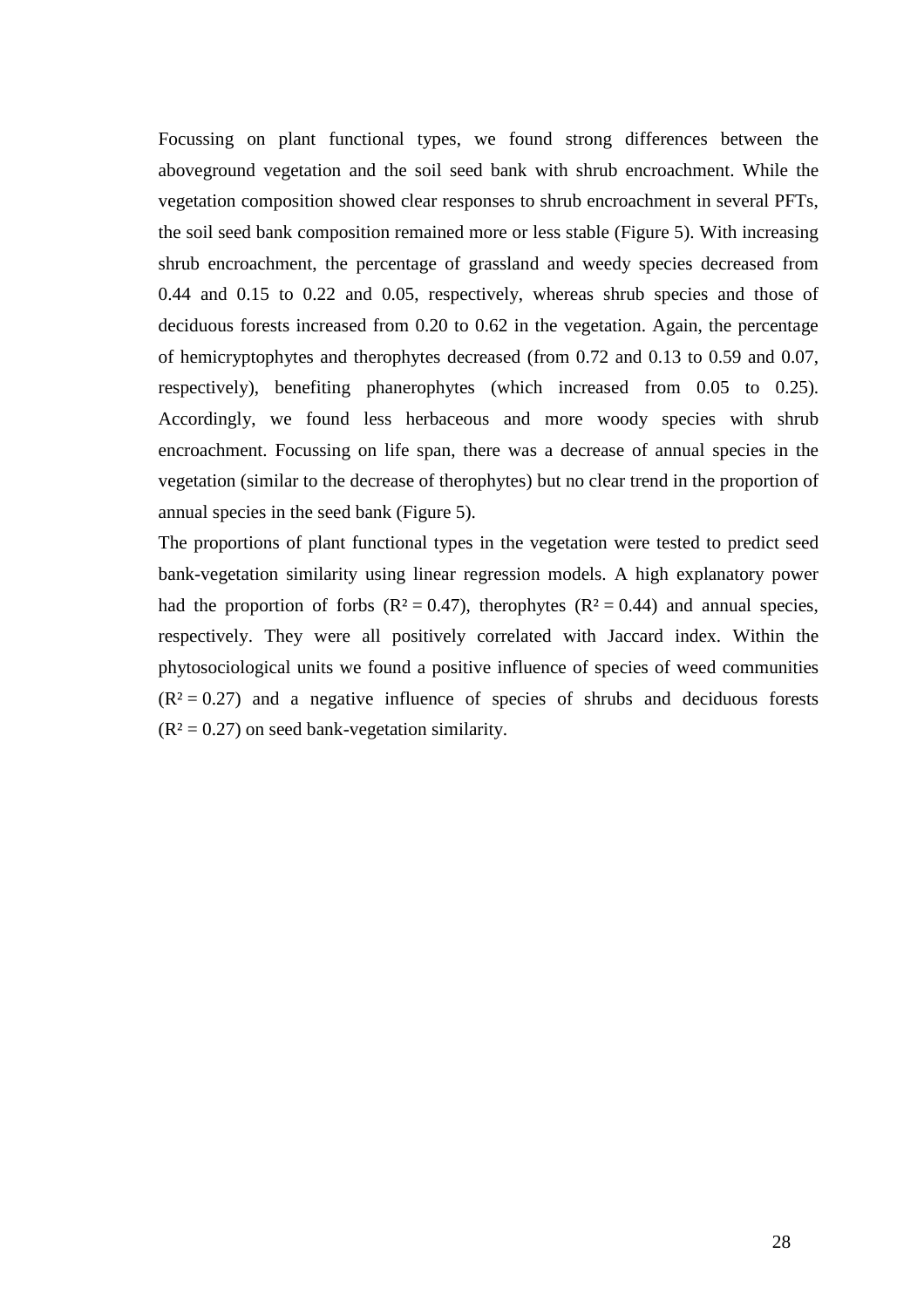

**Figure 5** Species composition of aboveground vegetation (left) and soil seed bank (right) depending on shrub encroachment (a higher shrub class corresponds to a higher degree of shrub encroachment). Displayed are percentages of plant species differentiated into phytosociological units, life forms, life span and taxonomic groups.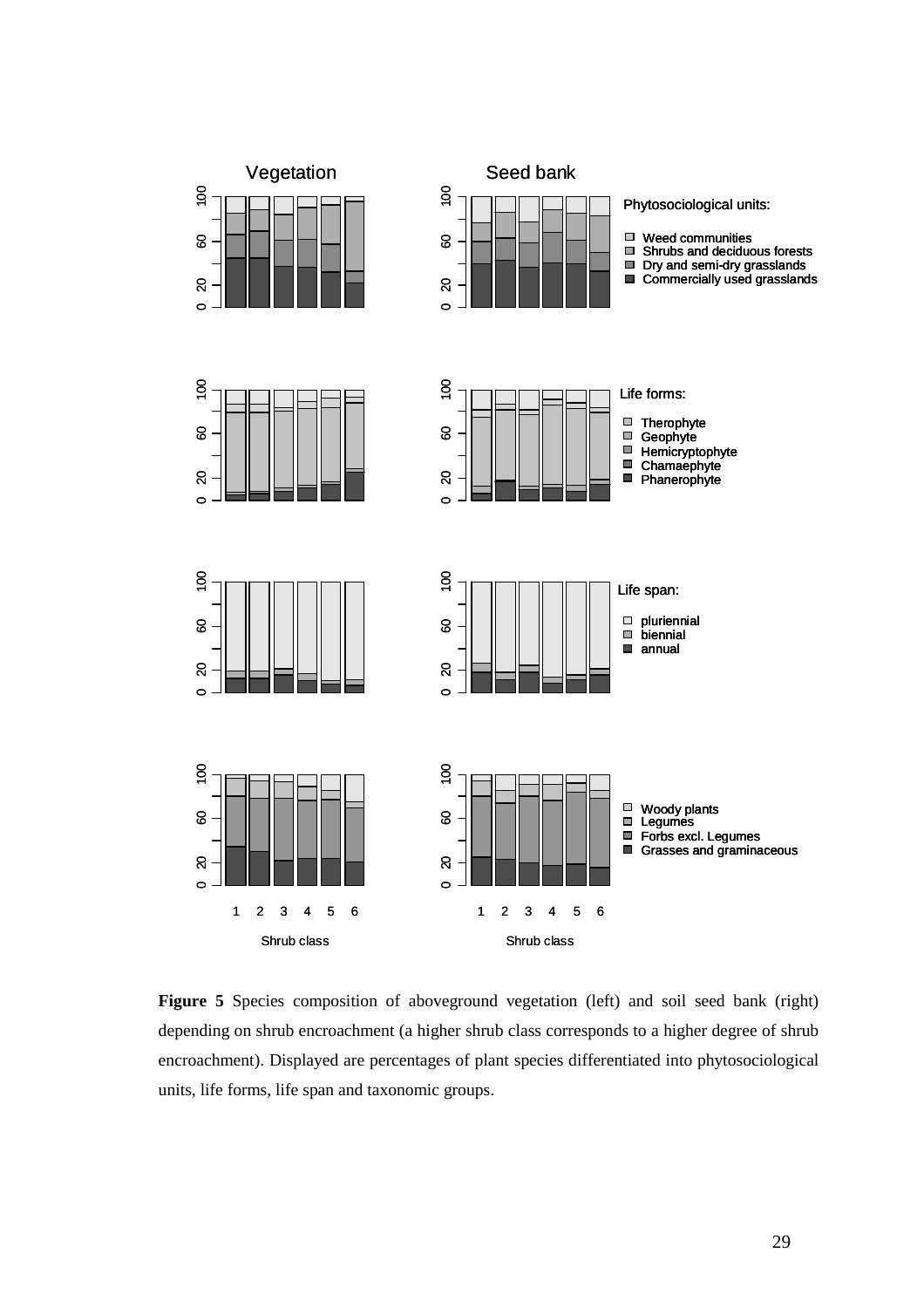Canonical Correspondence Analysis shows the alignment of the plots by their vegetation composition constrained by the proportion of PFTs (Figure 6). The significant PFTs were therophyte (LF1), hemicryptophyte (LF3), graminaceous plants (G3), grasses (G4) and the phytosociological units shrubs and deciduous forests (So2) and dry and semi-dry grasslands (So3). The first CCA-axis obviously represents a gradient of shrub encroachment, which is confirmed by the positive correlation with the PFT shrubs and deciduous forests. A fitted model with Jaccard index as response variable (GLM, quadratic degree) showed lowest seed bank-vegetation similarity with high values for the first CCA-axis (Figure 6). This indicates that a higher proportion of species of the PFT shrubs and deciduous forests lead to a lower seed bank-vegetation similarity. In addition, higher proportions of therophytes, hemicryptophytes as well as grasses lead to higher seed bank-vegetation similarity. The results of the CCA corresponded to those of single linear regression models but provided a better overview of the measured variables in condensed form.



**Figure 6** Ordination plot (CCA, 1. and 2. axis) of vegetation data. Arrows represent the proportion of plant functional types (for abbreviations see Table 3), curved lines are the visualization of a fitted model with Jaccard Index (similarity between the vegetation and the soil seed bank) as response variables (GLM, quadratic degree).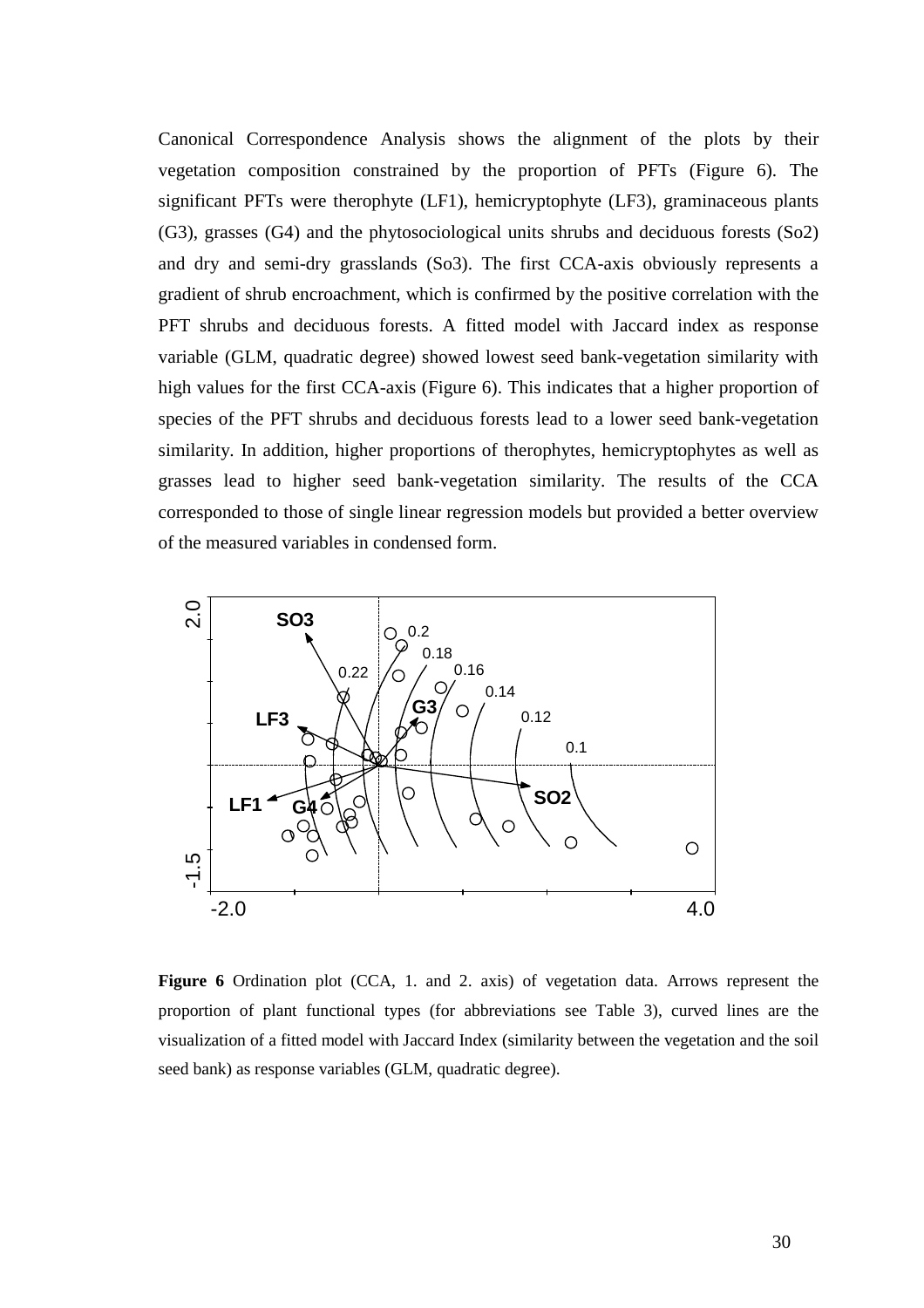### **3.5 Discussion**

Contrary to expectations, our results showed a humpback relation between seed bankvegetation similarity and shrub encroachment. Highest similarity occurred at medium shrub invaded grasslands. So far, several studies found a decreasing seed bankvegetation similarity with increasing secondary succession (Falinska 1999; Grandin 2001; Kiirikki 1993; Matlack & Good 1990; McGee & Feller 1993; Pierce & Cowling 1991). On the contrary, similarity increased during primary succession (Grandin & Rydin 1998). In general, lowest similarity should occur where vegetation composition has changed substantially in the recent past. This is true when the vegetation has passed a series of compositionally different successional stages. There could be two reasons for the humpbacked relation we observed. First, there might be different levels of disturbance in grasslands with different shrub invasion. In general, succession can be viewed as a gradient from disturbance-adapted to stress-tolerant vegetation (Davies & Waite 1998; Grime 1977), and a higher level of disturbance is leading to a higher similarity caused by increased generative reproduction. Secondly, we used shrub encroachment as a measure of succession. It is, however, a hypothetic successional gradient, where later successional stages need not necessarily pass the earlier ones. This may influence the observed relation for seed bank-vegetation similarity. Nevertheless, shrub encroachment is one of the most characteristic results of secondary succession in grasslands and can be seen as an important biotic as well as environmental factor influencing vegetation composition. It affects vegetation composition primarily by competition for light, but also by competition for nutrients and water (Pykälä et al. 2005; Tilman 1985).

Calculated seed bank-vegetation similarity depends on the proportion of shared as well as the ratio of the number of species. The maximum of the Jaccard index is defined as:

 $J$  max =  $A/B$ 

where A and B are the numbers of species and  $A \leq B$ . In agreement with other studies, we found the seed bank less diverse than the corresponding vegetation. A decline in the number of seed bank species, with constant numbers of species in the vegetation, limits the calculated similarity. In our investigation, there was no significant effect of the ratio of the number of species on the similarity, but it should be accounted for if high similarities are expected.

Several plant functional types have been discussed in the context of seed bankvegetation analyses, including life span (perennial-annual ratio) (Peco et al. 1998), seed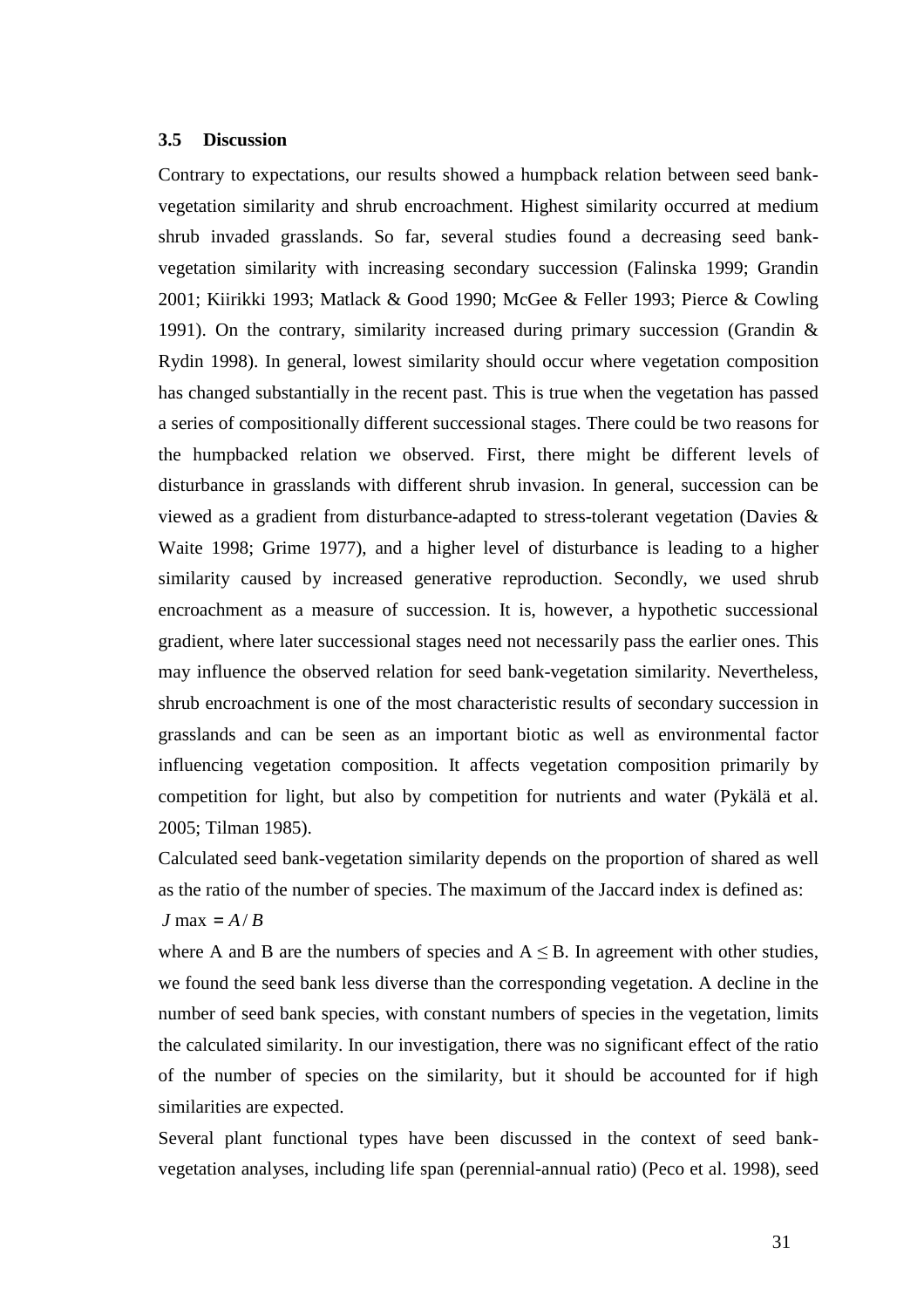mass (Donelan & Thompson 1980; Grandin & Rydin 1998), strategy type *sensu* Grime (Pellissier et al. 2004) and seed longevity. Annual plants produce mostly high amounts of small seeds and they often form a persistent seed bank. Furthermore, they are often linked to the strategy type R (ruderals). Accordingly, we found a positive correlation between proportion of annual plants (which is similar to the life form therophyte) and seed bank-vegetation similarity. Peco *et al.* (1998) pointed out a similar result, as they found the ratio of number of perennial species and number of annual species able to predict the seed bank-vegetation similarity. In contrast, they could proof this result only for autumn collected and not for spring collected seed bank samples. This was attributed to the loss of seeds over the winter period. Nevertheless, life span (annual) is probably a good indicator for seed bank-vegetation similarity.

We also tested the plant functional type life form, phytosociological unit and taxonomic group for correlations with seed bank-vegetation similarity. Due to the gradient of shrub encroachment in the present study, there was a high variability in the proportion of the PFTs concerning shrubs: phanerophytes (life form), woody plants, shrubs and deciduous forests (phytosociological unit). To avoid autocorrelations, we used single regressions as well as CCA with forward selection of the variables to explain the seed bank-vegetation similarity. Besides the life span (annual and pluriennial), we found well fitted models with the proportion of forbs and therophytes as explanatory variables. They were positively correlated with the Jaccard index. The high influence of the proportion of forbs might be explained by their tendency to have persistent seeds (Peco et al. 1998) as well as by the negative correlation between the proportion of forbs and the proportion of woody plants. Woody species, especially trees and shrubs, are often found to be little represented or absent from the soil seed bank (Brown & Oosterhuis 1981; Davies & Waite 1998; Donelan & Thompson 1980; Thompson et al. 1997; Warr et al. 1994).

In addition, the CCA pointed out the negative effect of species of the sociological unit shrubs and deciduous forests and the positive effect of therophytes, hemicryptophytes and grass species on the seed bank-vegetation similarity. While a predominance of grass species and hemicryptophytes is characteristic of grassland vegetation, the first CCA axis can be regarded as a gradient of decreasing seed bank-vegetation similarity from grassland to shrub and forest vegetation. The change in vegetation composition is obviously a better indicator for succession than the establishment of shrubs and trees only.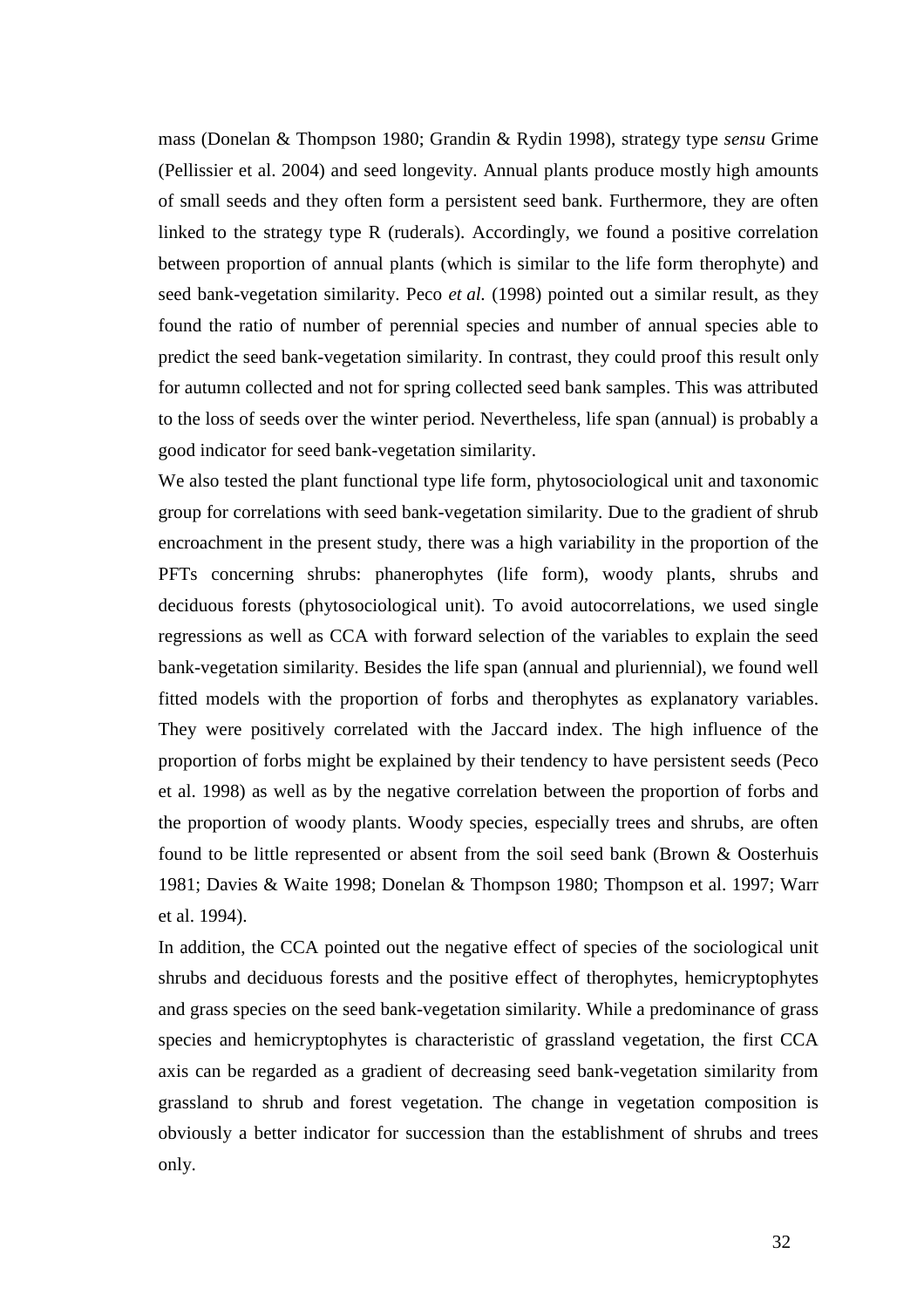In summary, we could not verify the hypothesis that seed bank-vegetation similarity decreases with shrub encroachment. However, we found evidence for decreasing similarity with changing vegetation composition from grassland to shrub and forest vegetation. Furthermore, the proportion of the PFTs therophyte (life form), annual plants (life span) and forbs seem to be useful as predictors of seed bank-vegetation similarities in shrub-encroached grassland.

#### **3.6 References**

- Bakker, J.P., Bakker, E.S., Rosen, E., Verweij, G.L. & Bekker, R.M. 1996. Soil seed bank composition along a gradient from dry alvar grassland to Juniperus shrubland. J Veg Sci 7: 165-176.
- Bekker, R.M., Verweij, G.L., Bakker, J.P. & Fresco, L.F.M. 2000. Soil seed bank dynamics in hayfield succession. J Ecol 88: 594-607.
- Bekker, R.M., Verweij, G.L., Smith, R.E.N., Reine, R., Bakker, J.P. & Schneider, S. 1997. Soil seed banks in European grasslands: does land use affect regeneration perspectives? Journal of Applied Ecology 34: 1293-1310.
- Bossuyt, B. & Honnay, O. 2008. Can the seed bank be used for ecological restoration? An overview of seed bank characteristics in European communities. J Veg Sci 19: 875-884.
- Brown, A.H.F. & Oosterhuis, L. 1981. The role of buried seed in coppicewoods. Biological Conservation 21: 19-38.
- Chang, E.R., Jefferies, R.L. & Carleton, T.J. 2001. Relationship between vegetation and soil seed banks in an arctic coastal marsh. J Ecol 89: 367-384.
- Davies, A. & Waite, S. 1998. The persistence of calcareous grassland species in the soil seed bank under developing and established scrub. Plant Ecol 136: 27-39.
- Donelan, M. & Thompson, K. 1980. Distribution of buried viable seeds along a successional series. Biological Conservation 17: 297-311.
- Dutoit, T. & Alard, D. 1995. Permanent seed banks in chalk grassland under various management regimes - their role in the restoration of species-rich plantcommunities. Biodivers Conserv 4: 939-950.
- Egan, T.P. & Ungar, I.A. 2000. Similarity between seed banks and above-ground vegetation along a salinity gradient. J Veg Sci 11: 189-194.
- Falinska, K. 1999. Seed bank dynamics in abandoned meadows during a 20-year period in the Bialowieza National Park. J Ecol 87: 461-475.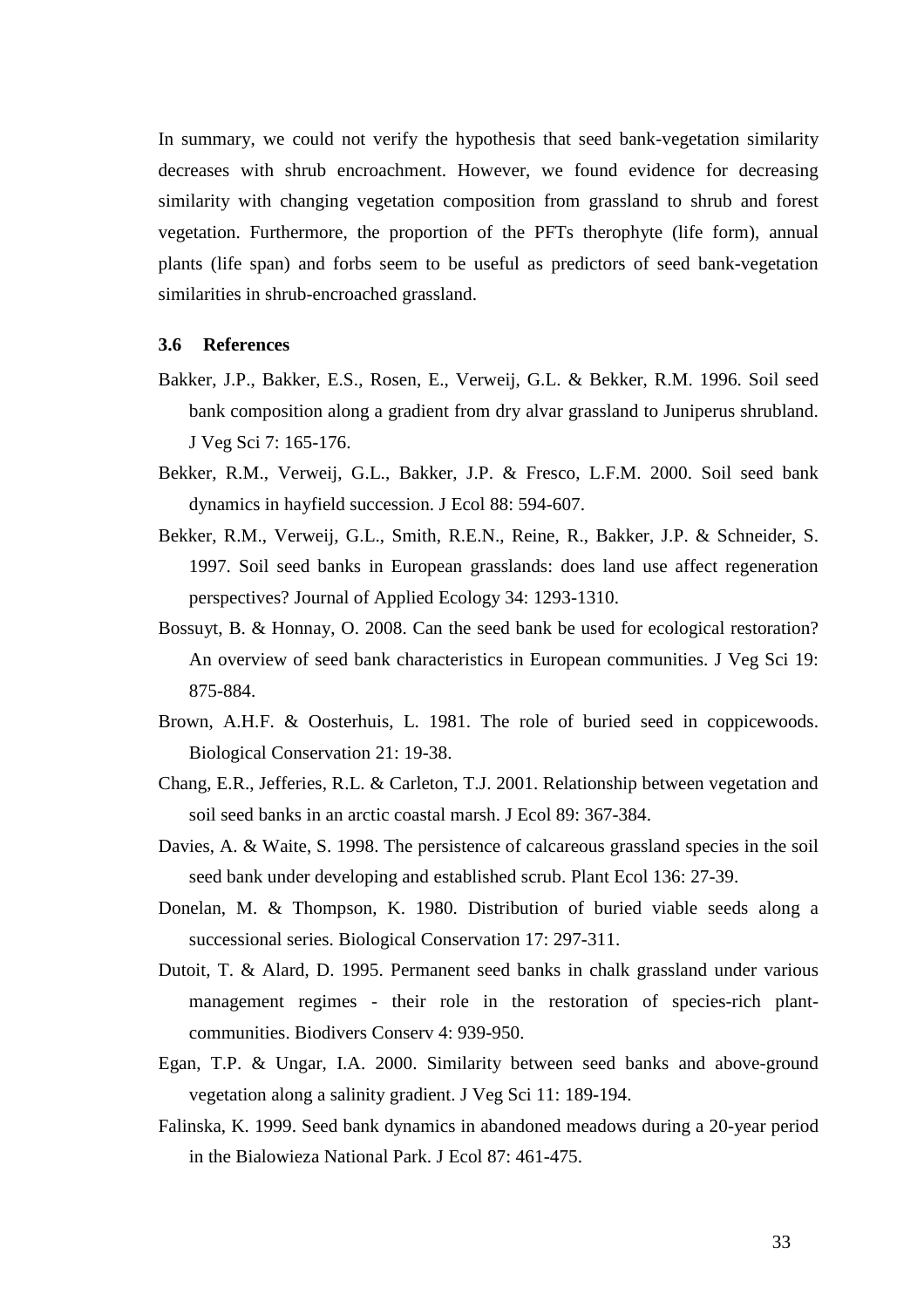- Grandin, U. 2001. Short-term and long-term variation in seed bank/vegetation relations along an environmental and successional gradient. Ecography 24: 731-741.
- Grandin, U. & Rydin, H. 1998. Attributes of the seed bank after a century of primary succession on islands in Lake Hjalmaren, Sweden. J Ecol 86: 293-303.
- Grime, J.P. 1977. Evidence for existence of three primary strategies in plants and its relevance to ecological and evolutionary theory. Am Nat 111: 1169-1194.
- Hutchings, M.J. & Booth, K.D. 1996. Studies on the feasibility of re-creating chalk grassland vegetation on ex-arable land. 1. The potential roles of the seed bank and the seed rain. Journal of Applied Ecology 33: 1171-1181.
- Jutila, H.M. 2003. Germination in Baltic coastal wetland meadows: similarities and differences between vegetation and seed bank. Plant Ecol 166: 275-293.
- Kalamees, R. & Zobel, M. 1997. The seed bank in an Estonian calcareous grassland: Comparison of different successional stages. Folia Geobot Phytotx 32: 1-14.
- Kiefer, S. & Poschlod, P. 1996. Restoration of fallow of afforested calcareous grasslands by clear-cutting. In: Settele, J., Margules, C.R., Poschlod, P. & Henle, K. (eds.) Species survival in fragmented landscapes., pp. 209–218. Kluwer, Dordrecht.
- Kiirikki, M. 1993. Seed bank and vegetation succession in abandoned fields in Karkali-Nature-Reserve, southern Finland. Ann Bot Fenn 30: 139-152.
- Klotz, S., Kühn, I. & Durka, W. 2002. BIOLFLOR Eine Datenbank zu biologischökologischen Merkmalen der Gefäßpflanzen in Deutschland. In: Schriftenreihe für Vegetationskunde, Bundesamt für Naturschutz, Bonn.
- Legendre, P. & Legendre, L. 1998. Numerical ecology. 2nd English. Elsevier, Amsterdam ; New York.
- Levassor, C., Ortega, M. & Peco, B. 1990. Seed bank dynamics of mediterranean pastures subjected to mechanical disturbance. J Veg Sci 1: 339-344.
- Matlack, G.R. & Good, R.E. 1990. Spatial heterogeneity in the soil seed bank of a mature coastal-plain forest. B Torrey Bot Club 117: 143-152.
- McGee, A. & Feller, M.C. 1993. Seed banks of forested and disturbed soils in southwestern British-Columbia. Can J Bot 71: 1574-1583.
- Milberg, P. 1995. Soil seed bank after 18 years of succession from grassland to forest. Oikos 72: 3-13.
- Osem, Y., Perevolotsky, A. & Kigel, J. 2006. Similarity between seed bank and vegetation in a semi-arid annual plant community: The role of productivity and grazing. J Veg Sci 17: 29-36.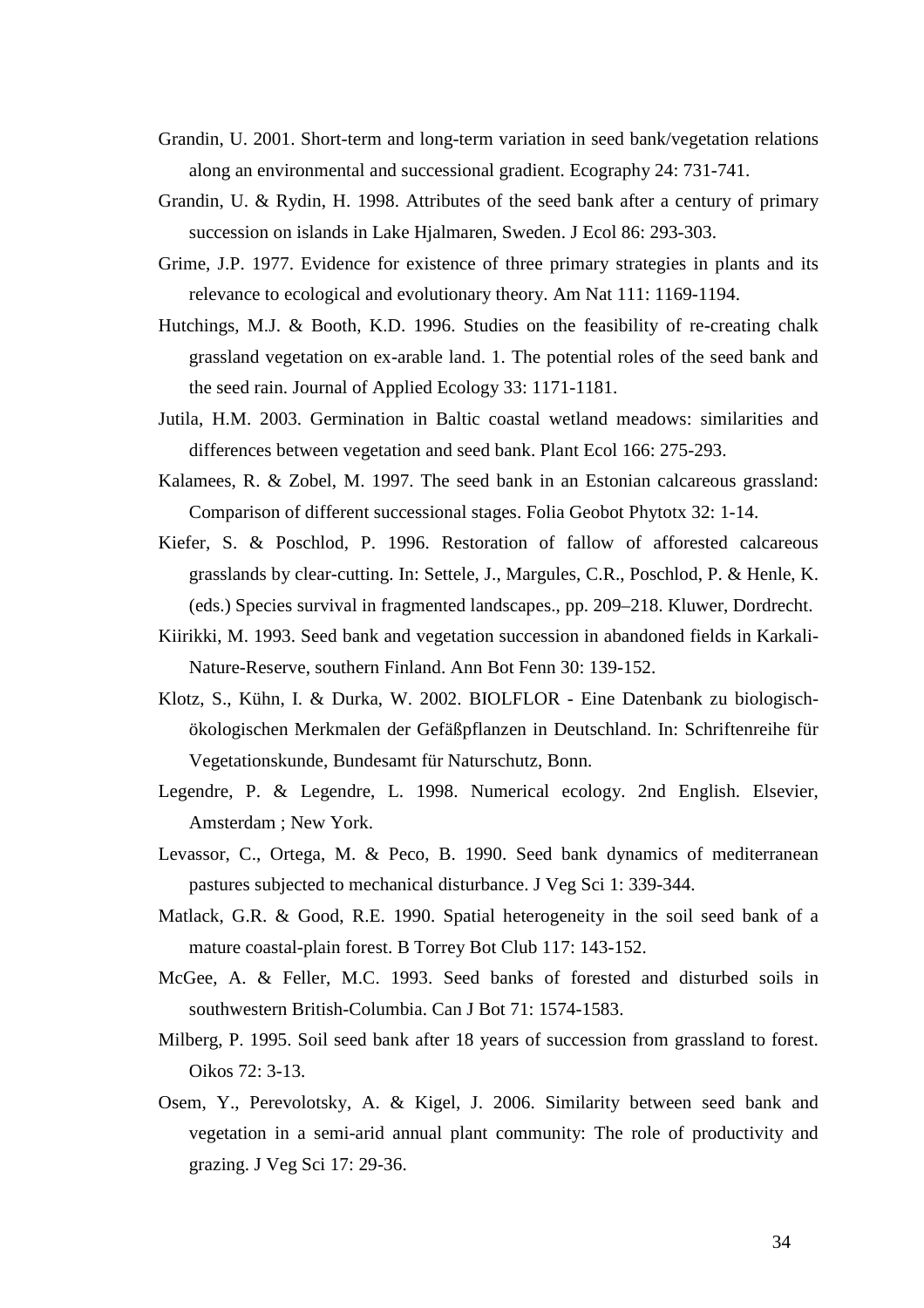- Pärtel, M., Kalamees, R., Zobel, M. & Rosen, E. 1998. Restoration of species-rich limestone grassland communities from overgrown land: the importance of propagule availability. Ecol Eng 10: 275-286.
- Pausas, J.G. & Austin, M.P. 2001. Patterns of plant species richness in relation to different environments: An appraisal. J Veg Sci 12: 153-166.
- Peco, B., Ortega, M. & Levassor, C. 1998. Similarity between seed bank and vegetation in mediterranean grassland: a predictive model. J Veg Sci 9: 815-828.
- Pellissier, V., Gallet, S. & Roze, F. 2004. Comparison of the vegetation and seed bank on hedge banks of different ages in Brittany, France. Environ Manage 34: 52-61.
- Pierce, S.M. & Cowling, R.M. 1991. Dynamics of soil-stored seed banks of six shrubs in fire-prone dune fynbos. J Ecol 79: 731-747.
- Pykälä, J., Luoto, M., Heikkinen, R.K. & Kontula, T. 2005. Plant species richness and persistence of rare plants in abandoned semi-natural grasslands in northern Europe. Basic Appl Ecol 6: 25-33.
- R Development Core Team 2008. R: A language and environment for statistical computing. R Foundation for Statistical Computing, Vienna, Austria.
- Rosef, L. 2008. Germinable soil seed banks in abandoned grasslands in central and western Norway and their significance for restoration. Appl Veg Sci 11: 223-U234.
- Skarpe, C. 1996. Plant functional types and climate in a southern African savanna. J Veg Sci 7: 397-404.
- ter Braak, C.J.F. & Smilauer, P. 2002. CANOCO reference manual and CanoDraw for Windows user's guide: Software for canonical community ordination (version 4.5). Microcomputer Power, Ithaca NY, USA.
- Ter Heerdt, G.N.J., Verweij, G.L., Bekker, R.M. & Bakker, J.P. 1996. An improved method for seed-bank analysis: Seedling emergence after removing the soil by sieving. Funct Ecol 10: 144-151.
- Thompson, K., Bakker, J.P. & Bekker, R.M. 1997. The soil seed banks of North West Europe. Methodology, density and longevity. Cambridge Univ. Press, Cambridge.
- Tilman, D. 1985. The Resource-Ratio Hypothesis of Plant Succession. Am Nat 125: 827-852.
- Warr, S.J., Kent, M. & Thompson, K. 1994. Seed bank composition and variability in five woodlands in south-west England. J Biogeogr 21: 151-168.
- Willems, J.H. 1988. Soil seed bank and regeneration of a Calluna vulgaris community after forest clearing. Acta Bot Neerl 37: 313-320.
- Wisskirchen, R. & Haeupler, H. 1998. Standardliste der Farn- und Blütenpflanzen Deutschlands. In: Ulmer, Stuttgart.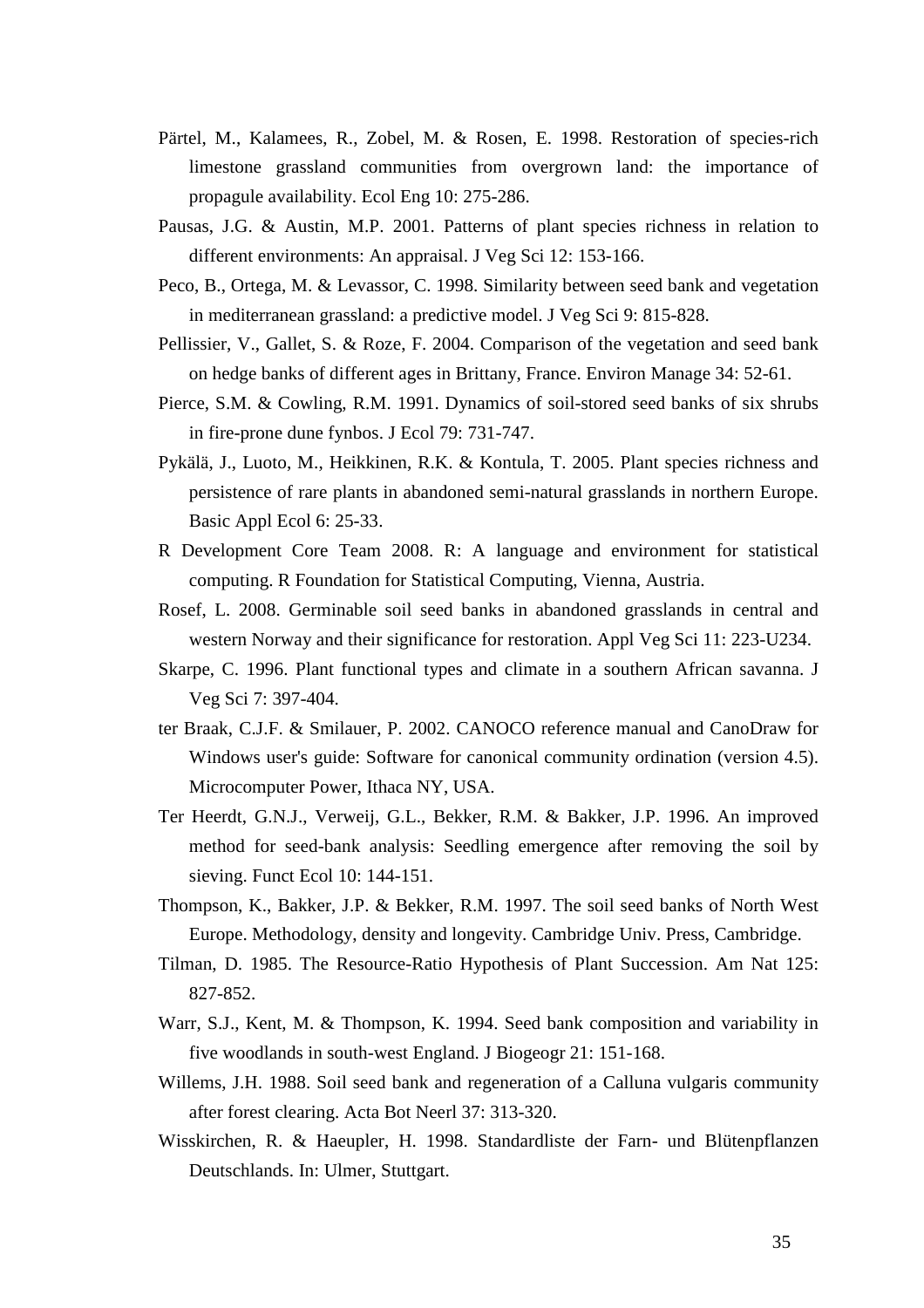# **4 Herbage mass and nutritive value of herbage of extensively managed temperate grasslands along a gradient of shrub encroachment<sup>1</sup>**

# **4.1 Abstract**

Semi-natural grasslands often serve as important reserves of biodiversity. In Europe extensive grazing by livestock is considered an appropriate management to conserve biodiversity value and to limit shrub encroachment. However, little is known about the influence of shrubs on agronomic values. A gradient analysis of shrub-invaded temperate grasslands (from shrub-free to pioneer forest) in Germany was carried out to test the hypothesis that herbage mass and variables describing nutritive value of herbage decrease with increasing shrub encroachment. The herbage mass of dry matter (DM), variables describing the nutritive value of herbage, composition of the vegetation and mean of Ellenberg's indicator values were analysed with respect to the extent of shrubs. There was a reduction of herbage mass of DM from 3570 to 210 kg ha<sup>-1</sup> with increasing shrub encroachment. Metabolizable energy concentration of herbage ranged from 8.9 to 10.2 MJ  $\text{kg}^{-1}$  DM and crude protein concentration from 72 to 171 g  $\text{kg}^{-1}$  DM, both measures being positively correlated with shrub occurrence. Increasing shrub occurrence was associated with a decrease in water-soluble carbohydrates concentration (from 151 to 31 g  $kg^{-1}$ ) and a reduction in the indicator 'forage value'. The results indicate a potentially large agronomic value for shrub-encroached temperate grasslands.

#### **4.2 Introduction**

 $\overline{a}$ 

In Europe species-rich grasslands are of high conservation interest but are often invaded by shrubs, and many are threatened by under-utilization and abandonment which contribute to further shrub encroachment. Extensive grazing has been suggested as a means for conserving these species-rich grasslands (Dumont et al. 2007; Rook et al. 2004). In a global context, shrub lands play an important role in supporting the nutrition of grazing livestock. Little is known about shrub-invaded temperate grasslands and their value, and their potential use for livestock production in Central Europe. Reasons for this could be a low interest in their agronomic use and a general decrease in the numbers of small ruminants available to graze these grasslands. Interest in species-rich semi-

<sup>&</sup>lt;sup>1</sup> Kesting, S., Wrage, N. & Isselstein, J. (2009): Herbage mass and nutritive value of herbage of extensively managed temperate grasslands along a gradient of shrub encroachment. *Grass and Forage Science* 64: 246-254.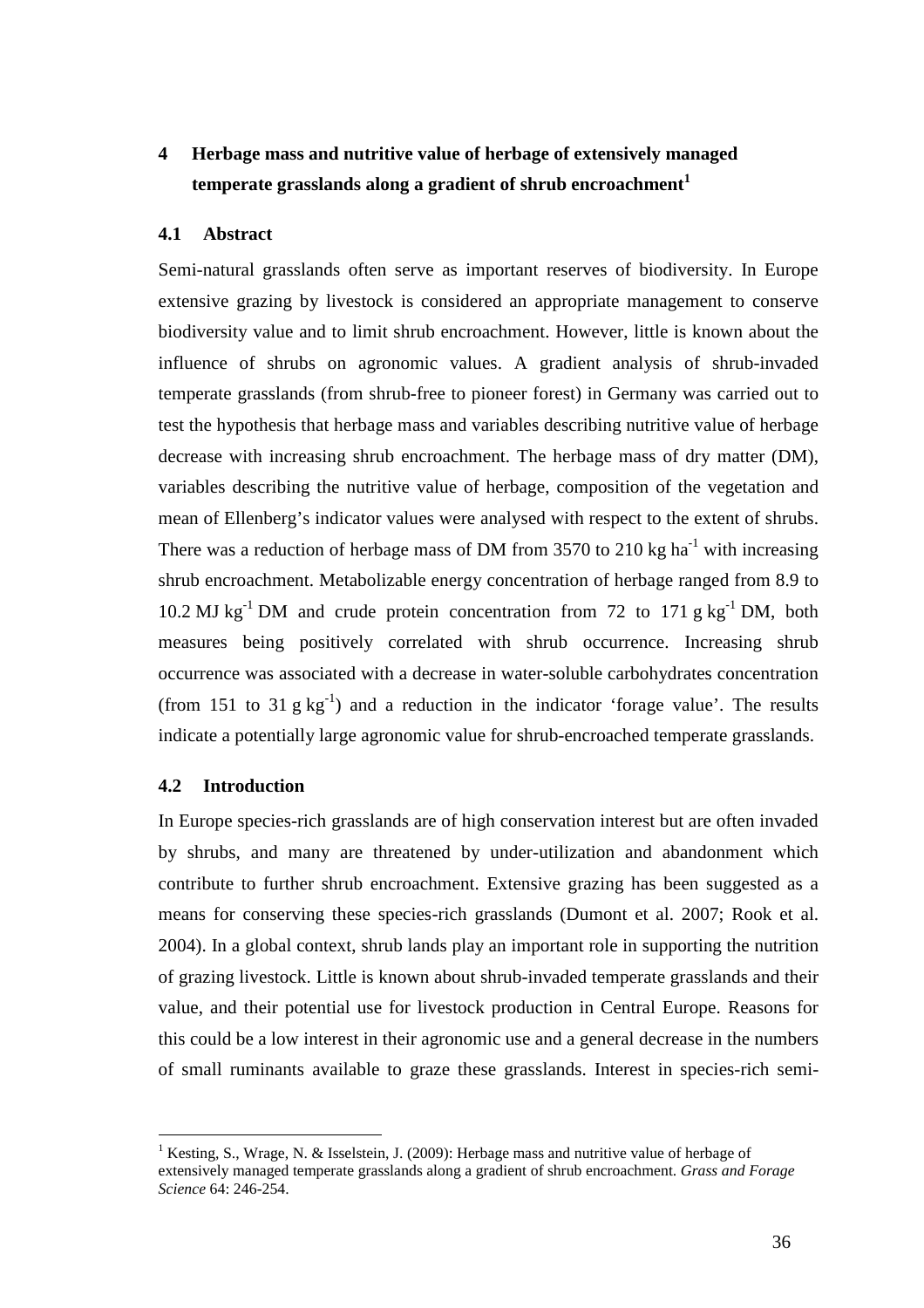natural grassland and its utilization for livestock production, however, has recently increased (Bruinenberg et al. 2002; Marriott et al. 2004; Pontes et al. 2007).

In shrub-invaded grasslands, shrub species compete with grasses and forbs for the resources of light, water and nutrients, and they also affect the utilization of herbage. Since shrubs function as refuges for plants from grazing, their effect on the sward can be either positive or negative (Pihlgren & Lennartsson 2008). Several studies have described the relationships between shrub cover, herbage mass and nutritive value of herbage in the Mediterranean region (Papachristou et al. 1997; Platis & Papanastasis 2003; Zarovali et al. 2007). In situations affected by shrub encroachment, a sharp reduction in herbage mass and a decrease in the nutritive value of herbage have been usually been found.

In this paper, the herbage mass, and nutritive value of herbage, in relation to shrub encroachment were studied at a site in northern Germany. The hypothesis tested was that both herbage production and the nutritive value of herbage would decrease with shrub encroachment.

# **4.3 Materials and Methods**

#### *4.3.1 Study area*

The study area was the Kerstlingeroeder Feld, which is situated in the north-east of Goettingen, Lower Saxony, Germany (51° 52'-51° 55' N, 10° 0' E; 300-375 m a.s.l). The area was used for military purposes from the early 19th century until 1993 and it, thus, passed the last century without agricultural intensification. Since 2004, it has been a nature reserve. Within an area of approximately 200 ha, there is a wide range of extensively managed or abandoned grasslands, ranging from rudimental semi-dry chalk grasslands (Gentiano–Koelerietum pyramidatae) and grasslands of the class Molinio-Arrhenatheretea (Lolio-Cynosuretum), to more or less unmanaged and shrub-invaded types linking to forest edges (Trifolion medii) and shrub vegetation (Prunetalia). The main woody species are *Crataegus* spp., *Rosa canina*, *Fraxinus excelsior* and *Cornus sanguinea*. The soils are Cambisols with a small proportion Leptosol (Rendzina) on calcareous rock. The long-term mean annual temperature for the study area is  $8.7 \text{ }^{\circ}\text{C}$ and the mean annual precipitation is 645 mm.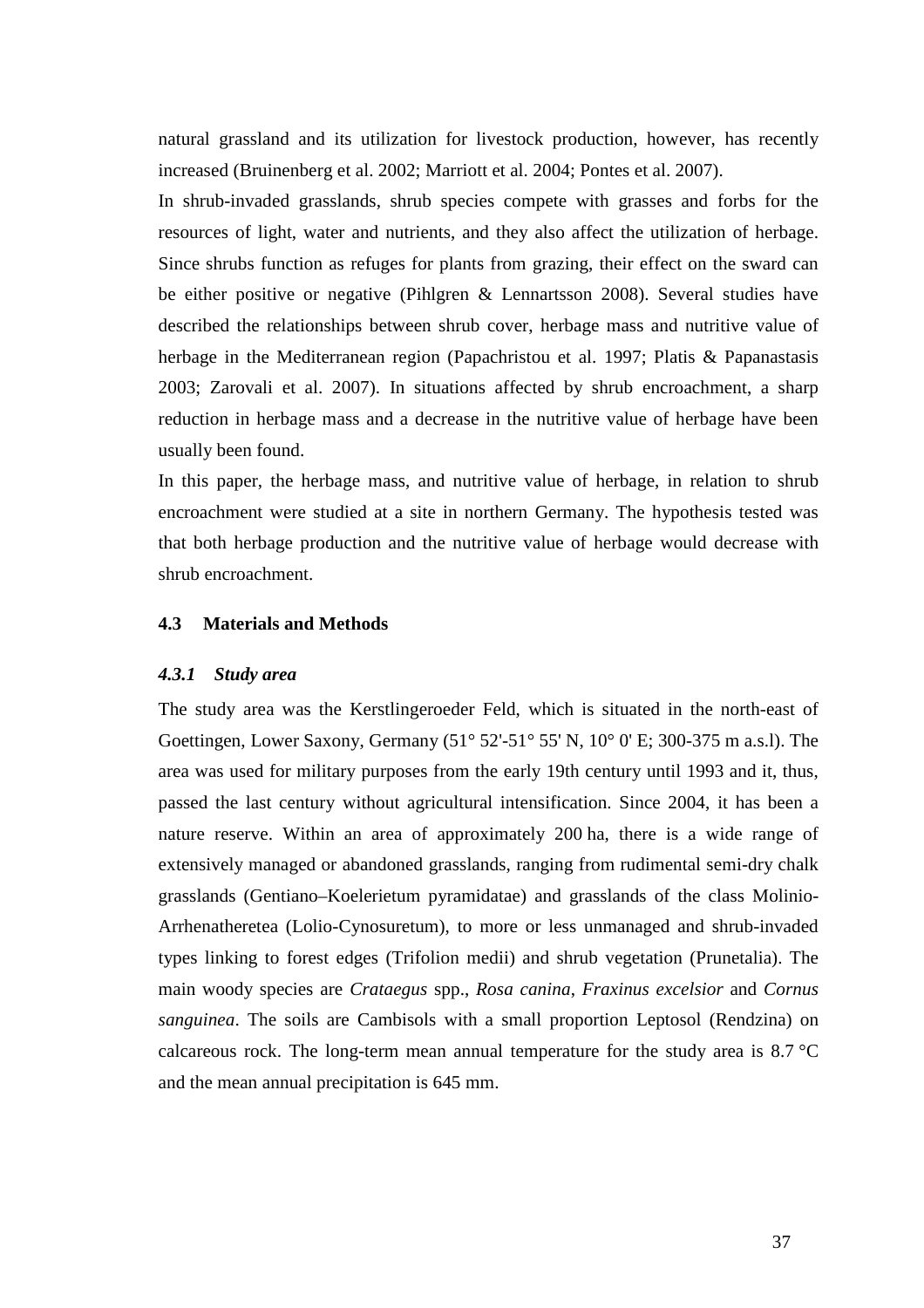#### *4.3.2 Experimental design and measurements*

Within the predetermined geographical area, 30 homogeneous plots (10 m x 10 m) were selected along a gradient of shrub cover (expressed as % cover), based on a time series of aerial photographs. The aim was to represent a wide range of shrub encroachment from grasslands that were nearly shrub-free to sites with very dense shrub cover. One abandoned site, which can be characterized as a pioneer forest on former calcareous grassland, was also included.

Because of differences in shrub height, the intensity of shrub occurrence was measured as a shrub index, based on a combination of percentage cover and maximum canopy height (cm), as follows:

Shrub index =  $\ln(1 + \text{cover} \times \text{canopy height})$ .

As the shrub index represents a measure of the shrub volume, this was considered to be a better indicator of the competition for light than shrub cover alone.

Herbage samples were harvested at the end of June 2005, at the time of the maximum herbage mass. For reasons of nature conservation, all plots were not grazed until the first week of July. Four randomly placed 1 m x 1 m quadrats were harvested per plot. The herbage was cut to ground level using hand-scissors and subsequently dried to constant weight for 24 h at 60 °C. After determining the dry matter (DM) content of the herbage, the material was ground to pass a 1-mm screen.

Measurements of nutritive value were estimated using near infrared reflectance spectroscopy (NIRS). The spectra were analysed using a large dataset of calibration samples by the Institute VDLUFA Qualitätssicherung NIRS GmbH, Kassel, Germany. The calibration has been validated for a wide range of intensively as well as extensively managed grassland types. In the present study, samples from just one plot (pioneer forest) exceeded a critical H value of 6, indicating a lack of accuracy. The remaining samples had a mean H value of 2.68. The following variables were estimated: crude protein, crude fibre, acid-detergent fibre, crude lipids and water-soluble carbohydrates concentrations. The ash concentration was determined by combusting 1 g of the dried material for 8 h at 550°C.

Metabolizable energy concentration was calculated according to Potthast *et al.* (1997), and estimation of organic matter digestibility following the method of Menke and Steingass (1987).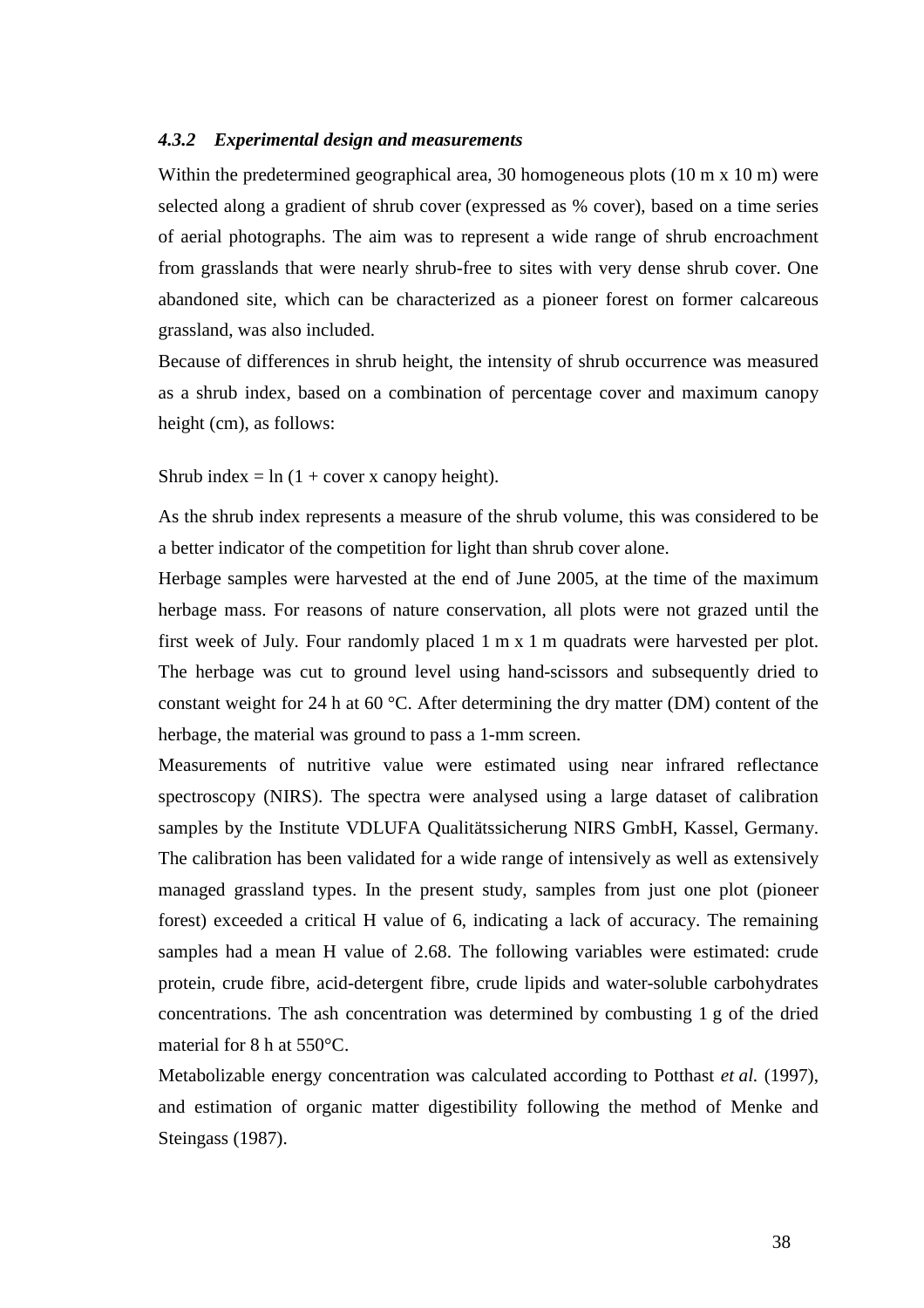The botanical composition of the vegetation was determined before cutting the herbage. For each 10 m x 10 m plot, the occurrence of vascular plant species was listed (presence-absence data), and the three dominant species were recorded. The species nomenclature followed Wisskirchen and Haeupler (1998).

## *4.3.3 Data analysis*

The data on the herbage mass of DM and variables describing the nutritive value of herbage from the sub-plots of 1 m x 1 m were used to derive mean values for each plot. Using single linear regressions, the influence of shrub index on the herbage mass of DM and the variables describing the nutritive value of herbage were tested. Tests for homogeneity of variance (Levene's test) and normality of the residuals (Shapiro-Wilk test) demonstrated that there was no need for transformation of the data although the shrub index was subjected to a log-transformation.

Ellenberg's indicator values for light, temperature, soil moisture, pH and soil nitrogen (Ellenberg et al. 2001), as well as indicator values for the 'forage value' of grassland species (Briemle et al. 2002), were used to calculate mean indicator values per plot. The 'forage value' is one of a set of indicator values of grassland utilization for vascular plant species similar to those of Ellenberg. It is based on nutrient concentrations, and the preference for a species to be grazed over space and time, and it is available for 661 species. The mean of Ellenberg's indicator values was calculated using all species present without weighting, whereas the mean 'forage value' was weighted by the dryweight percentages of the species. The dry-weight percentages were estimated according to the dry-weight-rank method (Mannetje & Haydock 1963). Using this method, estimates are made for a number of subplots (10 in the present study) of the number of times a species occupies the first, second or third place in terms of its contribution on a dry weight basis. Subsequently, the proportion of first, second or third rank per species is multiplied by 70.2, 21.1 or 8.7, respectively and values added for dry weight percentages of these species. The method has previously been tested successfully against the hand seperation method for different types of pastures (Jones & Hargreaves 1979; Mannetje & Haydock 1963; Scott 1993). Averaged indicator values per plot were compared with crude protein, water-soluble carbohydrate and metabolizable energy (ME) concentrations by calculating Pearson's correlation coefficients.

Statistic analyses was performed using the statistics program R (R Development Core Team 2007).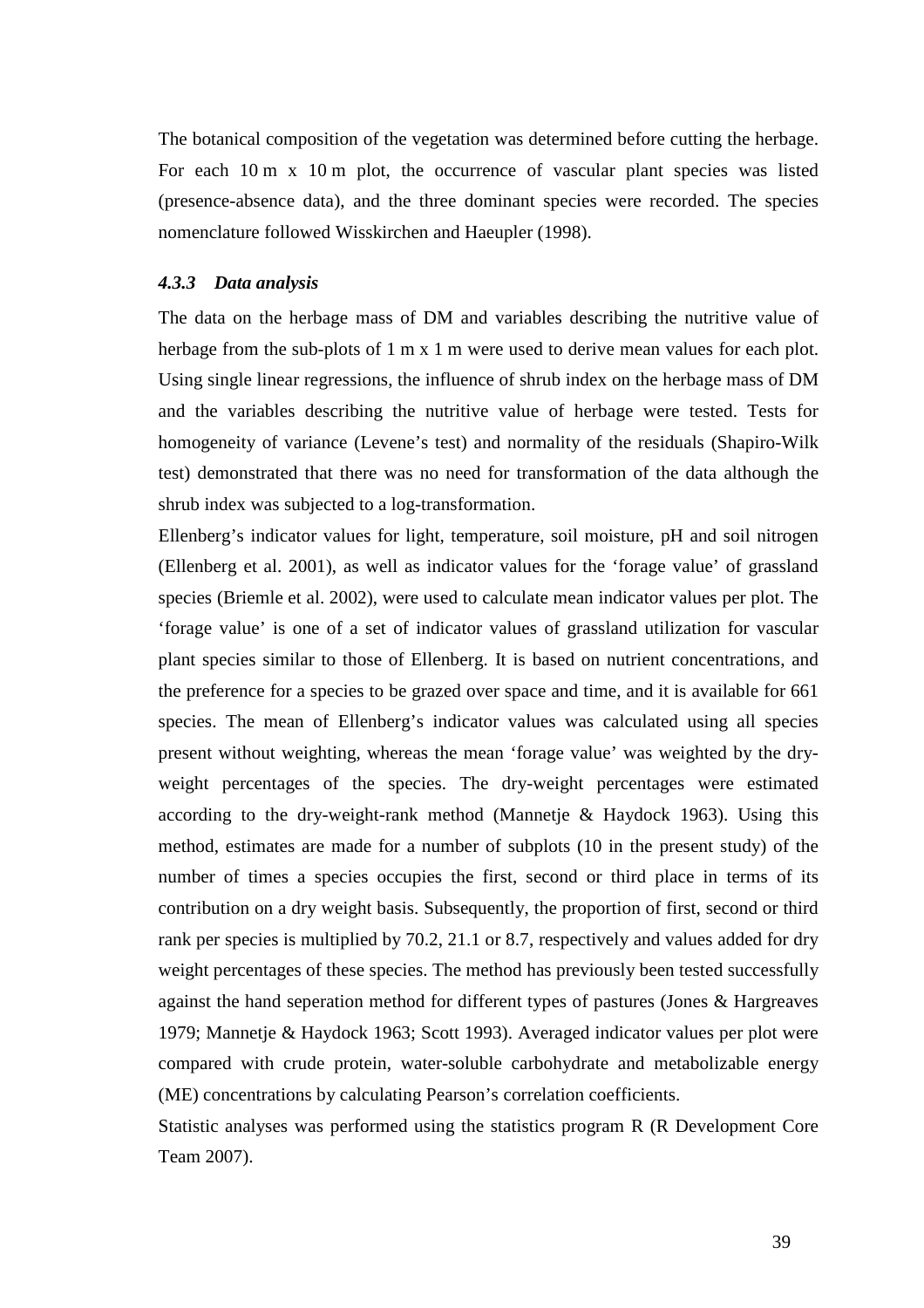# **4.4 Results**

# *4.4.1 Shrub encroachment and vegetation composition*

The shrub cover ranged from less than 1 % to nearly 100 %. The canopy height was usually between 15 cm and 500 cm, with one plot being shrub-free and one plot (pioneer forest) having a canopy height of 1000 cm. The values of the shrub index ranged from 0 to 11.4 with a mean of 6.4. The values for shrub encroachment per plot are summarized in Table 5.

The change in vegetation composition was dominated by the occurrence of woody species, especially *Crataegus spp.*, *R. canina*, *F. excelsior* and *C. sanguinea.* The percentage of the number of woody species increased from 4.2 % to 25.2 %, averaged per five plots ordered by shrub index. The most frequent grass species were *Dactylis glomerata*, *Festuca rubra* and *Poa pratensis*. In plots that had a greater proportion of shrub encroachment, the grasses, *Trisetum flavescens* and *Brachypodium pinnatum*, became more abundant. The most frequent forbs were *Galium album*, *Plantago lanceolata*, *Veronica chamaedrys*, *Fragaria vesca* and *Taraxacum sect. Ruderalia*. There was a decrease in the ratio of grass species:forbs from 0.56 to 0.39, and a decrease in the proportion of legume species from 0.157 to 0.046 with increasing shrub encroachment.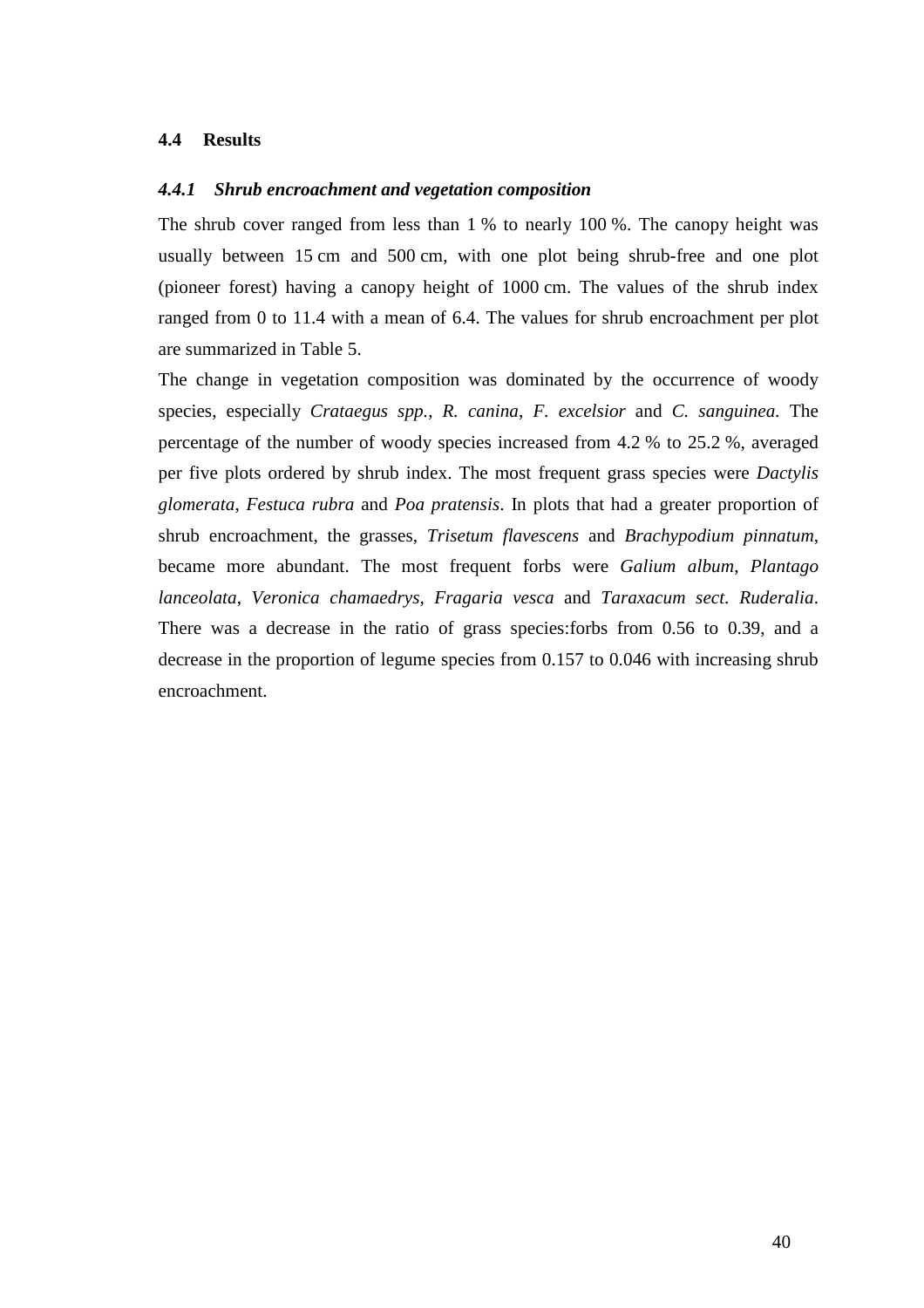| Plot             | Shrub cover (%) |             |             |             |             |             | Canopy<br>height | Shrub<br>index |
|------------------|-----------------|-------------|-------------|-------------|-------------|-------------|------------------|----------------|
|                  | $0 - 1$         | $1-5$       | $5 - 25$    | $25 - 50$   | 50-75       | 75-100      | (cm)             |                |
| $\mathbf{1}$     |                 | $\mathbf X$ |             |             |             |             | $30\,$           | 4.51           |
| $\sqrt{2}$       |                 |             |             |             |             | $\mathbf X$ | 500              | 10.69          |
| $\mathfrak{Z}$   |                 |             |             |             |             | $\mathbf X$ | 500              | 10.69          |
| $\overline{4}$   |                 | $\mathbf X$ |             |             |             |             | 50               | 5.02           |
| $\sqrt{5}$       |                 |             | $\mathbf X$ |             |             |             | 50               | 6.62           |
| $\boldsymbol{6}$ |                 | $\mathbf X$ |             |             |             |             | 90               | 5.60           |
| $\boldsymbol{7}$ | $\mathbf X$     |             |             |             |             |             | 30               | 2.77           |
| $8\,$            |                 |             |             |             | $\mathbf X$ |             | 200              | 9.43           |
| 9                |                 |             |             |             |             | $\mathbf X$ | 1000             | 11.38          |
| 10               |                 | $\mathbf X$ |             |             |             |             | 110              | 5.80           |
| 11               |                 |             | $\mathbf X$ |             |             |             | 250              | 8.23           |
| 12               |                 |             |             |             | $\mathbf X$ |             | 400              | 10.13          |
| 13               |                 |             |             |             | $\mathbf X$ |             | 250              | 9.66           |
| 14               | $\mathbf X$     |             |             |             |             |             | 70               | 3.58           |
| 15               |                 | $\mathbf X$ |             |             |             |             | 30               | 4.51           |
| 16               |                 |             |             | $\mathbf X$ |             |             | 60               | 7.72           |
| 17               |                 |             |             | $\mathbf X$ |             |             | 400              | 9.62           |
| 18               |                 |             |             |             |             | $\mathbf X$ | 450              | 10.58          |
| 19               | $\mathbf X$     |             |             |             |             |             | 15               | 2.14           |
| $20\,$           | $\mathbf X$     |             |             |             |             |             | 15               | 2.14           |
| 21               | $\mathbf X$     |             |             |             |             |             | 20               | 2.40           |
| 22               | $\mathbf X$     |             |             |             |             |             | $\boldsymbol{0}$ | $0.00\,$       |
| 23               | $\mathbf X$     |             |             |             |             |             | 30               | 2.77           |
| $24\,$           |                 |             |             |             |             | X           | 500              | 10.69          |
| $25\,$           |                 | $\mathbf X$ |             |             |             |             | 100              | 5.71           |
| $26\,$           | $\mathbf X$     |             |             |             |             |             | $80\,$           | 3.71           |
| $27\,$           |                 | $\mathbf X$ |             |             |             |             | 300              | 6.80           |
| 28               | $\mathbf X$     |             |             |             |             |             | 50               | 3.26           |
| 29               |                 |             | $\mathbf X$ |             |             |             | 200              | 8.01           |
| $30\,$           |                 |             |             | $\mathbf X$ |             |             | $200\,$          | 8.92           |

**Table 5** Shrub cover, shrub canopy height and shrub index, estimated from cover and canopy height of shrubs, for the 30 10 m x 10 m plots from extensively managed grasslands used in the study.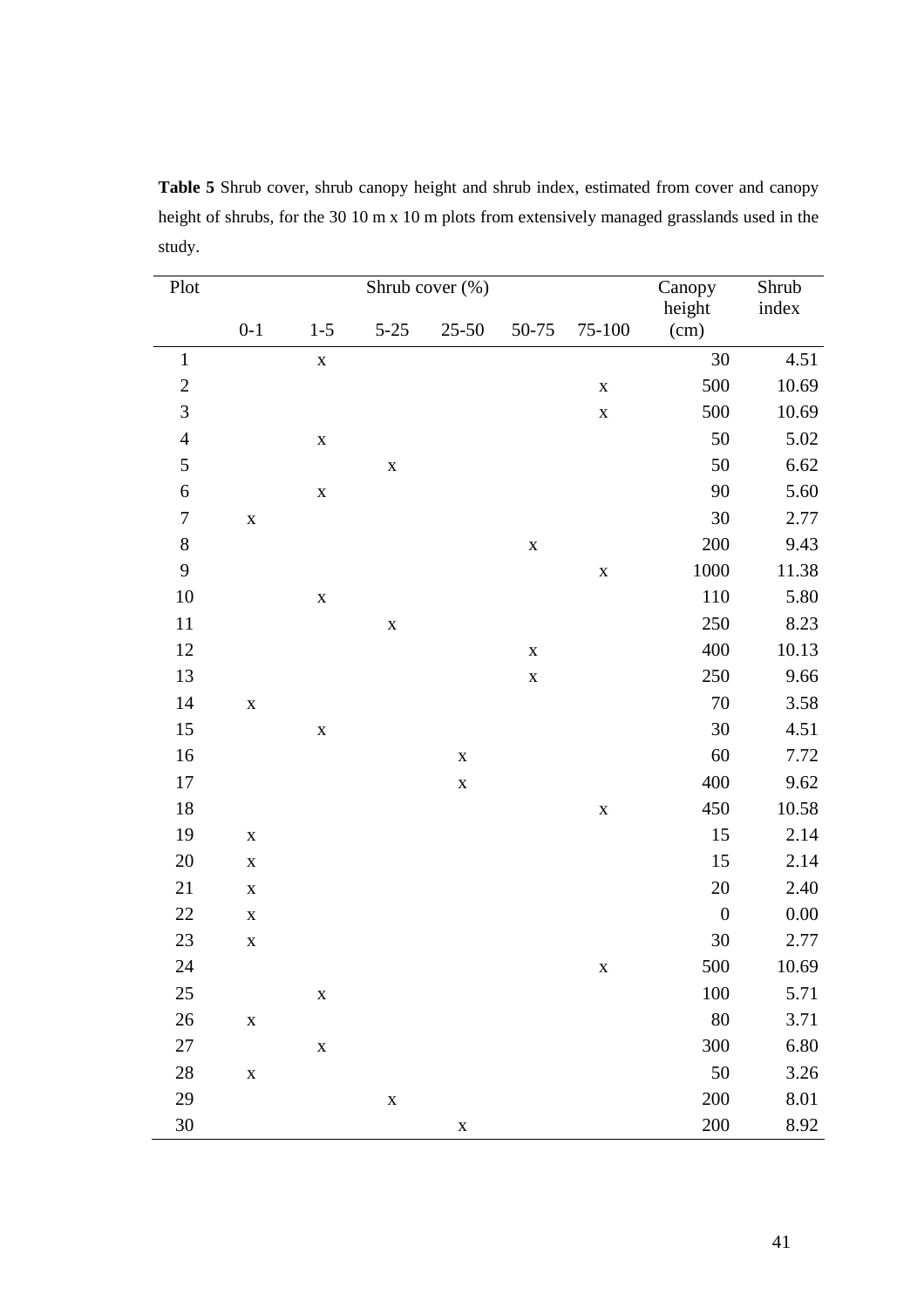### *4.4.2 Herbage mass and variables describing the nutritive value of the herbage*

The herbage mass of DM ranged from 3570 kg ha<sup>-1</sup> on very open stands to 210 kg ha<sup>-1</sup> on very dense shrub stands (Table 6). In general, the herbage mass of DM was reduced with increasing shrub encroachment. The influence of the shrub index (X) on the herbage mass of DM  $(Y, kg DM ha<sup>-1</sup>)$  was significant and could be described by a linear regression:

# $Y = 2987 - 214$  X,  $r^2 = 0.50$ ,  $P < 0.001$  Equation 1

Table 6 summarizes the variation for a range of measures of nutritive value of herbage. In particular, the concentrations of water-soluble carbohydrate (31 to 151 g kg<sup>-1</sup> DM) and crude protein (72 to 171 g  $kg^{-1}$  DM) varied considerably. Values for the concentration of ME ranged from 8.9 to 10.2 MJ  $kg^{-1}$  DM. Significant linear regressions of variables of the nutritive value of herbage and shrub index are shown in Figure **7**. Crude protein and crude lipid concentrations of herbage were highly positively correlated with shrub index. Concentration of ME, which is strongly influenced by crude protein and crude fibre concentrations, were also highly positively correlated with the shrub index. On the other hand, water-soluble carbohydrate concentrations were negatively correlated with the shrub index. Organic matter digestibility was not significantly affected by shrub occurrence.

**Table 6** Mean values and variation for herbage mass of dry matter (DM), and estimated concentrations of metabolizable energy (ME) and organic matter digestibility (OMD), and variables describing the nutritive value of herbage: concentrations of crude protein (CP), crude fibre (CF), crude lipid (CL), acid-detergent fibre (ADF) and water-soluble carbohydrates (WSC).

|              | Herbage<br>mass<br>(kg DM)<br>$ha^{-1}$ ) | ME<br>(MJ kg)<br>$DM^{-1}$ ) | <b>OMD</b> | CP<br>$(g kg^{-1})$<br>DM) | CF<br>$(g kg^{-1})$<br>DM) | CL<br>$(g \text{ kg}^{-1})$<br>DM) | ADF<br>$(g kg^{-1})$<br>DM) | <b>WSC</b><br>$(g kg^{-1})$<br>DM) |
|--------------|-------------------------------------------|------------------------------|------------|----------------------------|----------------------------|------------------------------------|-----------------------------|------------------------------------|
| Mean         | 1629                                      | 9.6                          | 0.624      | 117                        | 261                        | 28                                 | 295                         | 81                                 |
| s.d. of mean | 1009                                      | 0.3                          | 0.002      | 27                         | 42                         | $\overline{4}$                     | 30                          | 32                                 |
| Minimum      | 209                                       | 8.9                          | 0.590      | 72                         | 176                        | 17                                 | 238                         | 31                                 |
| Maximum      | 3575                                      | 10.2                         | 0.659      | 171                        | 337                        | 35                                 | 348                         | 151                                |
| CV(%)        | 62.0                                      | 3.1                          | 3.2        | 228                        | 162                        | 152                                | 101                         | 392                                |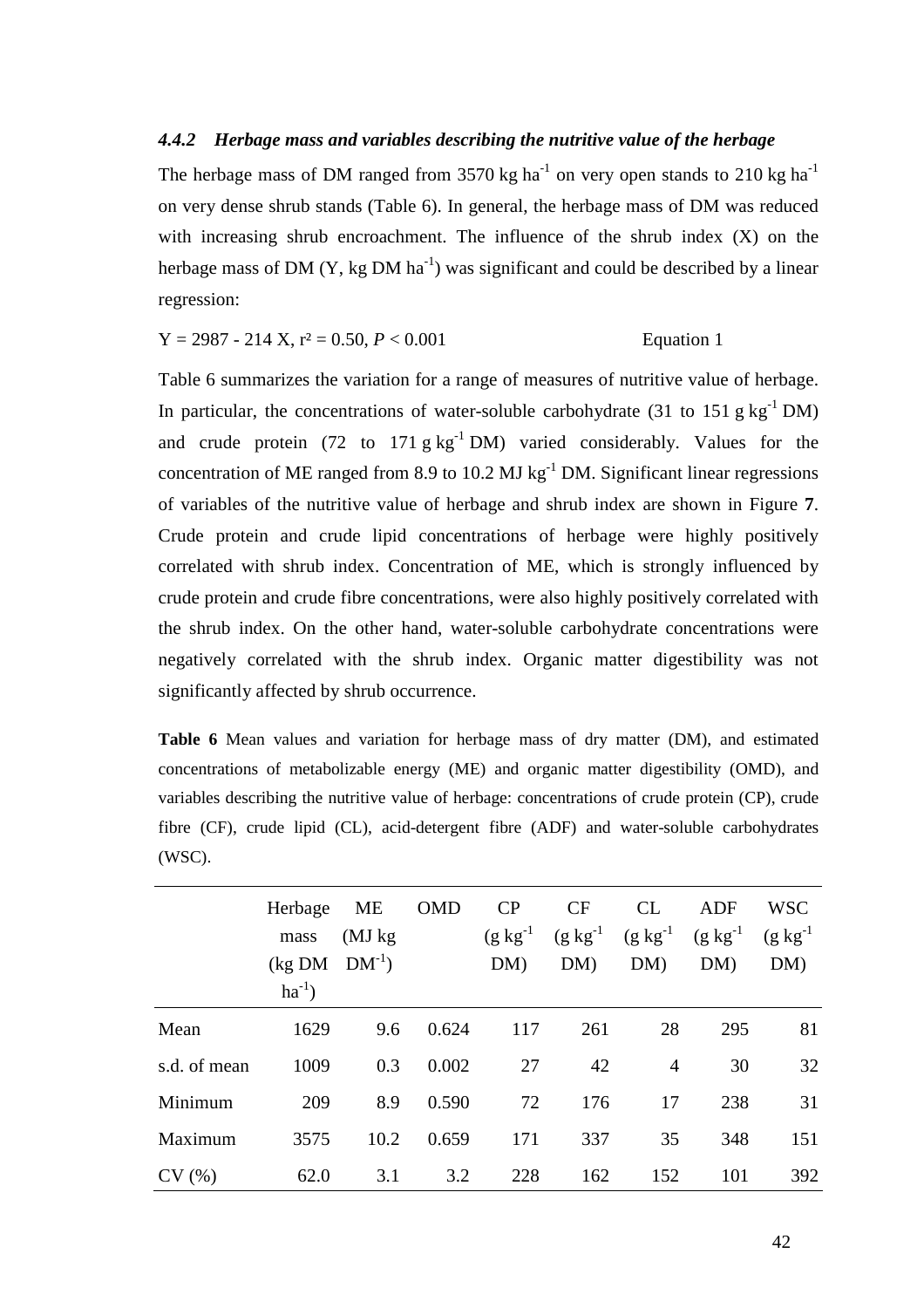

**Figure 7** Linear regression models describing the relationship between shrub encroachment (shrub index) and (a) herbage mass of dry matter (DM;  $R2 = 0.50$ ,  $P < 0.001$ ) and variables describing nutritive value: concentrations of (b) crude protein (CP;  $R2 = 0.47$ ,  $P < 0.001$ ), (c) crude fibre (CF;  $R2 = 0.17$ , P<0.05), (d) crude lipid (CL;  $R2 = 0.46$ , P<0.001), (e) water-soluble carbohydrates (WSC;  $R2 = 0.58$ , P<0.001) and (f) metabolizable energy (ME,  $R2 = 0.35$ , P<0.01).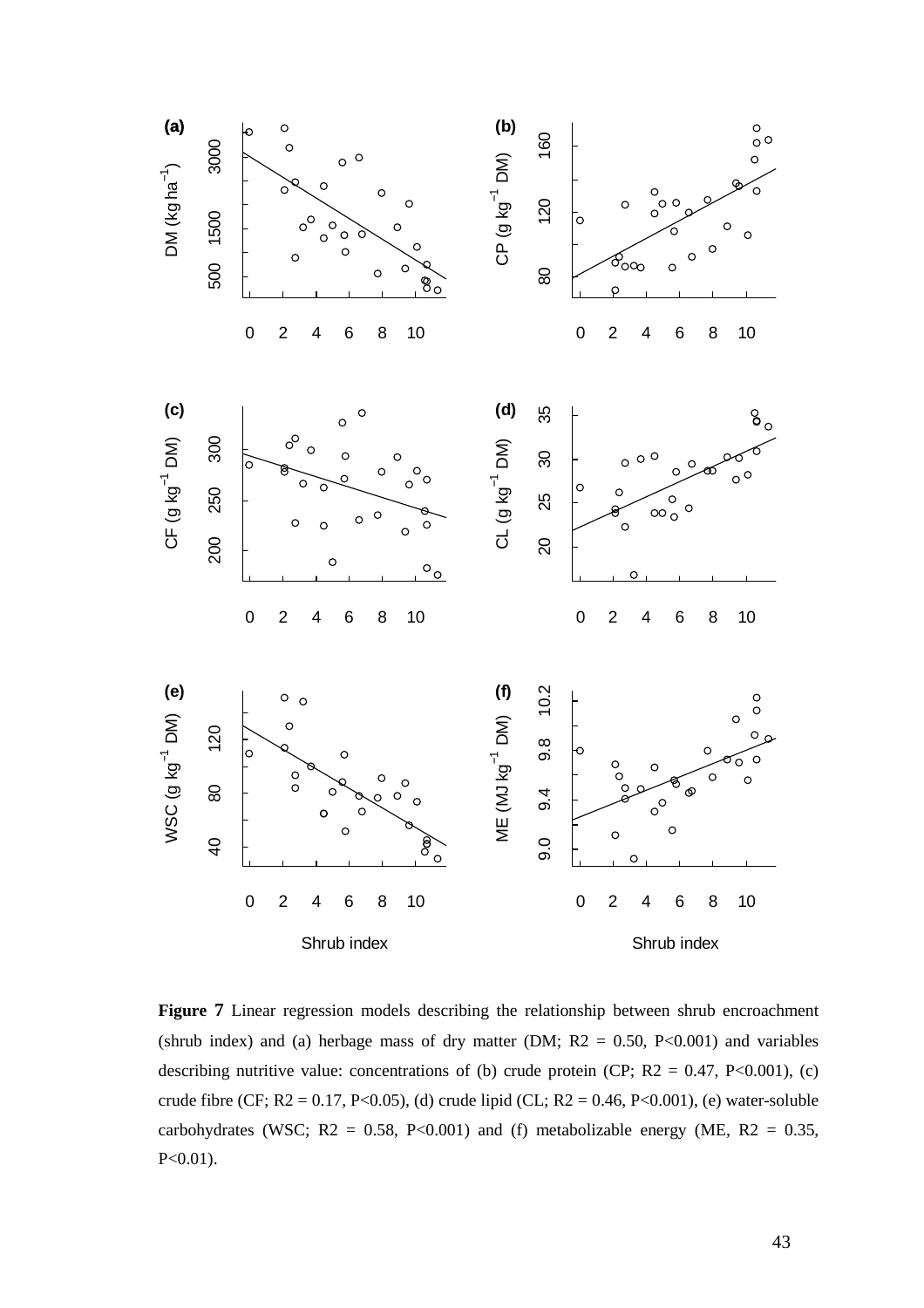#### *4.4.3 Indicator values*

The largest variation in indicator values for species was found for nitrogen and 'forage value' (Table 7). The lowest variation was for the indicator value of temperature, which ranged from 5.3 to 5.7. In general, there was little effect of shrub index on the indicator values. Only the 'forage value' was negatively correlated with shrub index  $(r = -0.58,$  $P < 0.05$ ), and the indicator value for light was much lower in very dense shrub stands compared with low and medium shrub-invaded sites (no linear relationship).

Significant correlations between indicator values and variables describing the nutritive value of the herbage are summarized in Table 8. Crude protein and ME concentrations were both negatively correlated with indicator values for light, temperature and 'forage value'. Positive correlations were found between the concentration of water-soluble carbohydrates and indicator values for light and 'forage value'. The other indicator values showed no trends with either increasing shrub encroachment or variables describing the nutritive value of the herbage.

**Table 7** Ellenberg's indicator values (Ellenberg et al. 2001) for light (L), temperature (T), moisture (M), pH, nitrogen (N) and 'forage value' of grassland species (FV) according to Briemle *et al.* (2002) Values are the mean of species in each plot averaged across all plots.

|              |      |      | Indicator values |      |      |           |
|--------------|------|------|------------------|------|------|-----------|
|              |      | Т    | M                | pH   | N    | <b>FV</b> |
| Minimum      | 5.67 | 5.35 | 3.95             | 6.45 | 3.21 | 2.00      |
| Maximum      | 7.14 | 5.71 | 5.55             | 7.39 | 6.13 | 7.66      |
| Mean         | 6.74 | 5.53 | 4.80             | 6.95 | 4.73 | 5.01      |
| s.d. of mean | 0.37 | 0.10 | 0.38             | 0.27 | 0.67 | 1.53      |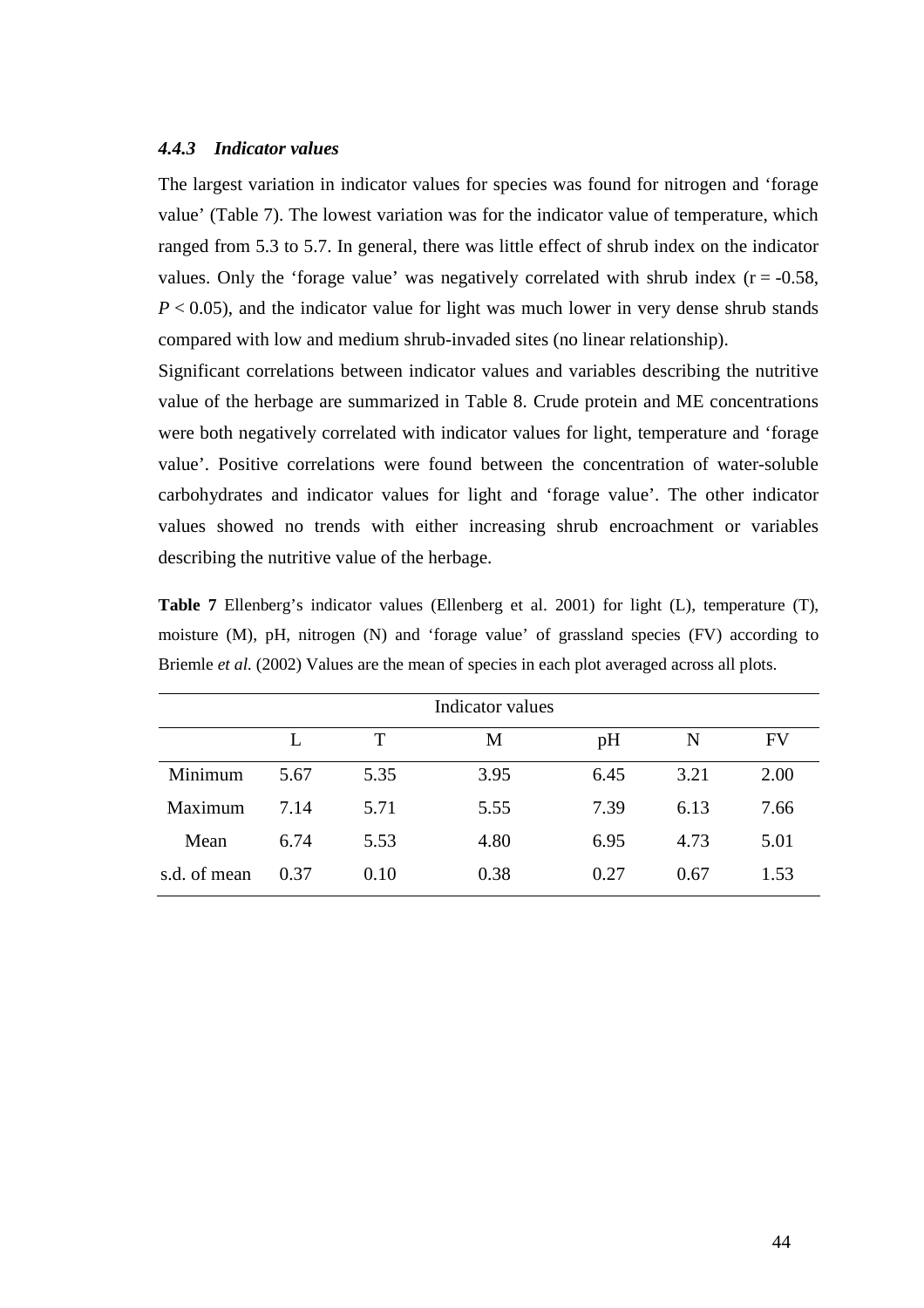**Table 8** Pearson correlation between concentrations of crude protein (CP), water-soluble carbohydrates (WSC) and metabolizable energy (ME) and mean species indicator values for light (L), temperature (T), moisture (M), reaction (R), nitrogen (N) and 'forage value' of grassland species (FV).

|             | CP       | <b>WSC</b> | МE       | FV      |
|-------------|----------|------------|----------|---------|
| L           | $-0.58*$ | $0.56*$    | $-0.45*$ | $0.55*$ |
| T           | $-0.38*$ | 0.19       | $-0.51*$ | $0.66*$ |
| M           | $-0.11$  | 0.24       | $-0.18$  | 0.14    |
| $\mathbf R$ | 0.17     | $-0.29$    | 0.15     | $-0.20$ |
| N           | 0.26     | $-0.26$    | 0.15     | $-0.05$ |
| <b>FV</b>   | $-0.48*$ | $0.47*$    | $-0.38*$ | -       |

\* Significance at  $\alpha = 0.05$ 

### **4.5 Discussion**

In this study, the effect of shrub encroachment on the agronomic value of extensive grassland was investigated for a site in Central Europe. The decision to use shrub index instead of canopy cover was based on the effect that shrub height has on the amount of shade. The effect depends on the morphology of the shrub, especially the orientation and vertical distribution of leaves. In the present study, the shrub cover and canopy height were highly correlated  $(r = 0.81)$ . However, there is no disadvantage in measuring both traits as this provides a more general description of shrub encroachment and allows comparison with other studies.

The results showed a large variability between plots with regard to shrub index, herbage mass, variables describing the nutritive value of the herbage and the indicator values. In line with the first hypothesis, a decrease in herbage mass with increasing shrub encroachment was found. The hypothesis that there was a decrease in variables describing the nutritive value of the herbage with increasing shrub encroachment, however, was rejected. While some variables describing the nutritive value of herbage were positively related to the presence of shrubs, the indicator value for 'forage value' was negatively related to the presence of shrubs.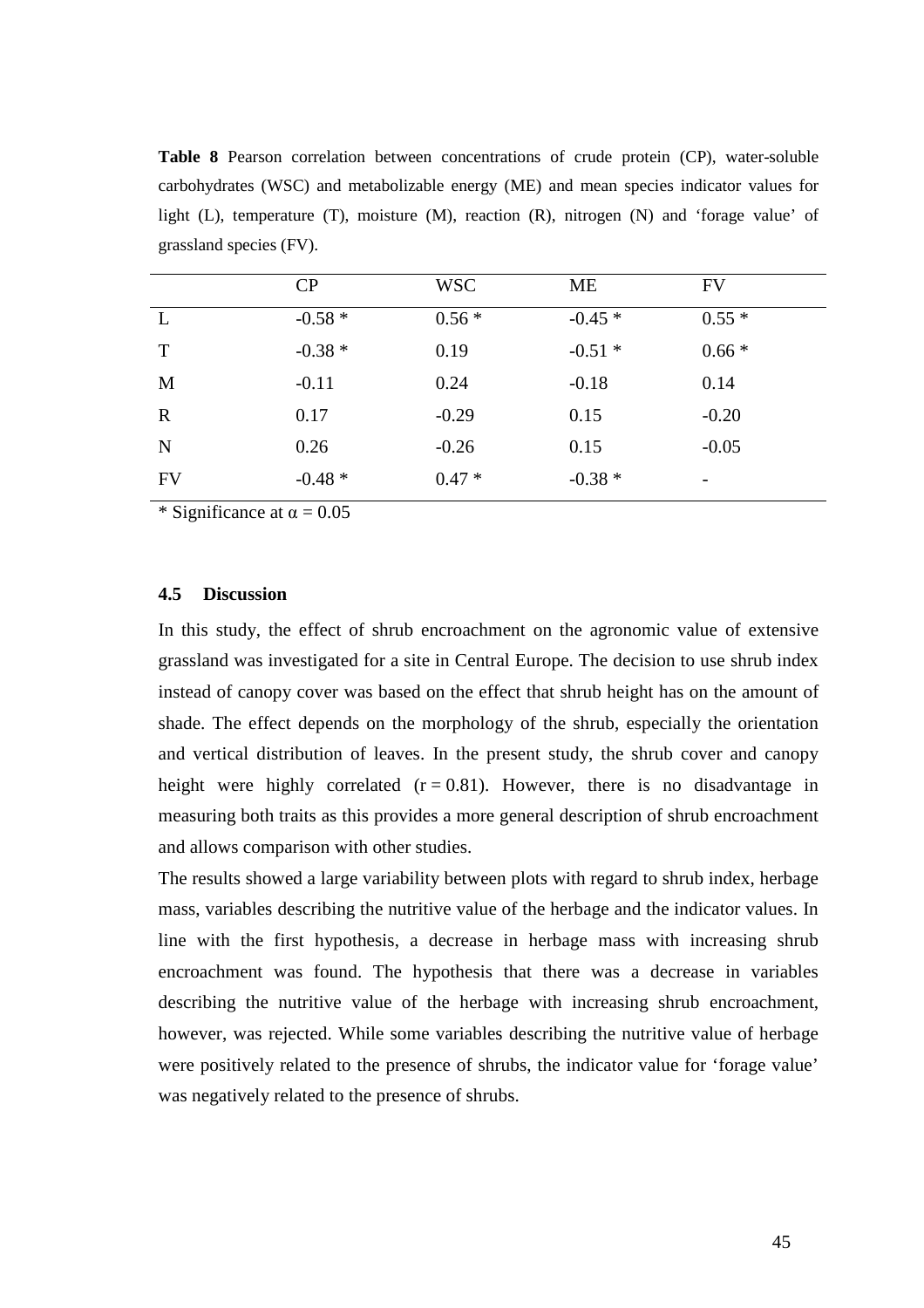In the following sections the influence of shrub encroachment is considered firstly in terms of its effects on herbage mass, then on variables describing the nutritive value of the herbage and finally in relation to species indicator values.

## *4.5.1 Herbage mass*

The maximum value of herbage mass of DM of  $3500 \text{ kg ha}^{-1}$  was from unfertilized semi-natural grassland, which is about 0.30 to 0.45 of the herbage mass that might be expected from ungrazed agriculturally improved and intensively managed grasslands (Hopkins et al. 1990; Tallowin & Jefferson 1999). In this comparison with published results on herbage mass values, it was assumed that the herbage mass from a single cut at peak herbage mass represents about 0.70 of the annual DM production of herbage (Tallowin & Jefferson 1999).

The negative effect of shrub encroachment on herbage mass of DM is in line with results from Mediterranean grasslands in Greece (Papachristou et al. 1997; Platis & Papanastasis 2003; Zarovali et al. 2007) as well as temperate silvopastoral systems in pine forests in the Black Hills, USA (Pase 1958) and Galicia (Garcia et al. 1999).

In line with Zarovali *et al.* (2007), the main effect on herbage mass of DM is from competition for light, at least for medium and highly shrub-invaded sites. Besides reducing assimilation, reduced light availability also influences vegetation composition and species diversity (Pausas & Austin 2001; Pykälä et al. 2005). This aspect is discussed below.

# *4.5.2 Variables describing the nutritive value of the herbage*

Results from the present study showed different effects on variables describing the nutritive value of herbage in response to shrub encroachment. While crude protein and crude lipid concentrations in the herbage, as well as its ME concentration, increased with increased shrub encroachment, the concentration of water-soluble carbohydrates decreased. These findings differ from those of other studies which have reported a negative relationship between nutritive value of herbage and shrub cover (Yiakoulaki & Nastis 1995; Zarovali et al. 2007). Zarovali *et al.* (2007) attributed the higher crude protein concentration in the open shrub cover type to a larger proportion of legume species in the herbage. In the present study, a larger proportion of legume species was also found in the open stands. However, as these data were based on species numbers, no conclusion about the herbage mass of legumes and their contribution to the nutritive value of the herbage could be drawn. The decrease in the number of legume species in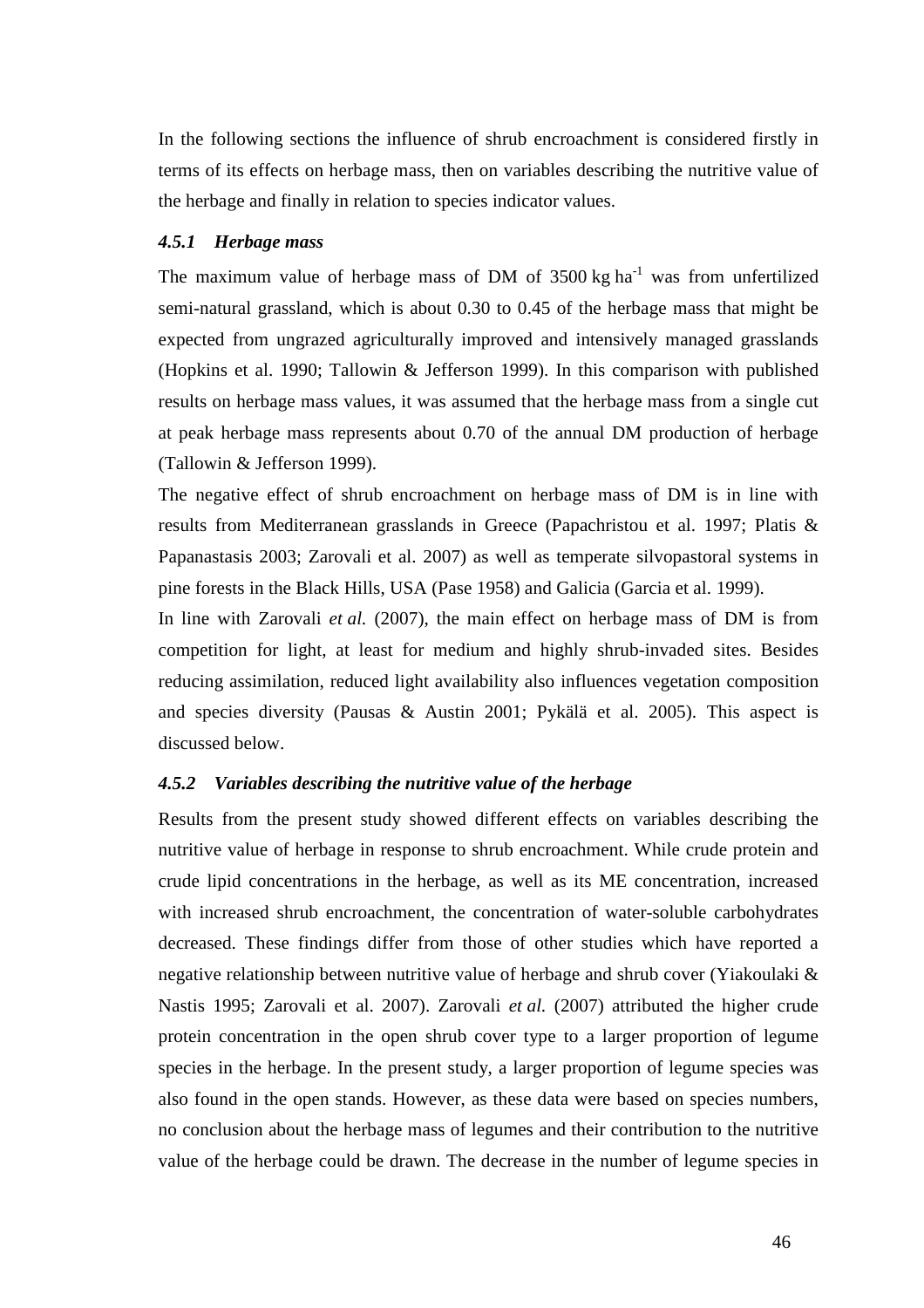shrub-invaded stands coincided with an increase in the number of forb species compared to grass species, which may also have increased the crude protein concentration of herbage.

The higher crude protein concentrations of herbage, associated with higher shrub cover, were considered to be due not only to the change in vegetation composition but also to physiological processes. The concentration of water-soluble carbohydrates in herbage in the present study decreased with increasing shrub index. This was probably caused by lower light availability. Furthermore, the assimilation of carbohydrate is usually more limited by availability of light than is nitrogen uptake. As a result, nitrogen metabolites can accumulate. This might further depend on climatic conditions, in particular solar radiation, which would explain the difference between this study and those of Mediterranean grasslands.

Besides the crude protein concentration, other important variables are organic matter digestibility and fibre concentration. In this study, organic matter digestibility showed no response to shrub encroachment whereas the crude fibre concentration tended to decrease slightly with increasing shrub encroachment, which can be attributed to the lower ratio of grass species:forbs.

To discriminate between the effects of vegetation composition and shrub encroachment on the nutritive value of herbage, the herbage mass of grass, forbs and legumes species needed to be measured. The dry-weight rank method gives satisfactory results for the dominant species but is not precise enough for this discrimination.

#### *4.5.3 Indicator values*

Traits of vegetation composition are reflected in the average values for species indicators. Ellenberg's indicator value for light decreased but only at very dense shrub stands. All other Ellenberg indicator values showed no response to shrub encroachment. Three factors may have led to this result: (i) a relatively small influence of shrubs on edaphic parameters, (ii) a time lag between changing environmental conditions and the response by grassland species, and (iii) an effect of scale. A change in soil variables was reported by Zarovali *et al.* (2007) who suggested there is a greater decomposition rate of organic matter as a result of environmental amelioration caused by shrubs. Other studies have found a shift in nutrient concentrations (especially phosphorus) under *Eucalyptus* trees in Australian pastures (Graham et al. 2004; Prober et al. 2002). More generally, invasion of grasslands by woody plants has been discussed in terms of carbon and nitrogen cycles at the level of the ecosystem (Liao et al. 2006; McLaren et al. 2008).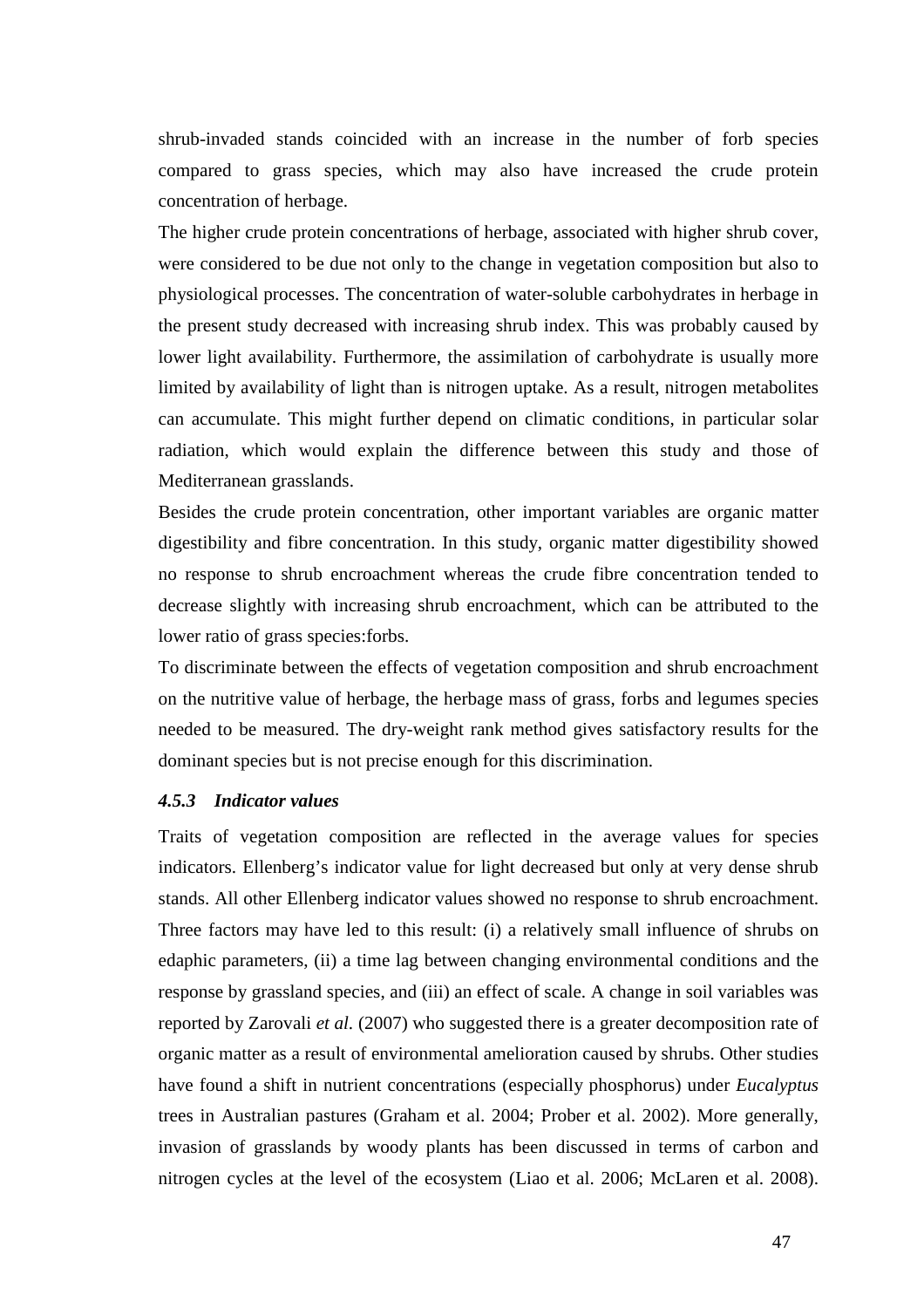Encroachment by woody plants has been found to be important for terrestrial carbon sequestration (Houghton 2003; Jackson et al. 2002; Pacala et al. 2001). However, in this study the effect on soil properties seems to be insufficient to be reflected in mean species indicator values for nitrogen and pH. Similarly, no effect of shrubs on indicator values was found for temperature and humidity.

Many grassland species grow under or in close proximity to shrubs. This can lead to increases in species numbers at the beginning of shrub encroachment, a situation in which grassland species as well as shade-tolerant species are supported (Pykälä et al. 2005). In addition, some species growing under shrubs are favoured more by the protection from grazers than the effect of abiotic conditions. Pihlgren and Lennartsson (2008) attributed a positive effect on vegetation height and the ability of reproduction of grasses and forbs to the functioning of shrubs as grazing refuges. The patchy structure of shrub-encroached sites increases heterogeneity, which enables grassland species to survive in spatially distinct areas. The measured effect on vegetation composition is therefore scale-dependent. The plot size of 10 m x 10 m, which was used in this study, may be too large to detect effects on species in the direct neighbourhood of shrubs.

The indicator 'forage value' showed a negative response to shrub encroachment. This finding is in line with the hypothesis of decreasing nutritive value of herbage with increasing shrub cover but it is contrary to the results on the nutritive value of herbage found in this study. The indicator 'forage value' is based on a wider set of measurements than the variables used to describe nutritive value in this study. Only weak correlations were found between 'forage value' and crude protein, water-soluble carbohydrates and ME concentrations. The nutritive value of forage from semi-natural grasslands is not well described by the chemical composition, as equations are mainly derived from the analysis of forage dominated by *Lolium perenne* (Bruinenberg et al. 2002). Herbage from semi-natural grasslands may have relatively high feeding values, if large proportions of dicotyledonous species are present. Low stocking rates, which allow selective grazing, will further increase the nutritive value of the ingested herbage (Isselstein et al. 2007). Also, Pontes *et al.* (2007) found that some grass species of seminatural grasslands have a nutritive value that is comparable to that of species selected for high yields.

The species involved in estimating the indicator 'forage value' in the present study were estimated according to the dry-weight rank method ('t Mannetje & Haydock 1963). This has been developed on sub-tropical pastures but has been validated in a large number of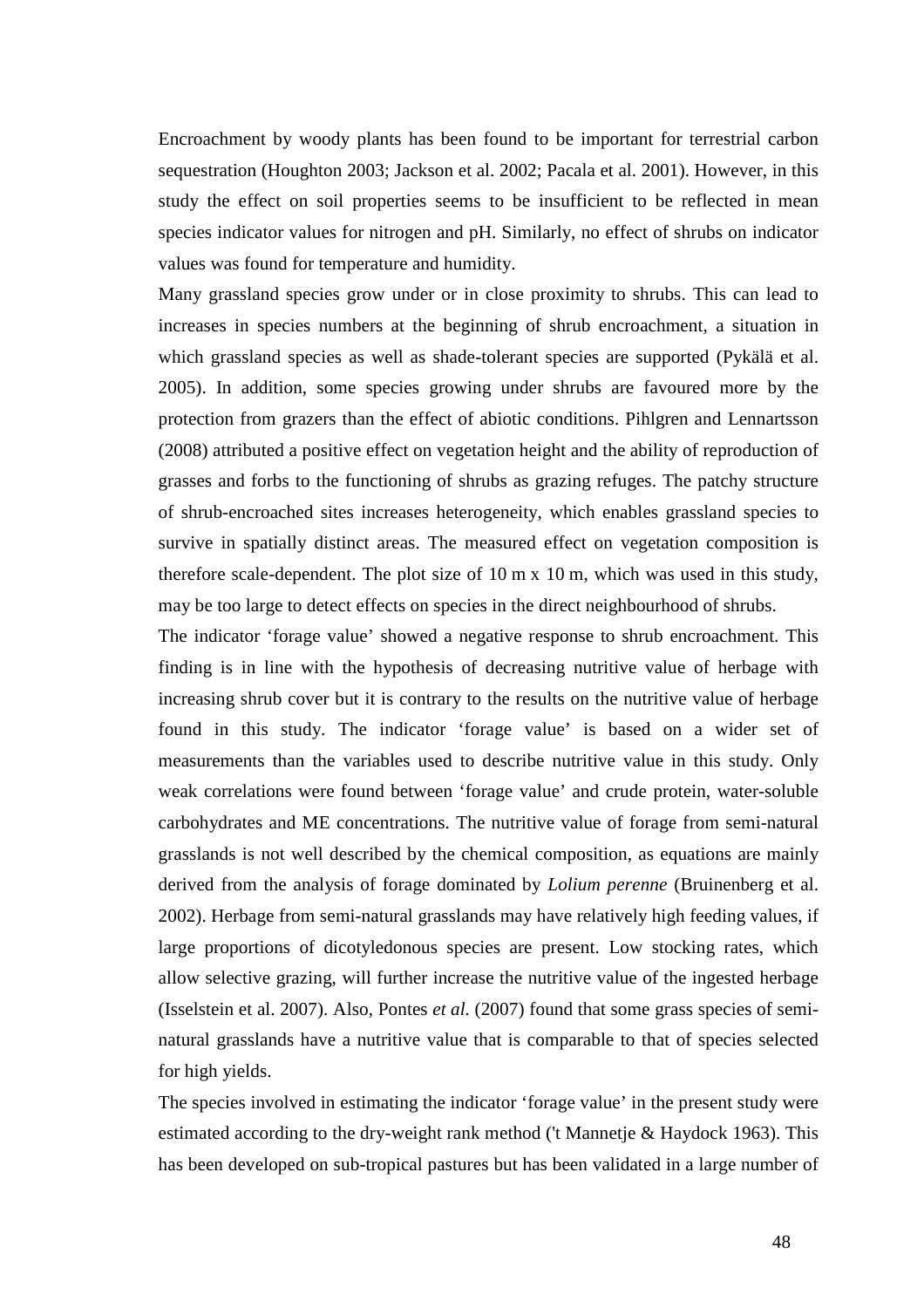grasslands comprising different species and different species composition (Jones & Hargreaves 1979; Scott 1993). However, the method needs to be improved for application to semi-natural European grasslands. The main disadvantage in its use in such grasslands is the greater diversity and more complex manner of species dominance. In the present study, there were often more than three dominant species with small differences in abundance and, therefore, the number of weighted species should be increased or adapted. Furthermore, 'forage value' has not been described for all species growing in extensive grassland. In this study, there were 63 out of 202 plant species without a published indicator value for 'forage value'. While the use of indicator values would provide some advantage over expensive and time-consuming analyses, further investigation is recommended to improve the method and its predictive value.

# **4.6 Conclusions**

There was a sharp reduction in herbage production mass of DM with increasing shrub encroachment. There was also an increase in crude protein, crude lipid and ME concentrations and a decrease in water-soluble carbohydrates concentration with increasing shrub encroachment.

In contrast to the variables describing the nutritive value of herbage, the indicator, 'forage value', declined as a consequence of shrub encroachment. This was probably due to the broader range of variables other than chemical composition, used to estimate 'forage value'. The accuracy of this indicator, however, could be improved for extensive grassland by using more than three dominant species per subplot within the dry-weight rank method or by directly determining the dry-weight percentages. 'Forage value' also needs to be described for more species. Ellenberg's indicator values for species showed no response to shrub encroachment which was attributed mainly to the effect of scale of measurement.

## **4.7 References**

- Briemle, G., Nitsche, S. & Nitsche, L. 2002. Nutzungswertzahlen für Gefäßpflanzen des Grünlandes. In: Klotz, S., Kühn, I. & Durka, W. (eds.) BIOLFLOR - eine Datenbank mit biologisch-ökologischen Merkmalen zur Flora von Deutschland, pp. 203-225. Bundesamt für Naturschutz, Bonn.
- Bruinenberg, M.H., Valk, H., Korevaar, H. & Struik, P.C. 2002. Factors affecting digestibility of temperate forages from seminatural grasslands: a review. Grass and Forage Science 57: 292-301.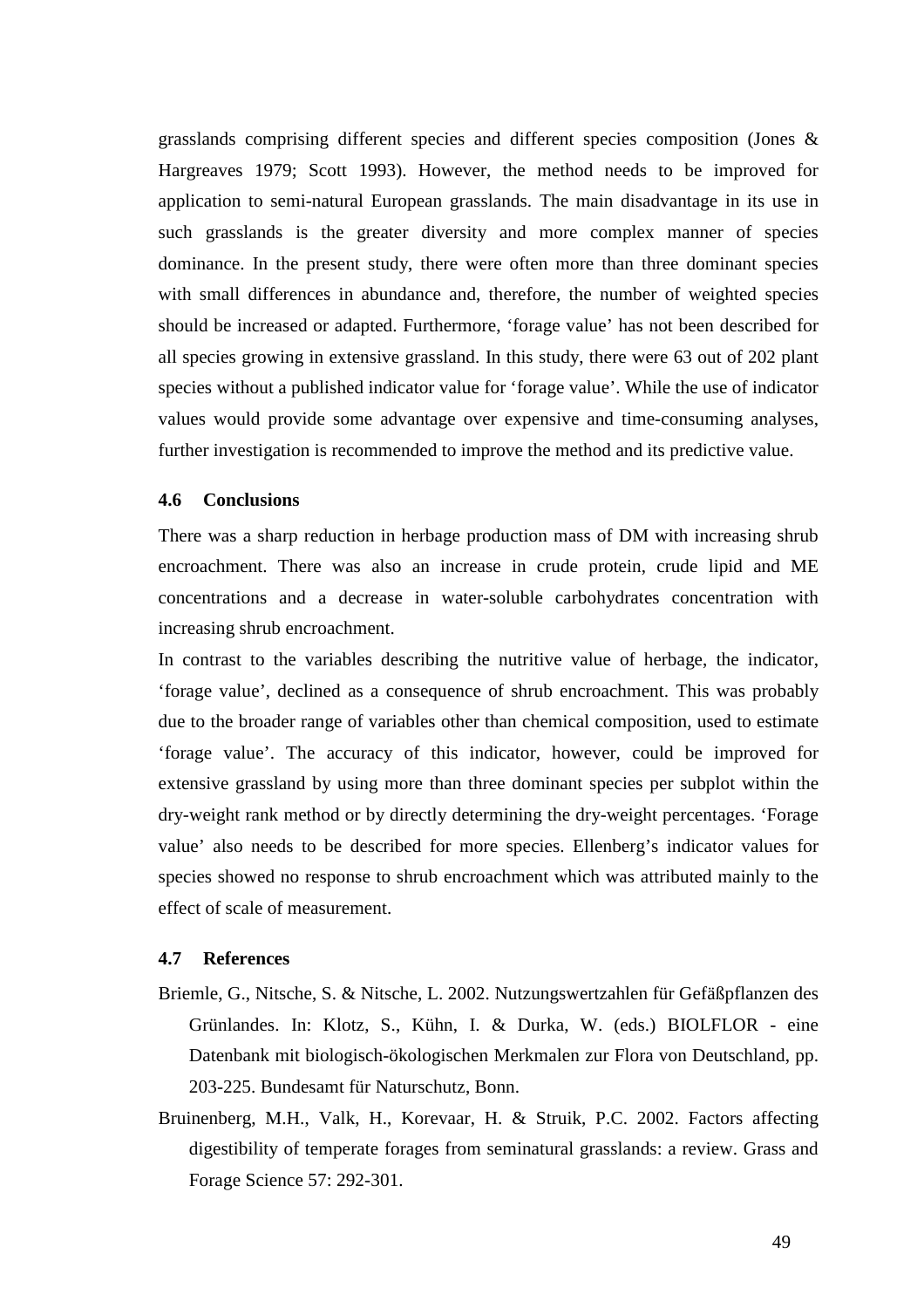- Dumont, B., Rook, A.J., Coran, C. & Röver, K.-U. 2007. Effects of livestock breed and grazing intensity on biodiversity and production in grazing systems. 2. Diet selection. Grass and Forage Science 62: 159-171.
- Ellenberg, H., Weber, H.E., Düll, R., Wirth, V. & Werner, W. 2001. Zeigerwerte von Pflanzen in Mitteleuropa. Goltze, Göttingen.
- Garcia, A., Rozados, M.J., Silva-Panto, F.J. & Lindner, R. 1999. Evaluation of natural populations of Dactylis glomerata for grazing under pinewoods. Grassland Science in Europe 4: 167-169.
- Graham, S., Wilson, B.R., Reid, N. & Jones, H. 2004. Scattered paddock trees, litter chemistry, and surface soil properties in pastures of the New England Tablelands, New South Wales. Aust J Soil Res 42: 905-912.
- Hopkins, A., Gilbey, J., Dibb, C., Bowling, P.J. & Murray, P.J. 1990. Response of Permanent and Reseeded Grassland to Fertilizer Nitrogen .1. Herbage Production and Herbage Quality. Grass and Forage Science 45: 43-55.
- Houghton, R.A. 2003. Revised estimates of the annual net flux of carbon to the atmosphere from changes in land use and land management 1850-2000. Tellus B 55: 378-390.
- Isselstein, J., Griffith, B.A., Pradel, P. & Venerus, S. 2007. Effects of livestock breed and grazing intensity on biodiversity and production in grazing systems. 1. Nutritive value of herbage and livestock performance. Grass and Forage Science 62: 145-158.
- Jackson, R.B., Banner, J.L., Jobbagy, E.G., Pockman, W.T. & Wall, D.H. 2002. Ecosystem carbon loss with woody plant invasion of grasslands. Nature 418: 623- 626.
- Jones, R.M. & Hargreaves, J.N.G. 1979. Improvements to the Dry-Weight-Rank Method for Measuring Botanical Composition. Grass and Forage Science 34: 181- 189.
- Liao, J.D., Boutton, T.W. & Jastrow, J.D. 2006. Storage and dynamics of carbon and nitrogen in soil physical fractions following woody plant invasion of grassland. Soil Biol Biochem 38: 3184-3196.
- Mannetje, L.t. & Haydock, K.P. 1963. The dry-weight-rank method for the botanical analysis of pasture. J Brit Grassland Soc 18: 268-275.
- Marriott, C.A., Fothergill, M., Jeangros, B., Scotton, M. & Louault, F. 2004. Long-term impacts of extensification of grassland management on biodiversity and productivity in upland areas. A review. Agronomie 24: 447-462.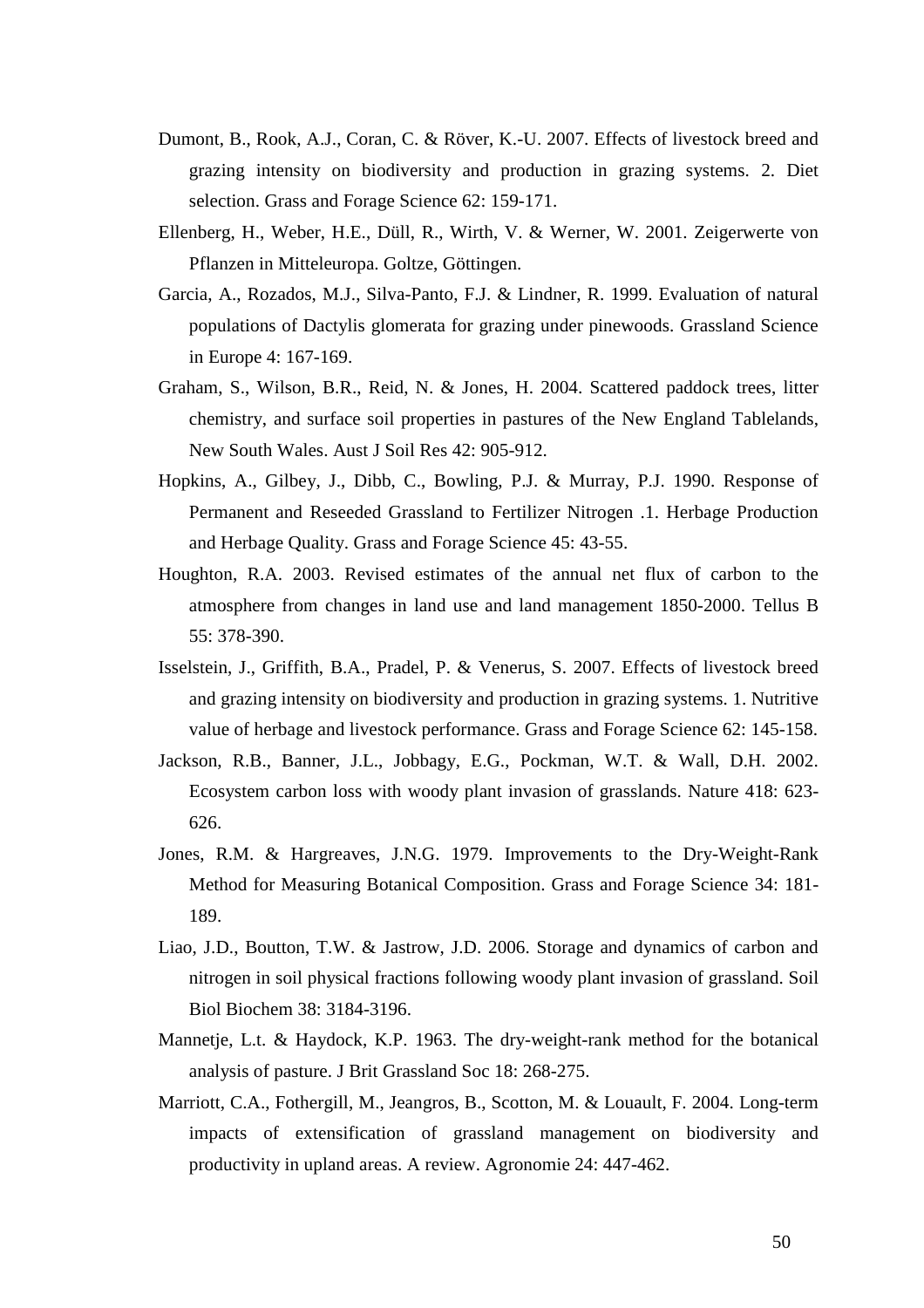- McLaren, M.P., Moore-Kucera, J., Martens, D.A., van Haren, J. & Marsh, S.E. 2008. Soil carbon and nitrogen in relation to shrub size and death in a semi-arid grassland. Geoderma 145: 60-68.
- Menke, K.H. & Steingass, H. 1987. Schätzung des energetischen Futterwertes aus der in vitro mit Pansensaft bestimmten Gasbildung und der chemischen Analyse. II. Regressionsgleichungen. Übers. Tierernährung 15: 59-99.
- Pacala, S.W., Hurtt, G.C., Baker, D., Peylin, P., Houghton, R.A., Birdsey, R.A., Heath, L., Sundquist, E.T., Stallard, R.F., Ciais, P., Moorcroft, P., Caspersen, J.P., Shevliakova, E., Moore, B., Kohlmaier, G., Holland, E., Gloor, M., Harmon, M.E., Fan, S.M., Sarmiento, J.L., Goodale, C.L., Schimel, D. & Field, C.B. 2001. Consistent land- and atmosphere-based US carbon sink estimates. Science 292: 2316-2320.
- Papachristou, T.G., Platis, P.D. & Papanastasis, V.P. 1997. Forage production and small ruminant grazing responses in Mediterranean shrublands as influenced by the reduction of shrub cover. Agroforest Syst 35: 225-238.
- Pase, C.P. 1958. Herbage production and composition under immature Ponderosa Pine stands in the Black Hills. Journal of Range Management 11: 238-243.
- Pausas, J.G. & Austin, M.P. 2001. Patterns of plant species richness in relation to different environments: An appraisal. J Veg Sci 12: 153-166.
- Pihlgren, A. & Lennartsson, T. 2008. Shrub effects on herbs and grasses in semi-natural grasslands: positive, negative or neutral relationships? Grass and Forage Science 63: 9-21.
- Platis, P.D. & Papanastasis, V.P. 2003. Relationship between shrub cover and available forage in Mediterranean shrublands. Agroforest Syst 57: 57-65.
- Pontes, L.S., Carrere, P., Andueza, D., Louault, F. & Soussana, J.F. 2007. Seasonal productivity and nutritive value of temperate grasses found in semi-natural pastures in Europe: responses to cutting frequency and N supply. Grass and Forage Science 62: 485-496.
- Potthast, V., Haverkamp, R. & Rodehutscord, M. 1997. Ableitung von Formeln zur Schätzung des Energiegehaltes von Grasprodukten unter Verwendung von in-vitro-Parametern (Gasbildung, Cellulase-Löslichkeit). Das Wirtschaftseigene Futter 43: 205-216.
- Prober, S.M., Lunt, I.D. & Thiele, K.R. 2002. Determining reference conditions for management and restoration of temperate grassy woodlands: relationships among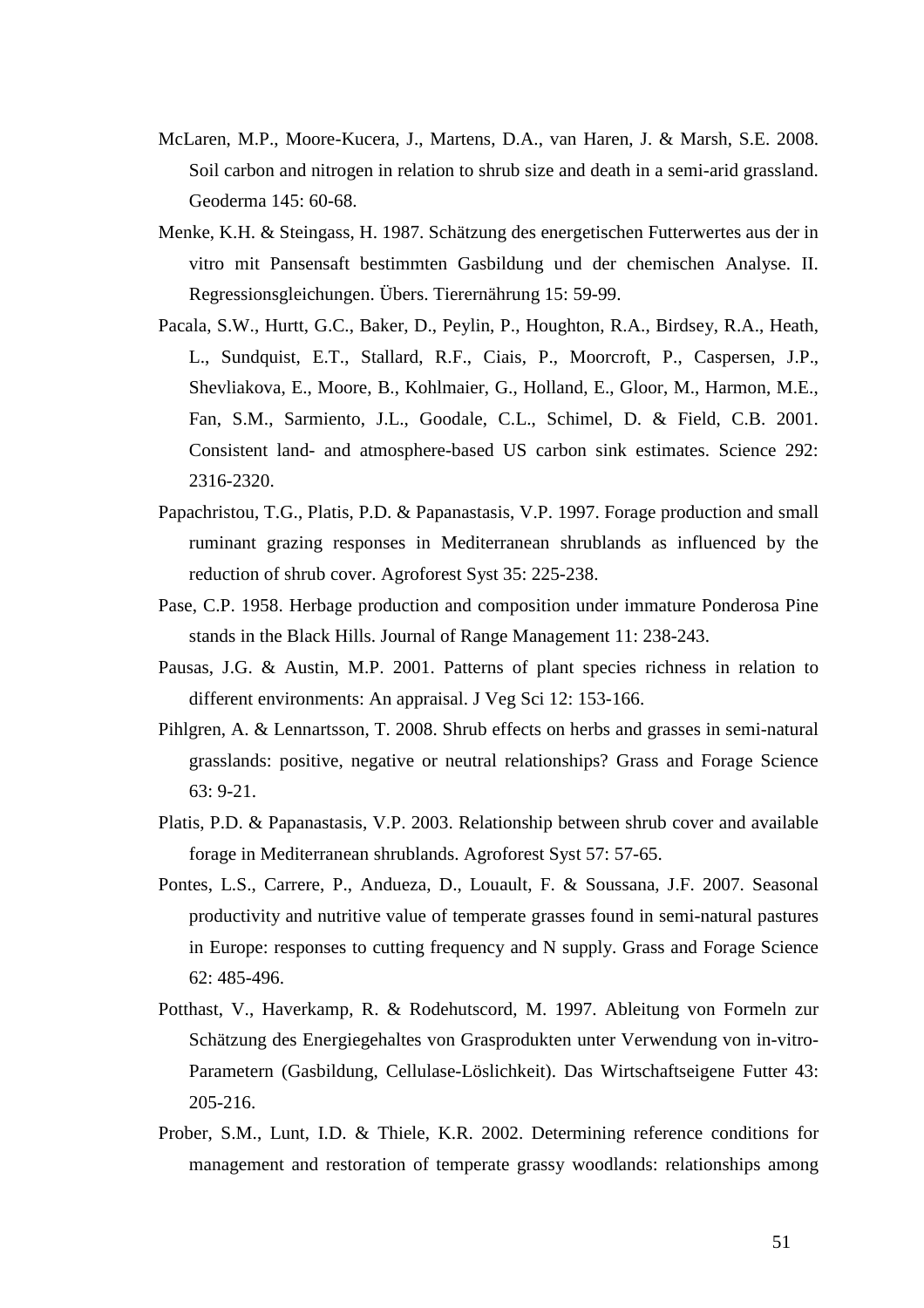trees, topsoils and understorey flora in little-grazed remnants. Aust J Bot 50: 687- 697.

- Pykälä, J., Luoto, M., Heikkinen, R.K. & Kontula, T. 2005. Plant species richness and persistence of rare plants in abandoned semi-natural grasslands in northern Europe. Basic Appl Ecol 6: 25-33.
- R Development Core Team 2007. R: A language and environment for statistical computing. R Foundation for Statistical Computing, Vienna, Austria.
- Rook, A.J., Dumont, B., Isselstein, J., Osoro, K., WallisDeVries, M.F., Parente, G. & Mills, J. 2004. Matching type of livestock to desired biodiversity outcomes in pastures - a review. Biological Conservation 119: 137-150.
- Scott, D. 1993. Constancy in pasture composition? In: Proceedings of the XVII International Grassland Congress, pp. 1604-1606. New Zealand Grassland Association, Palmerston North, New Zealand.
- Tallowin, J.R.B. & Jefferson, R.G. 1999. Hay production from lowland semi-natural grasslands: a review of implications for ruminant livestock systems. Grass and Forage Science 54: 99-115.
- Wisskirchen, R. & Haeupler, H. 1998. Standardliste der Farn- und Blütenpflanzen Deutschlands. In: Ulmer, Stuttgart.
- Yiakoulaki, M.D. & Nastis, A.S. 1995. Intake by goats grazing Kermes Oak shrublands with varying cover in Northern Greece. Small Ruminant Res 17: 223-228.
- Zarovali, M.P., Yiakoulaki, M.D. & Papanastasis, V.P. 2007. Effects of shrub encroachment on herbage production and nutritive value in semi-arid Mediterranean grasslands. Grass and Forage Science 62: 355-363.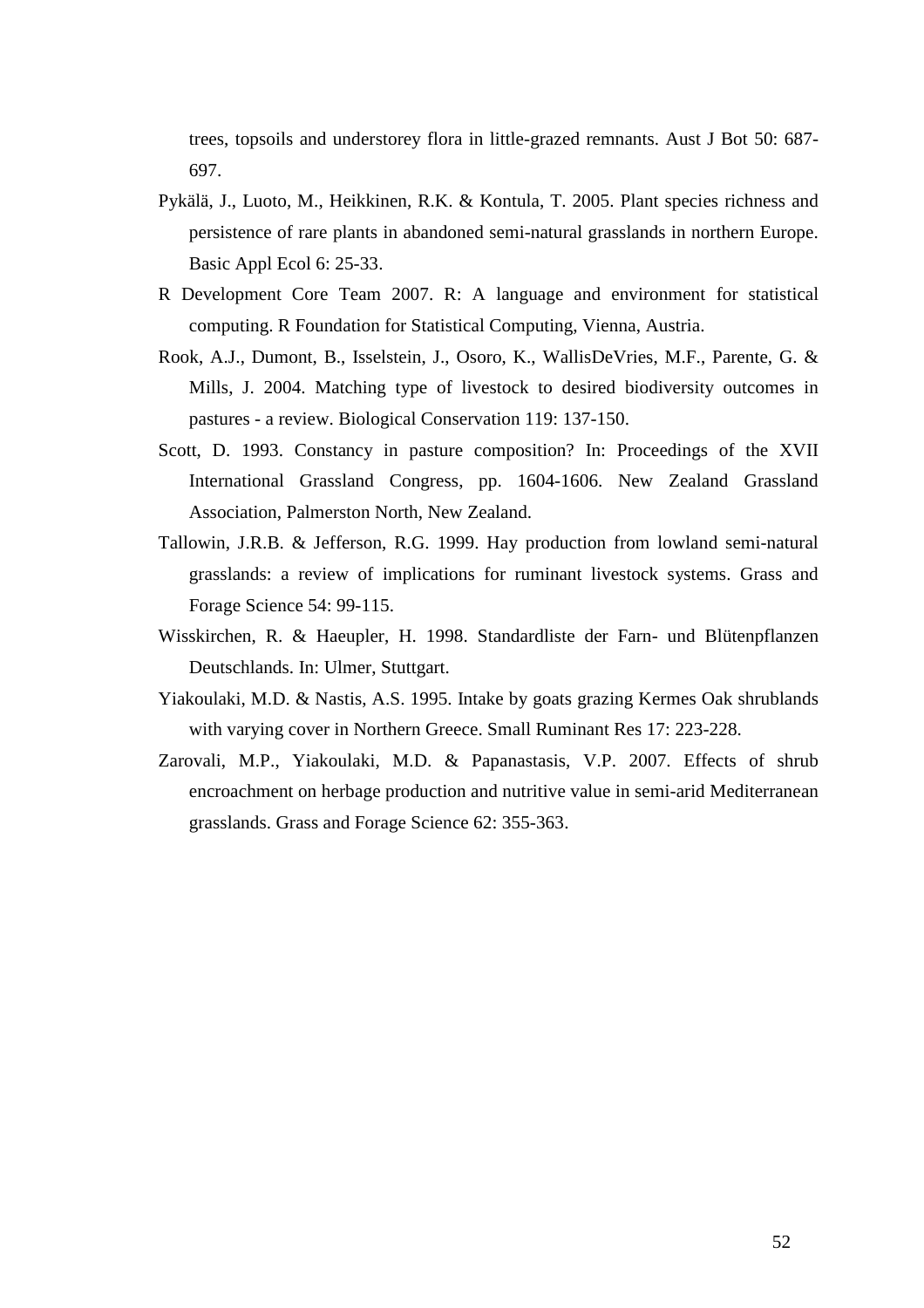### **5 General Discussion**

In the context of temperate semi-natural grassland, which on the one hand represents an important resource of biodiversity and on the other hand is highly threatened by abandonment, this study was conducted to provide information on the effects of shrub encroachment on both, the species diversity of the vegetation and the forage potential of the sward. Results of the present study should give information to answer the following questions: How is species diversity of semi-natural grasslands related to shrub occurrence? How is the soil seed bank, which can be important for restoring speciesrich grasslands, influenced by the shrubs? And what are the effects of shrub encroachment on agronomic values in terms of herbage mass and nutritive value of herbage? Such information is required to develop farming systems, which combine interests of agricultural production and biodiversity maintenance (Isselstein et al. 2005). Our hierarchical analysis of species diversity pointed out the importance of shrub encroached sites for the actual species richness of the study area. The highest numbers of vascular plant species were found at medium shrub invaded sites, which is in line with our hypothesis of a hump-back relation between shrub encroachment and species diversity. Similar results have been reported from semi-natural grasslands in Sweden and Finland (Pihlgren & Lennartsson 2008; Pykälä et al. 2005). Referring to the landscape (γ-) diversity, our results also show a positive effect of shrub encroached sites on species diversity, whereas this effect is restricted to the studied grassland vegetation and could probably be compensated by other vegetation types.

The soil seed bank was studied in consideration of the similarity between the seed bank and the aboveground vegetation (seed bank-vegetation similarity). Contrary to expectations, our results show no linear relation between seed bank-vegetation similarity. Highest similarity was found at medium shrub invaded sites. The interpretation of the data using plant functional types pointed out a positive effect of the proportion of annuals (therophytes), forbs, hemicryptophytes and grass species as well as a negative effect of species of shrubs and deciduous forests on the seed bankvegetation similarity. This suggests increasing seed bank-vegetation similarity with changing vegetation composition from grassland to shrub and forest vegetation. This would be in line with several studies, which found a decreasing seed bank-vegetation similarity with increasing secondary succession (Falinska 1999; Grandin 2001; Kiirikki 1993).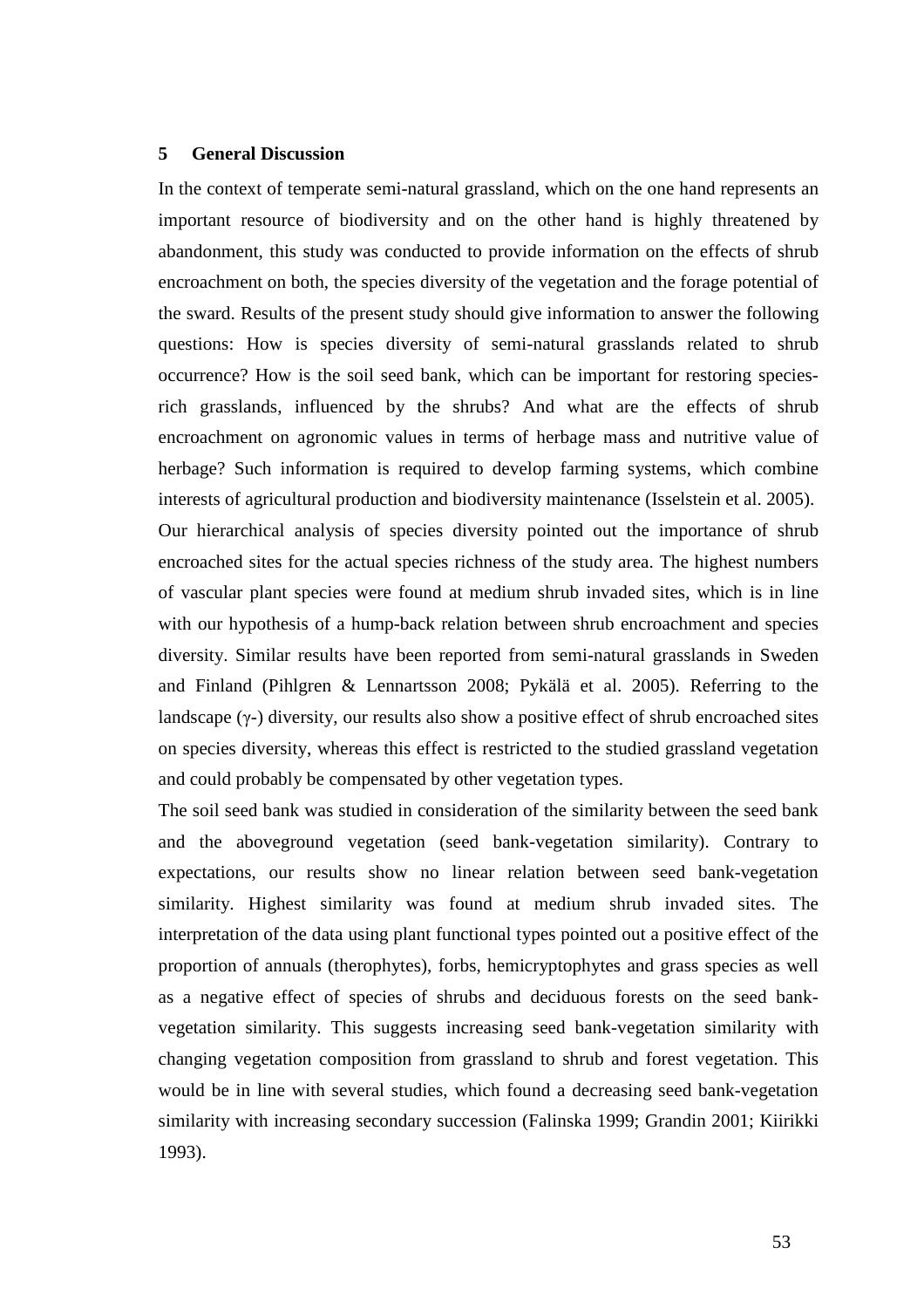The present study focuses on shrub encroachment of grasslands as a current state. As shrub encroachment characterizes a phenological stage of succession, it is no measure of it. This is due to different possible pathways and stochasticity of succession. Therefore, the results of this study are not comparable with those of grassland successions in the strict sense. Using ordination techniques and the knowledge about plant functional traits, it was possible to differentiate the gradient of shrub occurrence with respect to the vegetation composition. This step allows conclusions on a hypothetical pathway of succession. The pathway can be regarded as a gradient from grassland to shrub and forest vegetation, characterized by its typical composition of plant functional types. However, the aim of this study was to analyse the actual situation of a defined area of semi-natural grasslands rather than the processes behind it. Furthermore it is evident, that abandonment of species-rich grasslands will cause a decrease in species richness (Dierschke 2006; Galvanek & Leps 2008; Mitlacher et al. 2002).

Our results concerning the forage potential of shrub encroached grasslands showed (1) a sharp reduction in herbage production mass of DM, (2) an increase in crude protein, crude lipid and metabolizable energy concentrations, and (3) a decrease in water-soluble carbohydrates concentration with increasing shrub encroachment. The negative effect of the shrubs on herbage mass is in line with our hypothesis and corresponds to studies from Mediterranean grasslands (Papachristou et al. 1997; Platis & Papanastasis 2003; Zarovali et al. 2007) as well as temperate silvopastoral systems (Garcia et al. 1999; Pase 1958). The main effect on herbage mass can be attributed to the reduced light availability. The respond of the variables describing the nutritive value of herbage on the shrubs was unexpected and differs from those of other studies which have reported a negative relationship between nutritive value of herbage and shrub cover (Yiakoulaki & Nastis 1995; Zarovali et al. 2007). The higher crude protein and ME concentrations of herbage, associated with higher shrub cover, could be an effect of both, physiological processes (dependent on light availability) and the vegetation composition. The proportion of legume species, forbs or highly palatable plants has a considerable influence on the nutritive value of herbage. To assess the effect of the vegetation composition, we used the dry-weight rank method (Mannetje & Haydock 1963) to estimate the dry-weight percentages of single species. However, this method was not precise enough, to give satisfactory results.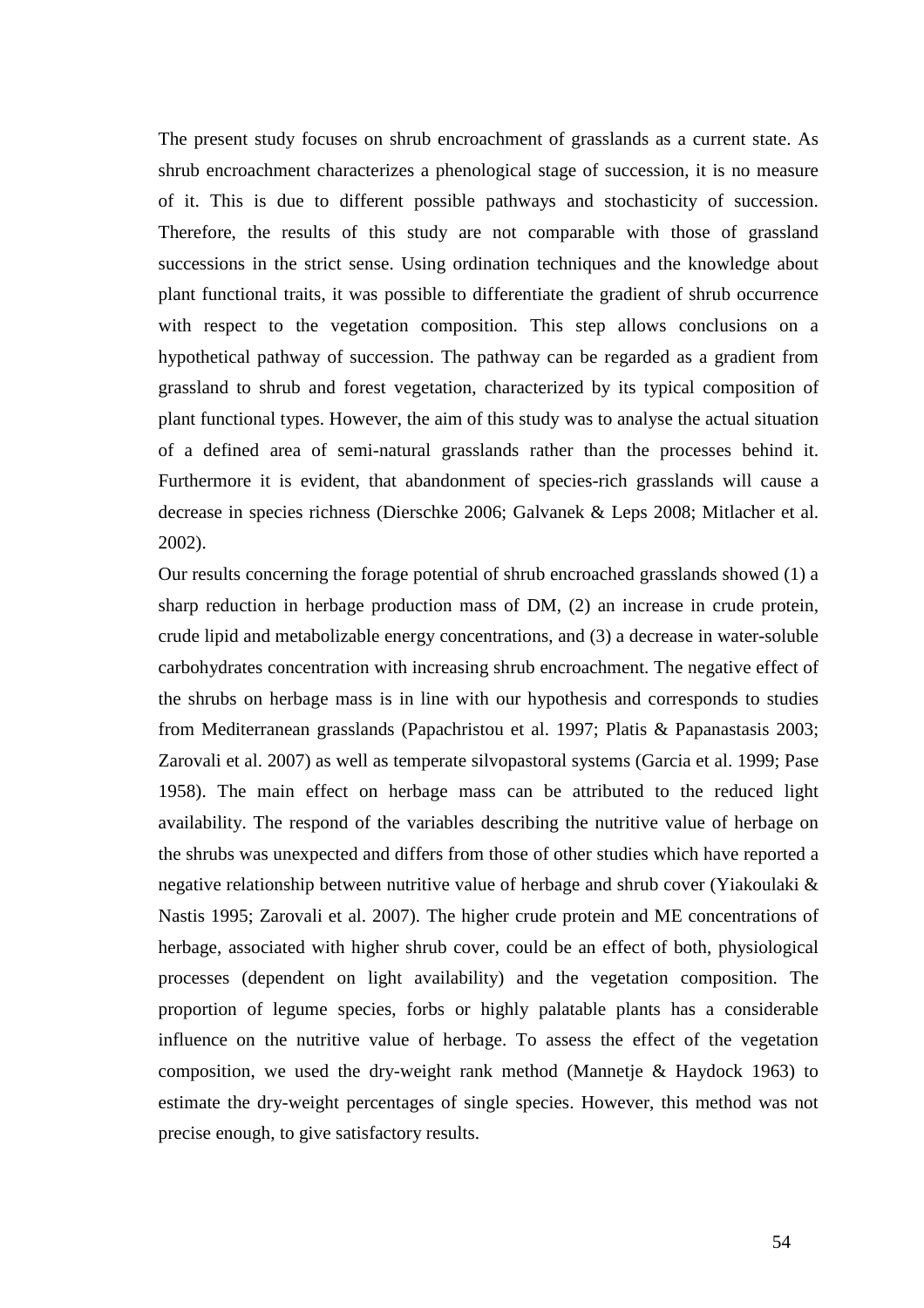To conclude, the establishment of shrubs in semi-natural grasslands can enhance the habitat heterogeneity and, therefore, the species diversity. Further shrub encroachment negatively affects the herbage mass and the utilisation of herbage, and will finally result in a serious decrease of species richness. The nutritive value of herbage is not negatively affected by shrubs, which indicates a potentially large agronomic value for shrub-encroached temperate grasslands.

#### **5.1 References**

- Dierschke, H. 2006. Secondary progressive succession of an abandoned calcareous grassland - research on permanent plots 1987-2002. Hercynia N. F. 39: 223-245.
- Falinska, K. 1999. Seed bank dynamics in abandoned meadows during a 20-year period in the Bialowieza National Park. J Ecol 87: 461-475.
- Galvanek, D. & Leps, J. 2008. Changes of species richness pattern in mountain grasslands: abandonment versus restoration. Biodivers Conserv 17: 3241-3253.
- Garcia, A., Rozados, M.J., Silva-Panto, F.J. & Lindner, R. 1999. Evaluation of natural populations of Dactylis glomerata for grazing under pinewoods. Grassland Science in Europe 4: 167-169.
- Grandin, U. 2001. Short-term and long-term variation in seed bank/vegetation relations along an environmental and successional gradient. Ecography 24: 731-741.
- Isselstein, J., Jeangros, B. & Pavlu, V. 2005. Agronomic aspects of biodiversity targeted management of temperate grasslands in Europe - A review. Agronomy Research 3: 139-151.
- Kiirikki, M. 1993. Seed bank and vegetation succession in abandoned fields in Karkali-Nature-Reserve, southern Finland. Ann Bot Fenn 30: 139-152.
- Mannetje, L.t. & Haydock, K.P. 1963. The dry-weight-rank method for the botanical analysis of pasture. J Brit Grassland Soc 18: 268-275.
- Mitlacher, K., Poschlod, P., Rosen, E. & Bakker, J.P. 2002. Restoration of wooded meadows - a comparative analysis along a chronosequence on Oland (Sweden). Appl Veg Sci 5: 63-73.
- Papachristou, T.G., Platis, P.D. & Papanastasis, V.P. 1997. Forage production and small ruminant grazing responses in Mediterranean shrublands as influenced by the reduction of shrub cover. Agroforest Syst 35: 225-238.
- Pase, C.P. 1958. Herbage production and composition under immature Ponderosa Pine stands in the Black Hills. Journal of Range Management 11: 238-243.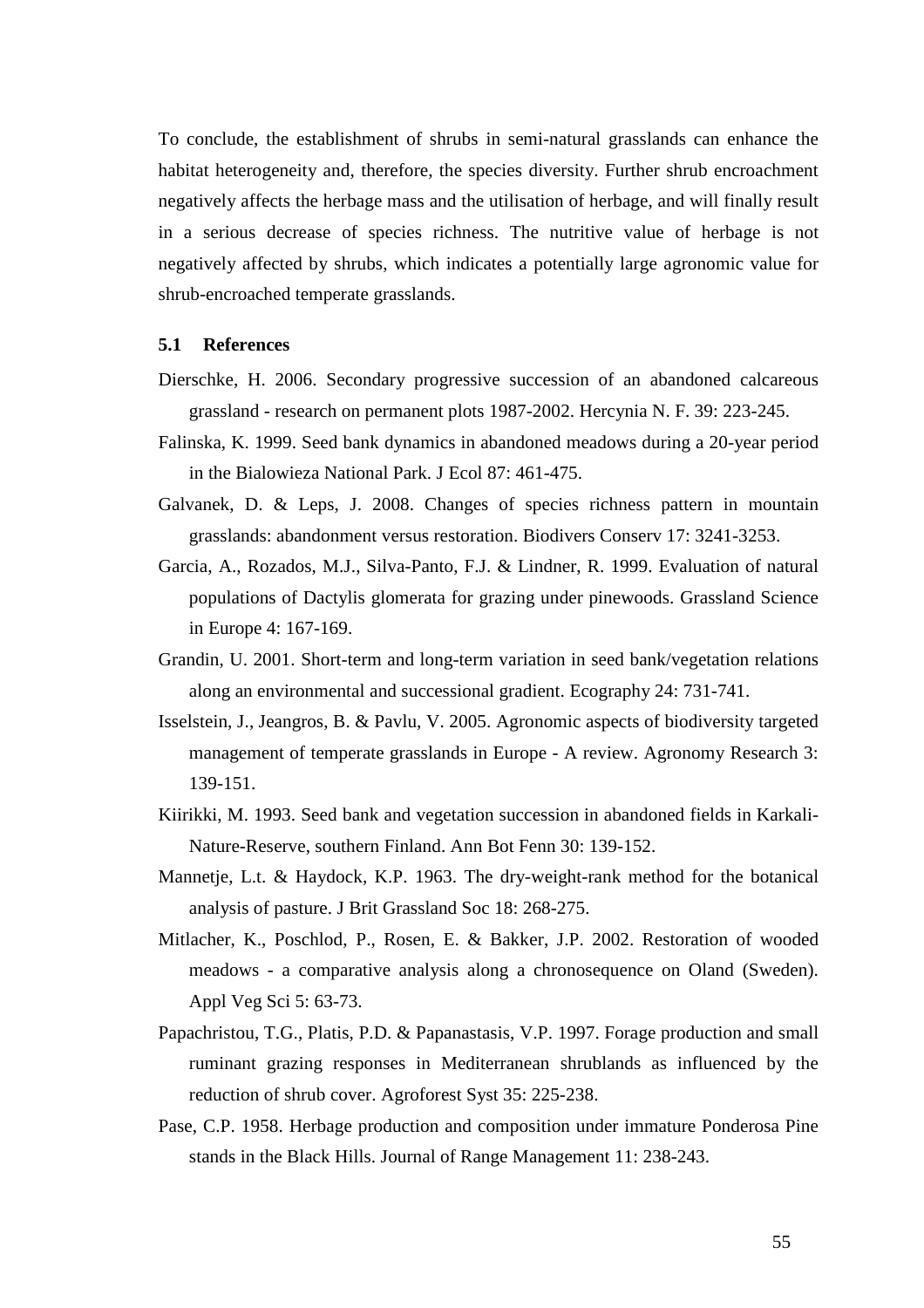- Pihlgren, A. & Lennartsson, T. 2008. Shrub effects on herbs and grasses in semi-natural grasslands: positive, negative or neutral relationships? Grass and Forage Science 63: 9-21.
- Platis, P.D. & Papanastasis, V.P. 2003. Relationship between shrub cover and available forage in Mediterranean shrublands. Agroforest Syst 57: 57-65.
- Pykälä, J., Luoto, M., Heikkinen, R.K. & Kontula, T. 2005. Plant species richness and persistence of rare plants in abandoned semi-natural grasslands in northern Europe. Basic Appl Ecol 6: 25-33.
- Yiakoulaki, M.D. & Nastis, A.S. 1995. Intake by goats grazing Kermes Oak shrublands with varying cover in Northern Greece. Small Ruminant Res 17: 223-228.
- Zarovali, M.P., Yiakoulaki, M.D. & Papanastasis, V.P. 2007. Effects of shrub encroachment on herbage production and nutritive value in semi-arid Mediterranean grasslands. Grass and Forage Science 62: 355-363.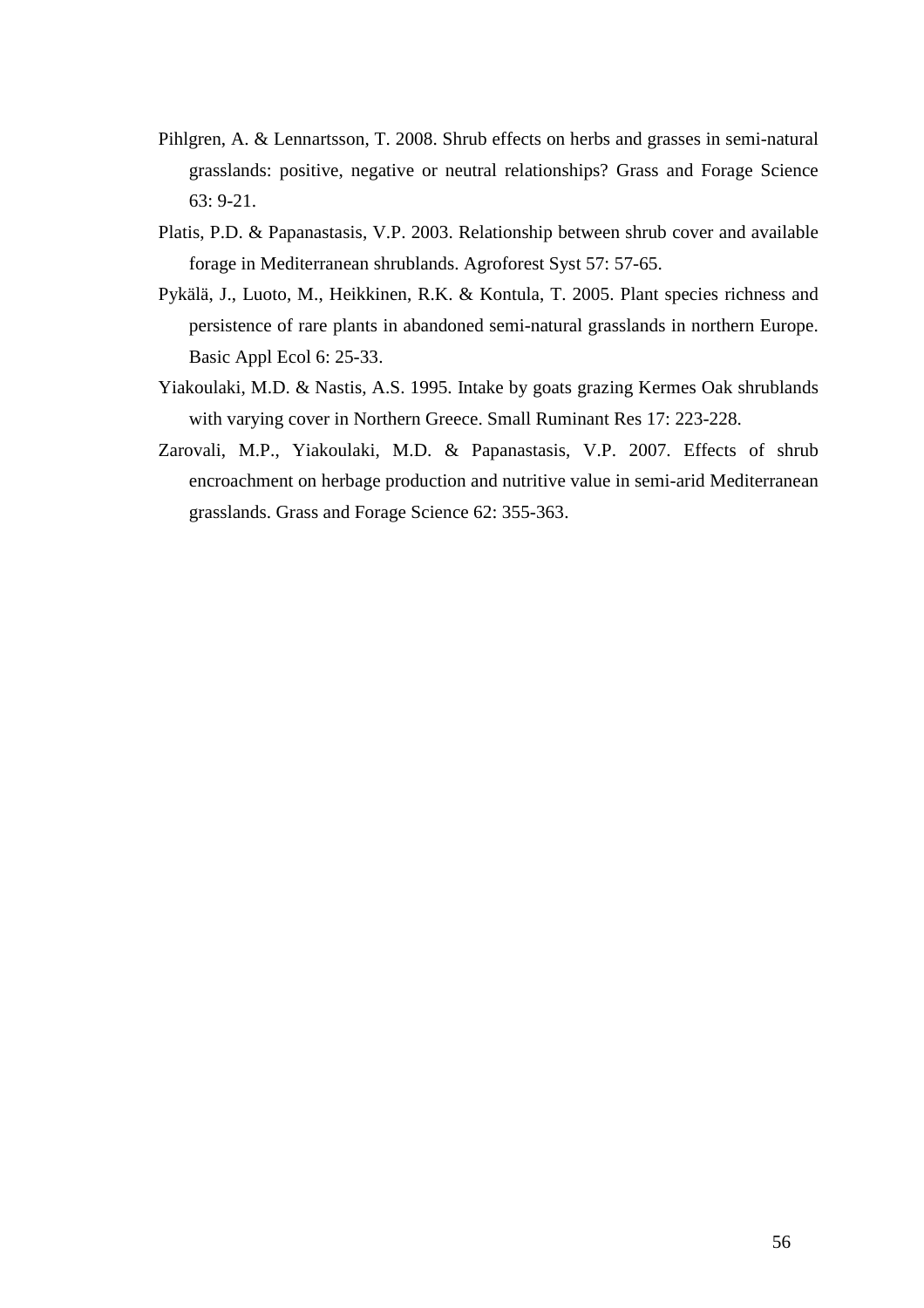#### **6 Summary**

In Europe, semi-natural grasslands are an important resource of biodiversity and are, therefore, of high conservation interest. They are often invaded by shrubs, and they are threatened by under-utilization or abandonment which leads to further shrub encroachment.

A gradient analysis of shrub-invaded temperate grasslands (from shrub-free to pioneer forest) in Germany was carried out to study the effect of shrub encroachment on plant biodiversity, herbage mass and nutritive value of herbage, as well as the effect on seed bank-vegetation similarity. The latter was driven by the question of the role of the soil seed bank for ecological restoration (Bossuyt & Honnay 2008).

Our hypotheses are: (1) An initial shrub invasion leads to enhanced habitat diversity and according to the habitat heterogeneity hypothesis (MacArthur & Wilson 1967) thereby to higher species diversity. (2) Shrub encroachment leads to a loss of similarity between vegetation and soil seed bank. (3) Herbage mass and variables describing nutritive value of herbage decrease with increasing shrub encroachment.

The selected 30 plots (10 m x 10 m) covered a wide gradient of shrub encroachment. Canopy height of the shrubs was between 15 and 500 (1000) cm, and the canopy cover ranged from less than 1 % to nearly 100 %. We recorded a total of 203 vascular plant species in the vegetation. Number of species per plot ranged between 27 and 68 (mean = 44.5), maximum species number per square meter was 41. Highest species diversity was found at medium shrub invaded sites, which is in line with our hypothesis of a hump-back relation between shrub encroachment and plant biodiversity.

Similarity between seed bank and aboveground vegetation (Jaccard's coefficient of community) ranged between 7.5 and 36.4 %. Highest similarity was found in intermediate shrub invaded grasslands. We have to reject our hypothesis of decreasing seed bank-vegetation similarity with increasing shrub encroachment, but we found evidence for decreasing similarity with changing vegetation composition from grassland to shrub and forest vegetation. The following plant functional types were positively correlated with Jaccard index: therophytes (life form), annual plants (life span), and proportion of forbs.

We found a reduction of herbage mass of DM from 3570 to 210 kg ha<sup>-1</sup> with increasing shrub encroachment. Metabolizable energy concentration of herbage ranged from 8.9 to 10.2 MJ kg<sup>-1</sup> DM and crude protein concentration from 72 to 171 g kg<sup>-1</sup> DM, both measures being positively correlated with shrub occurrence. Increasing shrub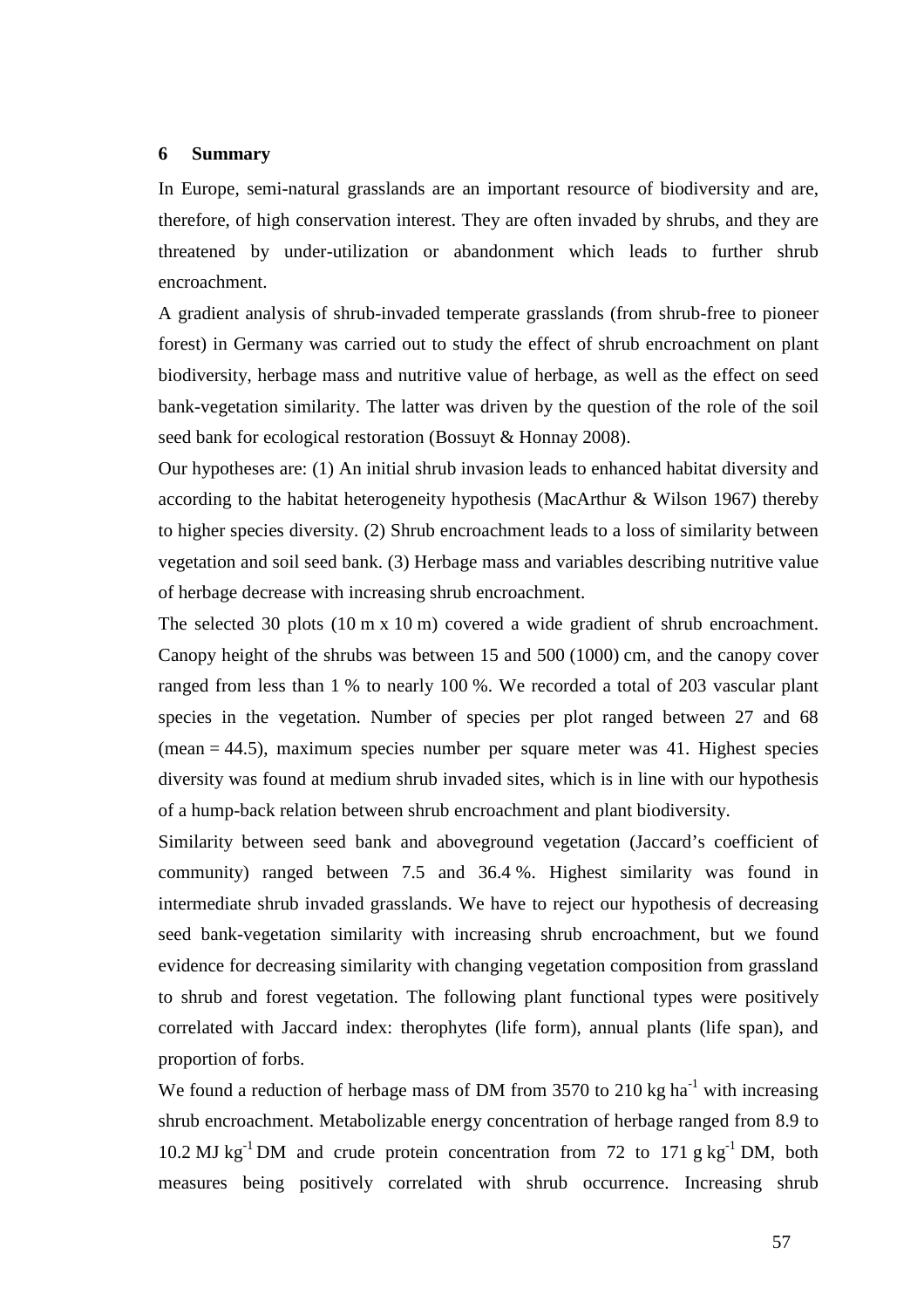occurrence was associated with a decrease in water-soluble carbohydrates concentration (from 151 to 31 g  $kg^{-1}$  DM) and a reduction in the indicator 'forage value'. The results are in line with our hypothesis of decreasing herbage mass, but are contradictory to the hypothesis of decreasing nutritive value of herbage with increasing shrub encroachment. Our results emphasise the importance of semi-natural grasslands as a resource of biodiversity. Conserving these grasslands is closely connected to continuous agricultural use. Our results indicate a potentially large agronomic value for shrubencroached temperate grasslands and suggest its utilization for livestock production.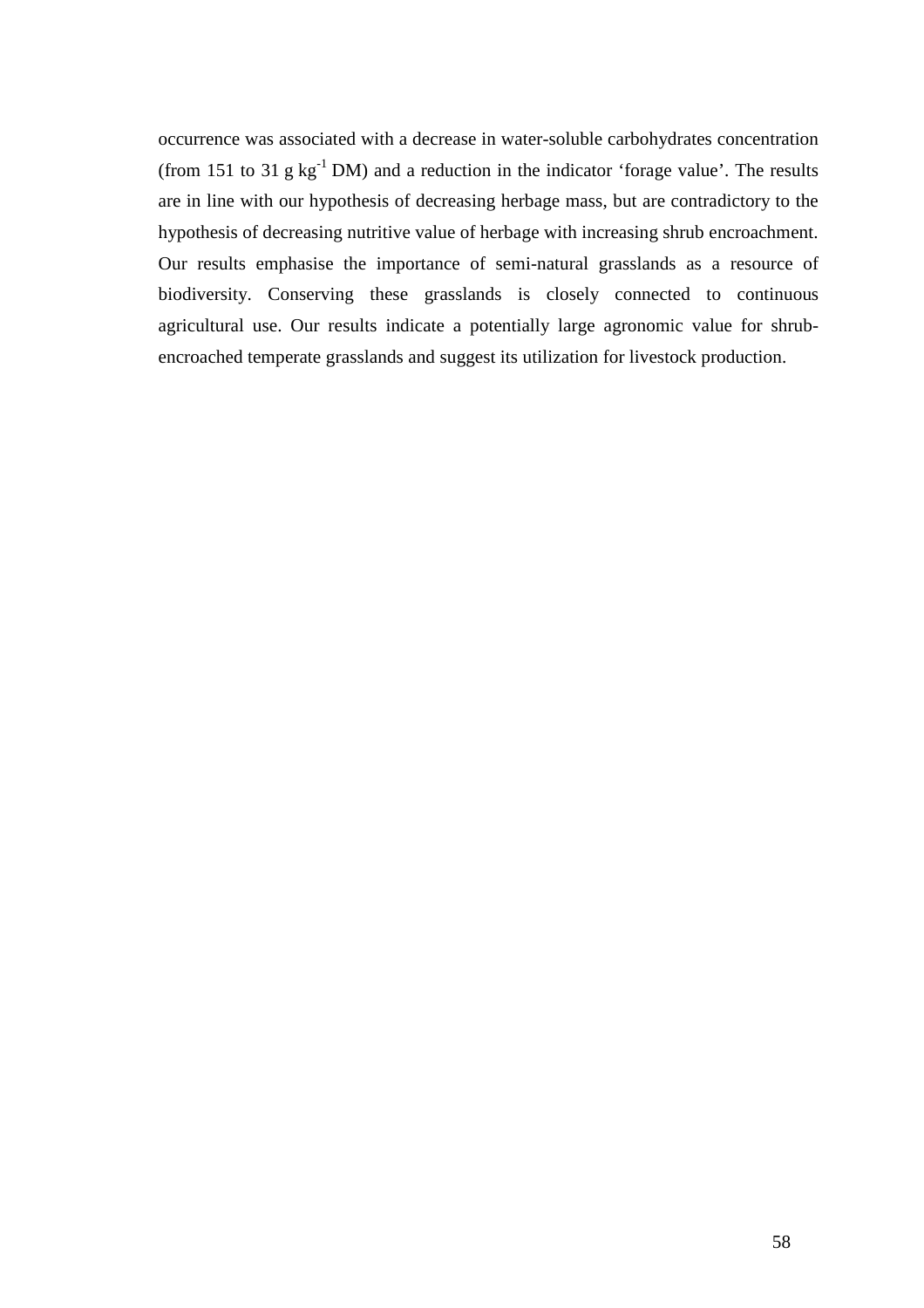## **7 Zusammenfassung**

Halb-natürliches Grünland stellt in Europa eine wichtige Ressource von Biodiversität dar und ist deshalb von besonderem Interesse für den Naturschutz. Häufig kommt es zur Ansiedelung von Gehölzen. Viele der Flächen sind zudem durch Unternutzung bzw. Nutzungsaufgabe bedroht, was eine weitere Verbuschung fördert.

In dieser Arbeit wurden der Einfluss der Verbuschung auf die Pflanzendiversität, den Ertrag und Futterwert des Aufwuchses sowie auf die Ähnlichkeit zwischen Samenbank und Vegetation untersucht. Hierzu wurde eine Gradientenanalyse von verbuschtem Grünland (von gehölzfreier Vegetation bis Pionierforst) in Deutschland durchgeführt.

Folgende Hypothesen wurden getestet: (1) Eine initiale Verbuschung führt zu einer erhöhten Habitatheterogenität und damit, im Sinne der Habitat-Heterogenität-Hypothese (MacArthur & Wilson 1967) zu einer höheren Artendiversität. (2) Verbuschung führt zu einer geringeren Ähnlichkeit zwischen Samenbank und Vegetation. (3) Der Ertrag und Futterwert des Aufwuchses nimmt mit steigender Verbuschung ab.

Die ausgewählten 30 Plots (10 m x 10 m) umfassten einen weiten Verbuschungsgradienten. Die Strauchschicht hatte eine Höhe zwischen 15 und 500 (1000) cm, mit einem Deckungsgrad von weniger als 1 % bis fast 100 %. Insgesamt wurden 203 Gefäßpflanzenarten in der Vegetation festgestellt. Die Artenzahl pro Plot betrug zwischen 27 und 68 (Mittelwert = 44.5), die maximale Artenzahl pro Quadratmeter war 41. Die höchsten Artenzahlen wurden auf Flächen mittlerer Verbuschung registriert. Dies entspricht der Hypothese einer "hump-back" Relation zwischen Verbuschung und Pflanzendiversität.

Die Ähnlichkeit zwischen der Samenbank und oberirdischer Vegetation (Jaccard-Index) betrug zwischen 7.5 und 36.4 %. Die höchste Ähnlichkeit wurde auf mittleren verbuschten Flächen festgestellt. Die Hypothese einer abnehmenden Ähnlichkeit mit steigender Verbuschung muss demnach verworfen werden, jedoch nahm die Ähnlichkeit mit der Vegetationsänderung von Grasland zu Gebüsch- und Waldvegetation ab. Die folgenden funktionellen Gruppen waren positiv mit dem Jaccard-Index korreliert: Therophyten (Lebensform), einjährige Pflanzen (Lebensdauer) und Anteil krautiger Pflanzen.

Mit zunehmender Verbuschung nahm der Trockenmasseertrag des Aufwuchses von 3570 auf 210 kg ha<sup>-1</sup> ab. Der Energiegehalt lag zwischen 8.9 und 10.2 MJ kg<sup>-1</sup> TM, und für die Rohproteinkonzentration wurden Werte zwischen 72 bis 171 g kg-1 TM gemessen. Beide Parameter waren positiv mit dem Verbuschungsgrad korreliert.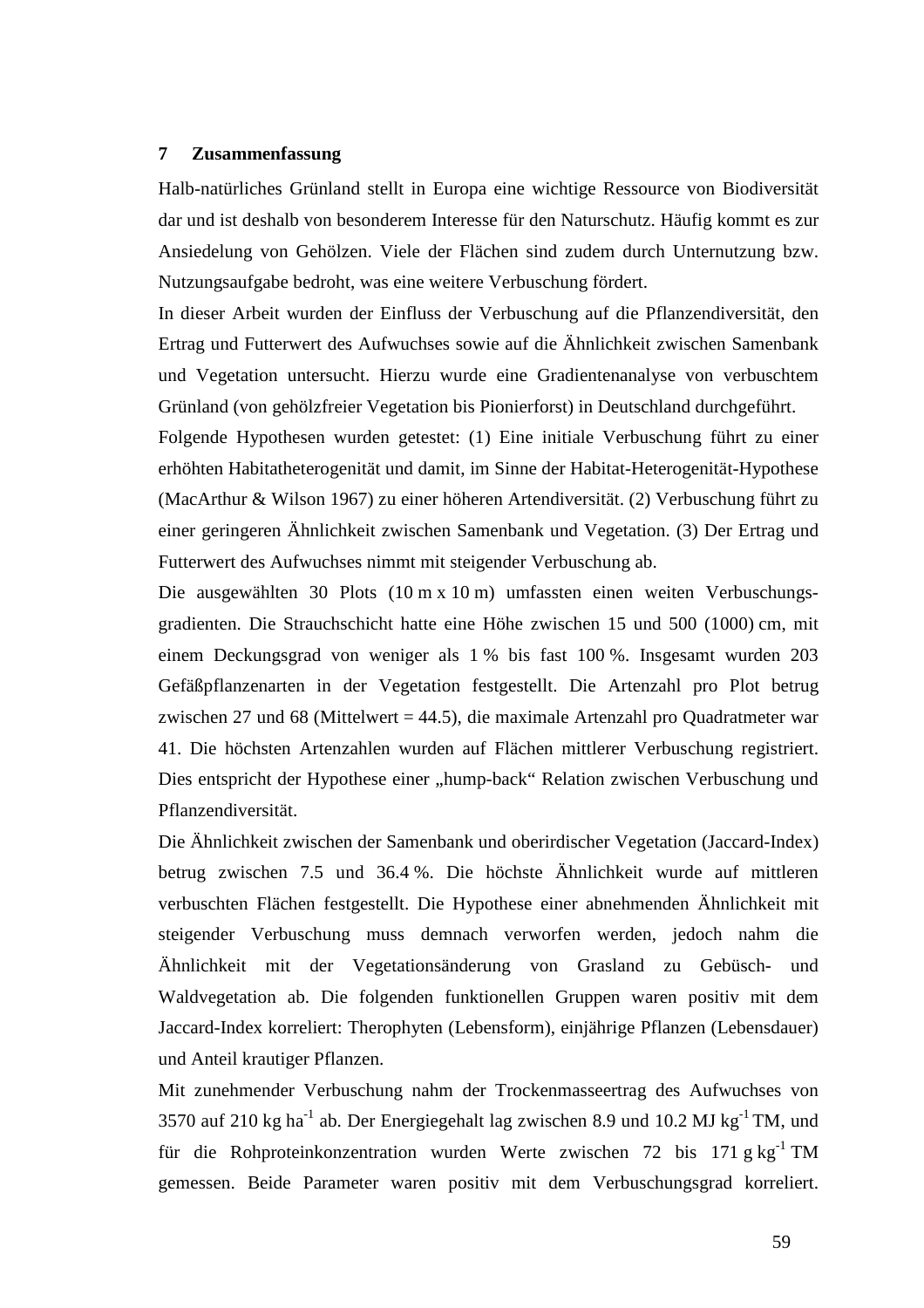Weiterhin war eine stärkere Verbuschung mit einer Abnahme der wasserlöslichen Kohlenhydratkonzentration (von 151 auf 31 g kg<sup>-1</sup> TM) und einer Abnahme des Indikatorwertes "Futterwert" verbunden. Die Ergebnisse bestätigen die Hypothese der Ertragsminderung, stehen jedoch im Gegensatz zu der Hypothese einer generellen Abnahme des Futterwertes mit zunehmender Verbuschung.

Die Ergebnisse der vorliegenden Arbeit betonen die Bedeutung von halb-natürlichem Grünland als Ressource von Biodiversität. Die Erhaltung dieses Grünlandes ist eng an die Aufrechterhaltung landwirtschaftlicher Nutzung geknüpft. Die Ergebnisse weisen auf einen potentiell hohen landwirtschaftlichen Wert von verbuschtem Grünland hin und können die Nutzung solcher Flächen für die Tierproduktion empfehlen.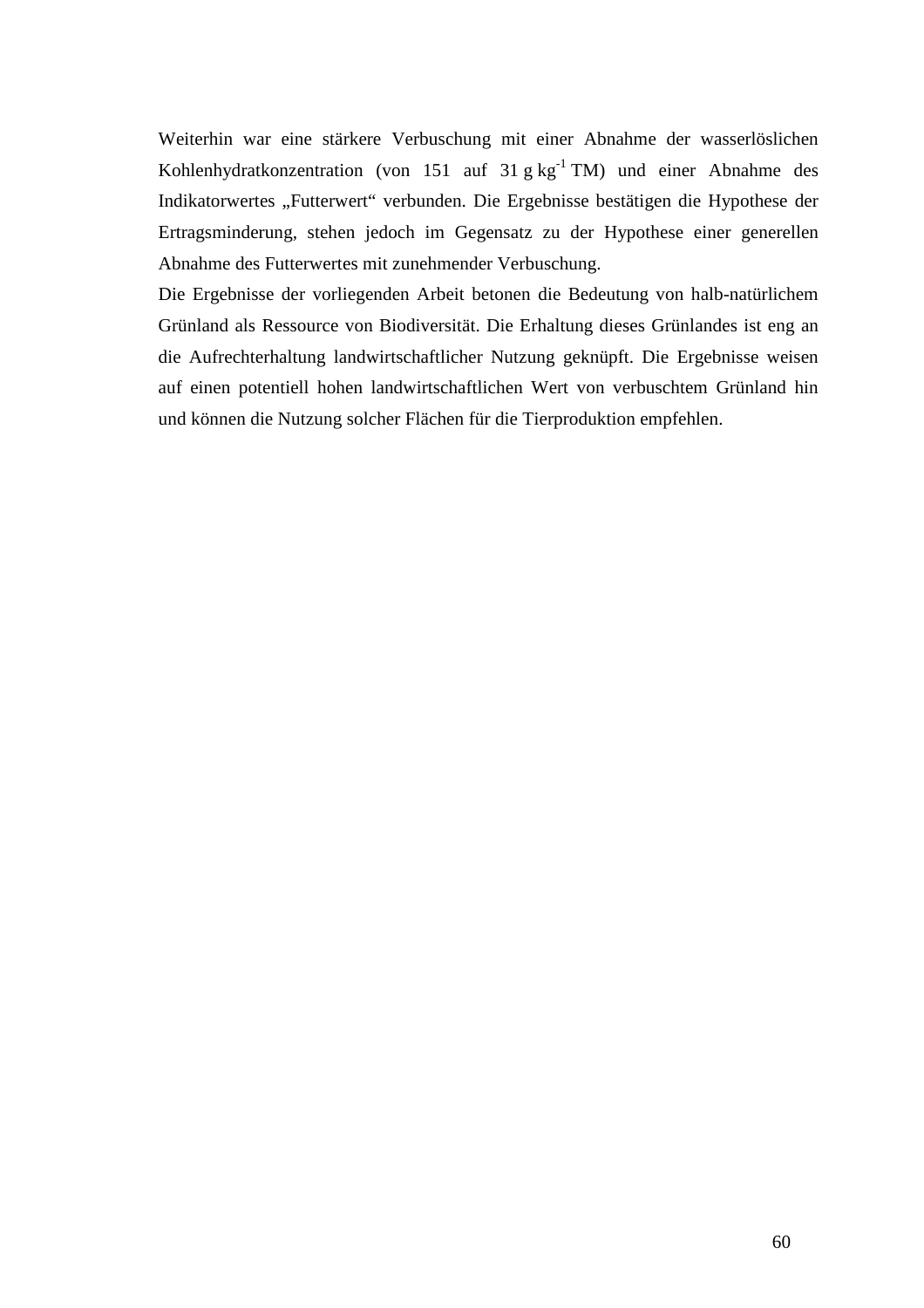# **8 Acknowledgements**

This thesis has been prepared at the Institute of Grassland Science, University of Göttingen and was part of the interdisciplinary project 'Vollmechanisierte Landschaftspflege in Naturschutz- und FFH-Gebieten' with financial support from DBU (project number 22629-33/0).

I would like to thank all of my colleagues for the time together in Göttingen, for their support, interesting discussions and motivational assistance.

The following people deserve my special thanks:

Prof. Dr. Johannes Isselstein for entrusting me with the project, for being supervisor of my PhD and for his support and openness to any questions during the project

Prof. Dr. Wolfgang Schmidt for being my second supervisor with his expertise on grassland succession

Dr. Nicole Wrage for helpful discussions and comprehensive critics and comments on my manuscript.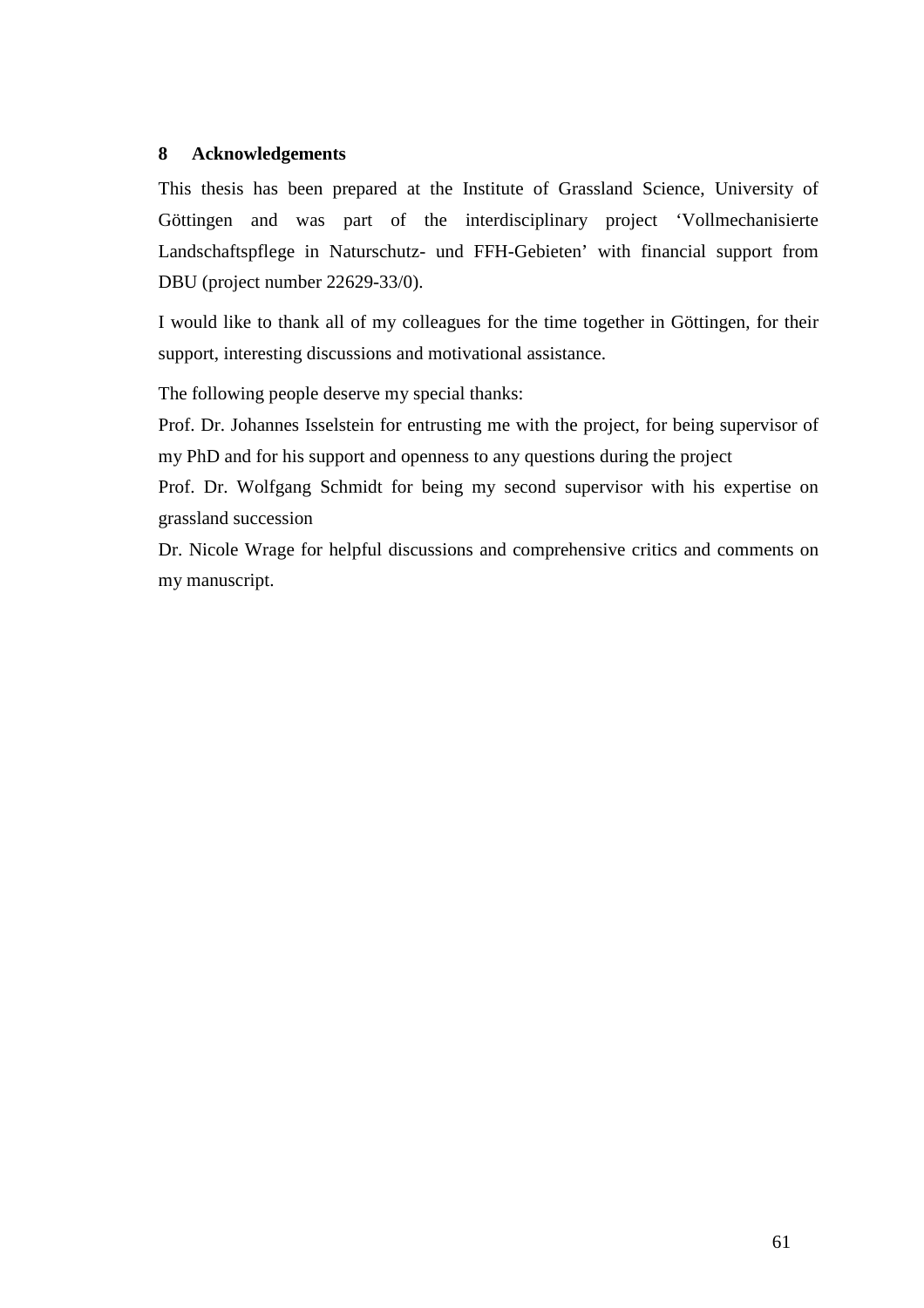#### **List of Publications**

- Kesting, S., Wrage, N. & Isselstein, J. (2009): Herbage mass and nutritive value of herbage of extensively managed temperate grasslands along a gradient of shrub encroachment. *Grass and Forage Science* 64: 246-254.
- Stroh, H.-G., Kesting, S. & Isselstein, J. (2009): Pflanzliche Artenvielfalt im heutigen Wirtschaftsgrünland – Ein Vergleich von Weiden, Mähweiden und Wiesen. *Mitteilungen der Arbeitsgemeinschaft Grünland und Futterbau* 21: 240-244.
- Kesting, S. & Isselstein, J. (2008): Die Verbuschung artenreichen Grünlands aus agronomischer und ökologischer Sicht. *Mitteilungen der Gesellschaft für Pflanzenbauwissenschaften* 20: 333-336.
- Kesting, S., Wrage, N., Schellberg, J. & Isselstein, J. (2007): Schafbeweidung oder Mulchen? Ergebnisse eines langjährigen Landschaftspflegeversuches auf Grünland. *Mitteilungen der Gesellschaft für Pflanzenbauwissenschaften* 19: 148-149.
- Kesting, S. & Isselstein, J. (2007): Einfluß der Verbuschung auf Ertrag und Futterqualität des Pflanzenaufwuchses im Grünland. *Mitteilungen der Arbeitsgemeinschaft Grünland und Futterbau* 8: 67-70.
- Faramarzi, M., Kesting, S., Wrage, N. & Isselstein, J. (2007): Biodiversity and plantenvironmental interaction in semi-arid rangeland in Western Iran. *Mitteilungen der Arbeitsgemeinschaft Grünland und Futterbau* 8: 254-257.
- Müller, J., Seidel, K., Kayser, M. & Kesting, S. (2006): Nährstoffmanagement in geschützten Grünlandarealen am Beispiel eines Niedermoorgebietes mit dem Vorrang Wiesenvogelschutz. *Mitteilungen der Gesellschaft für Pflanzenbauwissenschaften* 18: 302-303.
- Kesting, S., Isselstein, J. (2006): Habitat-Heterogenität-Hypothese getestet an einem Sukzessionsgradienten des Grünlands. *Mitteilungen der Arbeitsgemeinschaft Grünland und Futterbau* 7: 191-194.
- Kesting, S., Hoffmann, M. H. (2000): Type specimens of the Apocynaceae, Asclepiadaceae, Gentianaceae, Loganiaceae and Menyanthaceae in the Herbarium of the Martin-Luther-University Halle-Wittenberg (HAL). Schlechtendalia 5: 11-17.